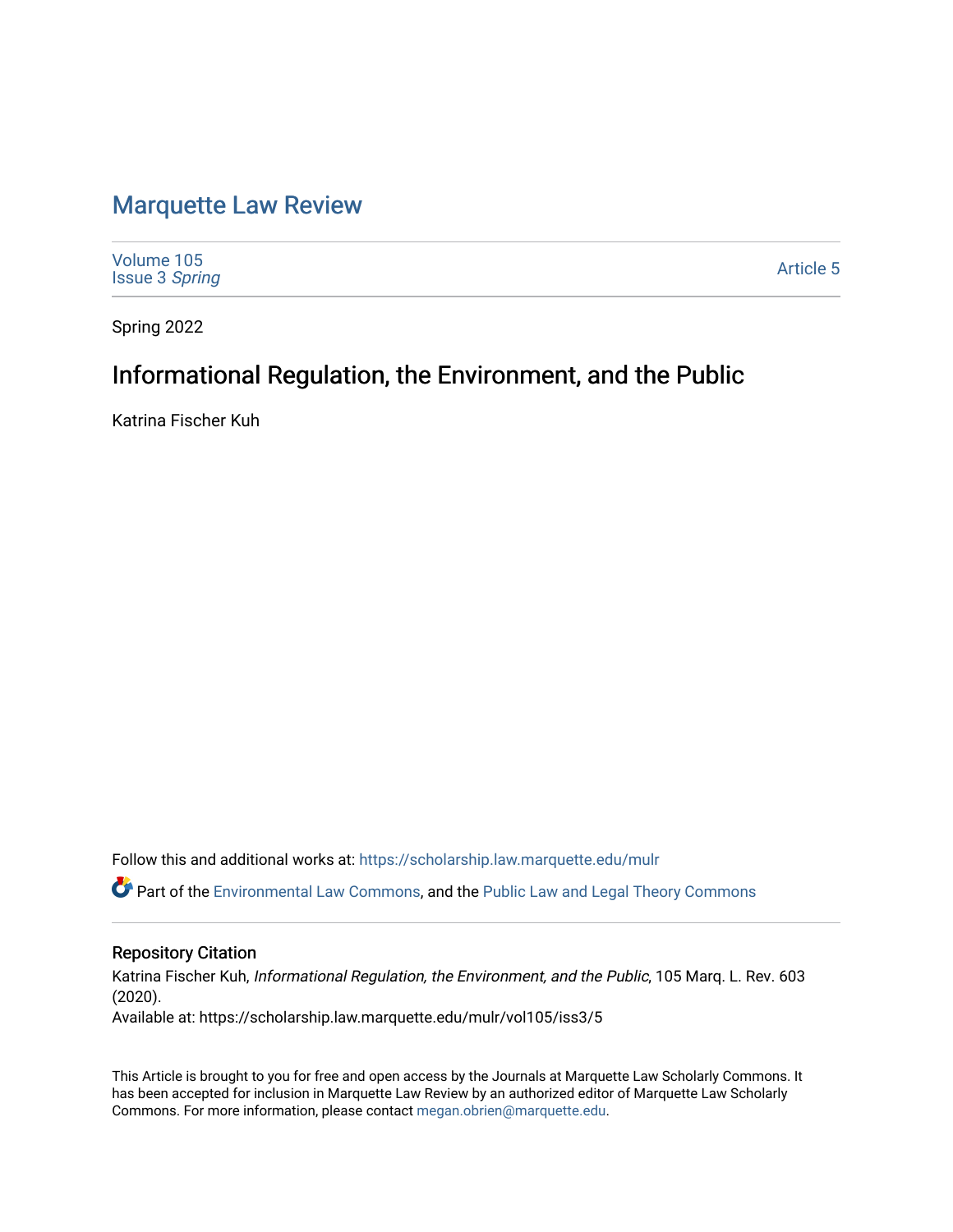# **INFORMATIONAL REGULATION, THE ENVIRONMENT, AND THE PUBLIC**

## KATRINA FISCHER KUH\*

*Informational Regulation, the Environment, and the Public generates a typology to analyze how public disclosure functions in informational regulation. In the environmental context, informational regulation compels the public disclosure of environmental information without mandating substantive environmental outcomes in the expectation that disclosure itself will prompt beneficial change in the environmental context. Application of the Article's typology reveals that the emperor has no clothes: Communication of environmental information to the public is considered central to policies employing informational regulation, but the information produced pursuant to these measures largely fails to reach or be understood by lay individuals. For example, empirical data shows that corporations required to publicly report releases under the Toxic Release Inventory (TRI) do change their conduct to reduce those releases despite being under no legal obligation to do so. Most people, however, are wholly unaware of the information disclosed under the TRI and, even if made aware of it, unable to comprehend its significance. This insight calls into question oft-cited normative bases for environmental information regulation, including that it supports individual autonomy (by informing choice about exposure to risk) and enriches civic perspective (by enhancing participation in administrative process and other civic behaviors). Critical examination of how informational regulation works and the effects it produces is timely and important. Environmental law increasingly embraces policies that employ informational regulation—it is, for example, central to current proposals to require greater disclosure of climate change risk under securities laws and constitutes a core element of many Environmental, Social, and Governance (ESG) protocols. Yet, close analysis suggests that the success of public disclosure at prompting upstream effects (changing the behavior of regulated entities) masks its general failure to speak* 

<sup>\*</sup> Haub Distinguished Professor of Environmental Law, Elisabeth Haub School of Law at Pace University. Original drafts of this paper were written with my late friend and colleague, David L. Markell, Steven M. Goldstein Professor, Florida State University College of Law. His input and support were instrumental to this paper's development, and I am deeply thankful for his friendship and mentorship. I am also grateful for the generous research support provided by the Elisabeth Haub School of Law at Pace University that aided the research and drafting of this Article and for the research assistance of students Kyle Schiedo, Nina Marinaro, Shaune Hickson, Madison Shaff, and Stephanie Schwarz. This project benefited greatly from comments received at the Berkeley Environmental Law Colloquium, faculty colloquia at Florida State University College of Law and Pace Law School, and Mike Pappas' Online Workshop for Environmental Scholarship. Many individuals generously shared their thoughts on the project, including Eric Biber, Robin Craig, Holly Doremus, Jeremy Firestone, Keith Hirokawa, Seema Kakade, Gabriella Mickel, Uma Outka, Dave Owen, Jessica Owley, Heather Payne, Melissa Powers, Irma Russell, Josh Sarnoff, Stephanie Stern, David Takacs, Dan Tarlock, and Sonya Ziaja.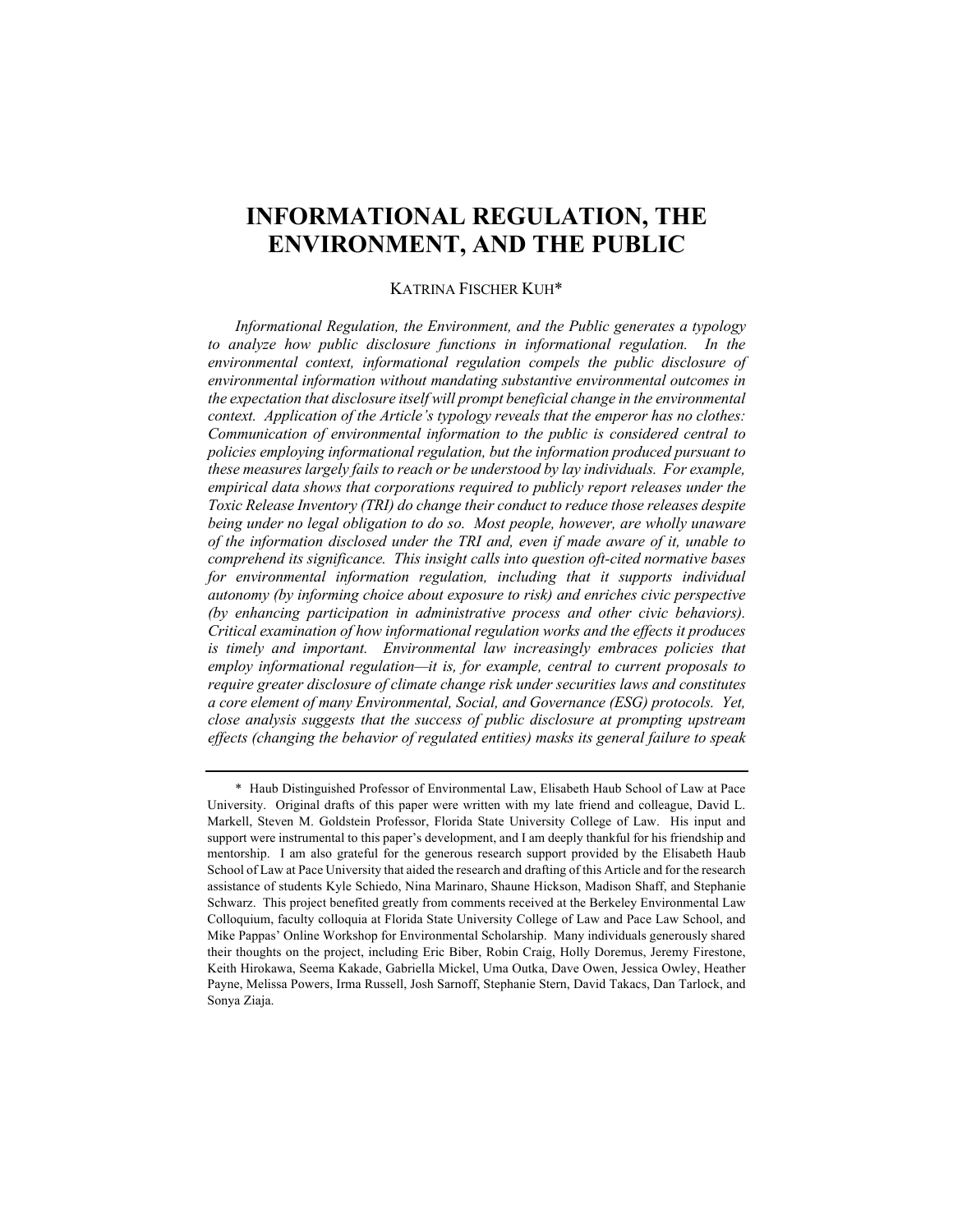*to the lay public. Improving informational regulation requires a clear-eyed assessment of its limitations and a recognition that information cannot simply be pumped into the public domain and expected to enlighten individuals.* 

| II. HOW INFORMATIONAL REGULATION STRATEGIES POSITION THE PUBLIC: |  |
|------------------------------------------------------------------|--|
|                                                                  |  |
| III. CASE STUDIES OF THE USE OF INFORMATIONAL REGULATION 613     |  |
|                                                                  |  |
|                                                                  |  |
|                                                                  |  |
|                                                                  |  |
|                                                                  |  |
|                                                                  |  |
|                                                                  |  |
|                                                                  |  |
|                                                                  |  |
|                                                                  |  |
|                                                                  |  |
|                                                                  |  |
|                                                                  |  |
|                                                                  |  |
|                                                                  |  |
|                                                                  |  |
|                                                                  |  |
|                                                                  |  |
|                                                                  |  |
|                                                                  |  |
|                                                                  |  |
|                                                                  |  |
|                                                                  |  |
|                                                                  |  |
|                                                                  |  |
|                                                                  |  |
|                                                                  |  |
|                                                                  |  |

# I. INTRODUCTION

How best to generate and strategically deploy information to support environmental regulation (informational regulation) has emerged as an area of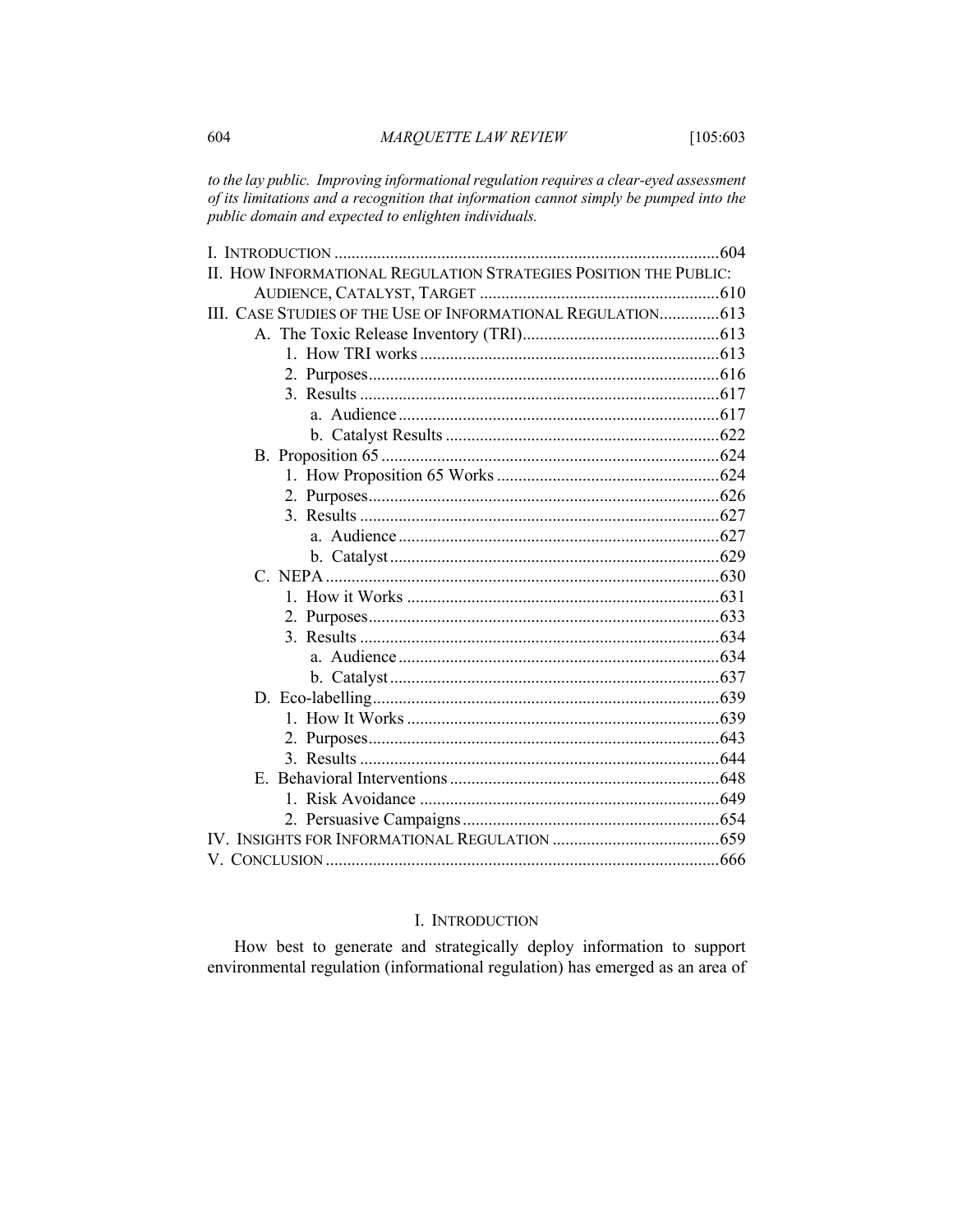sustained interest in environmental scholarship and policy.<sup>1</sup> Approaches grounded in the disclosure of information are now an established policy tool in some contexts and heralded as a promising policy tool in others.<sup>2</sup> Two EPA

2. *E.g.*, PERCIVAL, SCHROEDER, MILLER & LEAPE,*supra* note 1, at 279–98; Sunstein, *supra* note 1, at 618–24; JASON J. CZARNEZKI, EVERYDAY ENVIRONMENTALISM: LAW, NATURE & INDIVIDUAL BEHAVIOR 141 (2011) (observing that "two overwhelming themes emerge for promoting everyday environmentalism, both relying on information as a driver for change"); Case*, supra* note 1, at 384 (observing that "[u]se of information disclosure as a regulatory tool is described as the 'third phase' in the evolution of pollution control policy, following initial phases of traditional legal regulation (i.e., command-and-control) and market-based approaches (such as tradable permits and emission charges."). *See generally* Eric W. Orts, *Reflexive Environmental Law*, 89 NW. U. L. REV. 1227, 1268, 1272 (1995) (describing "reflexive" environmental law, which often uses information strategies such as environmental labels). Important research identifies how traditional regulation can burden regulators with information-gathering demands and frustrate the development and effective use of environmental information. *E.g.*, Bradley Karkkainen, *Information as Environmental Regulation: TRI and Performance Benchmarking, Precursor to a New Paradigm?*, 89 GEO. L.J. 257, 285 (2001); Wendy E. Wagner, *Commons Ignorance: The Failure of Environmental Law to Produce Needed Information on Health and the Environment*, 53 DUKE L.J. 1619, 1625 (2004); Wendy E. Wagner, *Choosing Ignorance in the Manufacture of Toxic Products*, 82 CORNELL L. REV. 773, 776 (1997).

<sup>1.</sup> ROBERT V. PERCIVAL, CHRISTOPHER H. SCHROEDER, ALAN S. MILLER & JAMES P. LEAPE, ENVIRONMENTAL REGULATION: LAW, SCIENCE, AND POLICY 279–98 (9th ed. 2021) (describing the development of "regulation through revelation"). *See also* Daniel C. Esty & Quentin Karpilow*, Harnessing Investor Interest in Sustainability: The Next Frontier in Environmental Information Regulation,* 36 YALE J. ON REG. 625, 634 (2019) (considering how to adapt environmental information regulation in the context of sustainable investing). The use of informational regulation extends beyond the environmental realm to other policy arenas. Cass R. Sunstein, *Informational Regulation and Informational Standing:* Akins *and Beyond*, 147 U. PA. L. REV. 613, 618–19 (1999) (describing informational regulation simply as "regulation through disclosure" and noting that informational regulation is "far from new to American law" and that disclosure of information has been a pervasive regulatory strategy dating to the New Deal, and that its usage increased significantly following the rights revolution of the 1960s and 1970s); MARY GRAHAM, DEMOCRACY BY DISCLOSURE: THE RISE OF TECHNOPOPULISM 4, 21–60 (2002) ("In the last decade, government by disclosure has emerged as a third wave of modern risk regulation."). The term "informational regulation" is used broadly here to encompass the strategic use of information to achieve environmental benefits without mandates or direct market intervention and information disclosure incorporated into regulatory schemes that include such mandates. *See* Thomas Dietz & Paul C. Stern, *Exploring New Tools for Environmental Protection*, *in* NEW TOOLS FOR ENVIRONMENTAL PROTECTION 5 (Thomas Dietz & Paul S. Stern eds., 2002) (describing "new tools" of environmental policy that "all have one or both of two features. They use education and the provision of information to try to change behavior, and the changes in behavior are voluntary in the sense that they are not driven by specific regulatory directives, externality taxes, or permit markets."). *See also* Clifford S. Russell & Christopher D. Clark, *The Provision of Environmental Information as a Regulatory Instrument*, *in* ENVIRONMENT, INFORMATION AND CONSUMER BEHAVIOUR, at 114 (Signe Krarup & Clifford S. Russell eds., 2005) (describing types and variations of information disclosure); *compare* David W. Case, *Corporate Environmental Reporting as Informational Regulation: A Law and Economics Perspective*, 76 U. COLO. L. REV. 379, 383 (2005) (defining informational regulation narrowly to mean "government mandated public disclosure of information on the environmental performance of regulated entities.").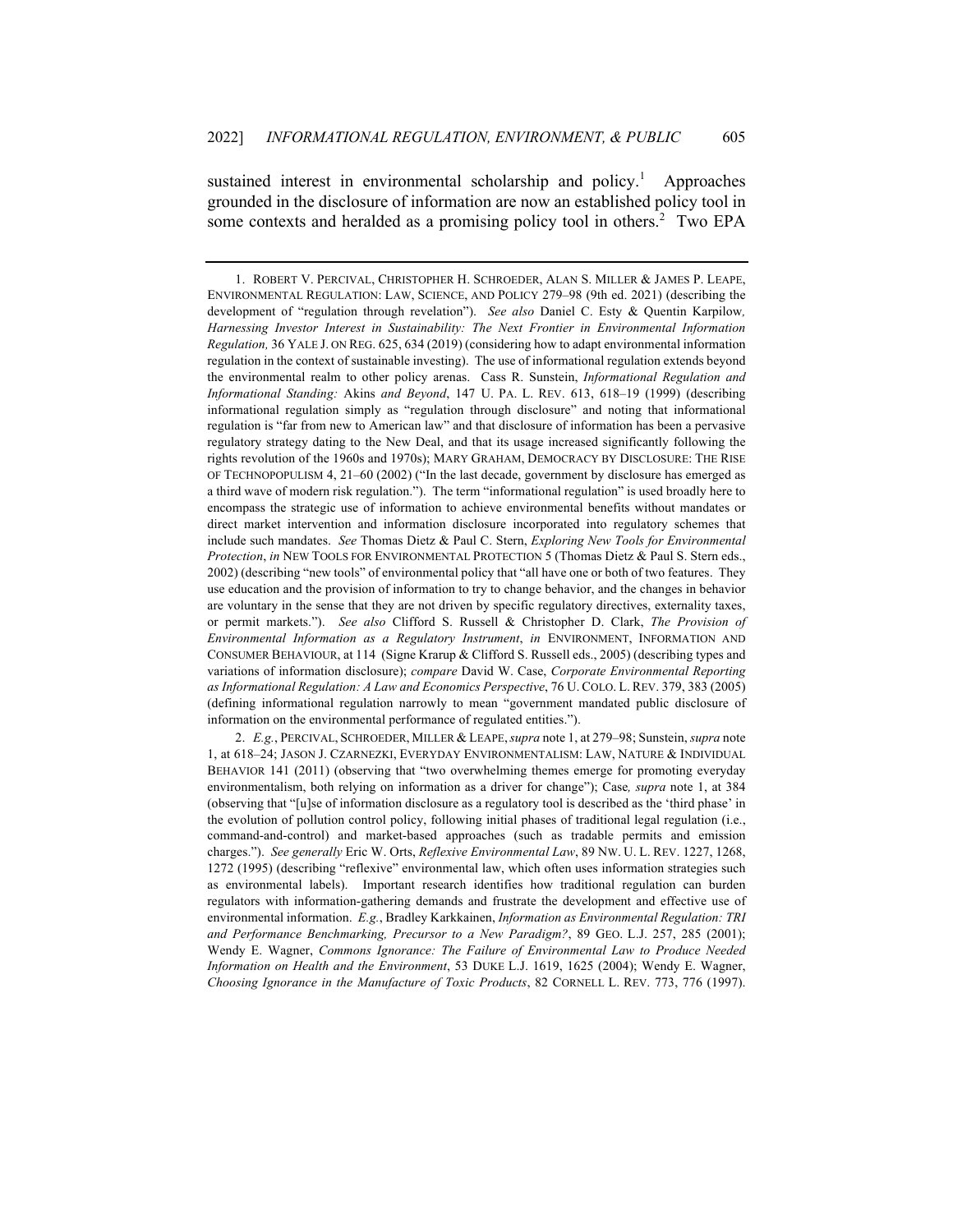officials highlighted the expanding role of such approaches, noting that "[t]he mandatory disclosure of information to the public is an increasingly pervasive and important regulatory tool that has become 'one of the most striking developments in the last generation of American law.'"<sup>3</sup> As of this writing, the Securities and Exchange Commission is contemplating adopting new guidance about whether, when, and how securities laws require disclosures relating to climate change.<sup>4</sup> And, notably, disclosure also features prominently in private environmental governance approaches, often constituting a core aspect of voluntary private standard regimes and labeling.<sup>5</sup>

Most iterations of informational regulation in the environmental context function through the generation and public disclosure of information,<sup>6</sup> and technological advance continues to increase the capacity to develop and disseminate environmental information.<sup>7</sup> Moreover, advances in monitoring

3. David A. Hindin & Jon D. Silberman, *Designing More Effective Rules and Permits*, 7 GEO. L.J. OF ENERGY & ENV'T. L. 103, 118 (2016) (citing Sunstein, *supra* note 1, at 613).

4. SECURITIES AND EXCHANGE COMMISSION, PUBLIC STATEMENT: PUBLIC INPUT WELCOMED ON CLIMATE CHANGE DISCLOSURES (Mar. 15, 2021), https://www.sec.gov/news/publicstatement/lee-climate-change-disclosures [https://perma.cc/W2M6-WPYN].

5. Michael P. Vandenbergh, *Private Environmental Governance*, 99 CORNELL L. REV. 129, 147–61 (2013) (providing an overview of private environmental governance approaches and describing numerous ways in which they incorporate information disclosure, including by observing that "[s]everal private organizations have emerged in the last two decades to gather and disseminate environmental information" including the Global Reporting Initiative and the Carbon Disclosure Project and explaining that the Equator Principles "are a set of environmental assessment and disclosure requirements that major banks agree to impose on project finance borrowers for projects around the world").

Many scholars have detailed the benefits of informational regulation, particularly as compared to traditional approaches in some contexts; others note not only the potential benefits of informational regulation, but also the potential for better environmental information to improve other modalities of environmental regulation. *E.g.*, Daniel C. Esty, *Environmental Protection in the Information Age*, 79 N.Y.U. L. REV. 115, 119 (2004); Bradley Karkkainen*, Bottlenecks and Baselines: Tackling Information Deficits in Environmental Regulation,* 86 TEX. L. REV. 1409, 1435–38 (2008) (reviewing the benefits of the Toxics Release Inventory and lamenting that "state and local governments have been slow to embrace environmental baseline reporting and monitoring systems based on the TRI model."); Bradley Karkkainen, *Framing Rules: Breaking the Information Bottleneck*, 17 N.Y.U. ENV'T. L.J. 75, 80–81 (2008).

<sup>6.</sup> Paul Rleindorfer & Eric W. Orts, *Informational Regulation of Environmental Risks*, 18 RISK ANALYSIS 155, 157 (1998) (emphasizing the role of "public opinion" in environmental informational regulation).

<sup>7.</sup> While there is a recognized paucity of at least some types of environmental information, Eric Biber, *The Problem of Environmental Monitoring*, 83 U. COLO. L. REV. 1, 21–22 (2011); Wagner, *Commons Ignorance*, *supra* note 2, at 1624. Many observe that technology is poised to significantly increase its availability and use. *E.g.*, Esty, *supra* note 2, at 118; Gregg Macey, *The Architecture of Ignorance*, 2013 UTAH L. REV. 1627, 1639–40 (2013); *see generally* David L. Markell & Robert L. Glicksman, *Dynamic Governance in Theory and Application*, *Part I,* 58 ARIZ. L. REV. 563 (2016).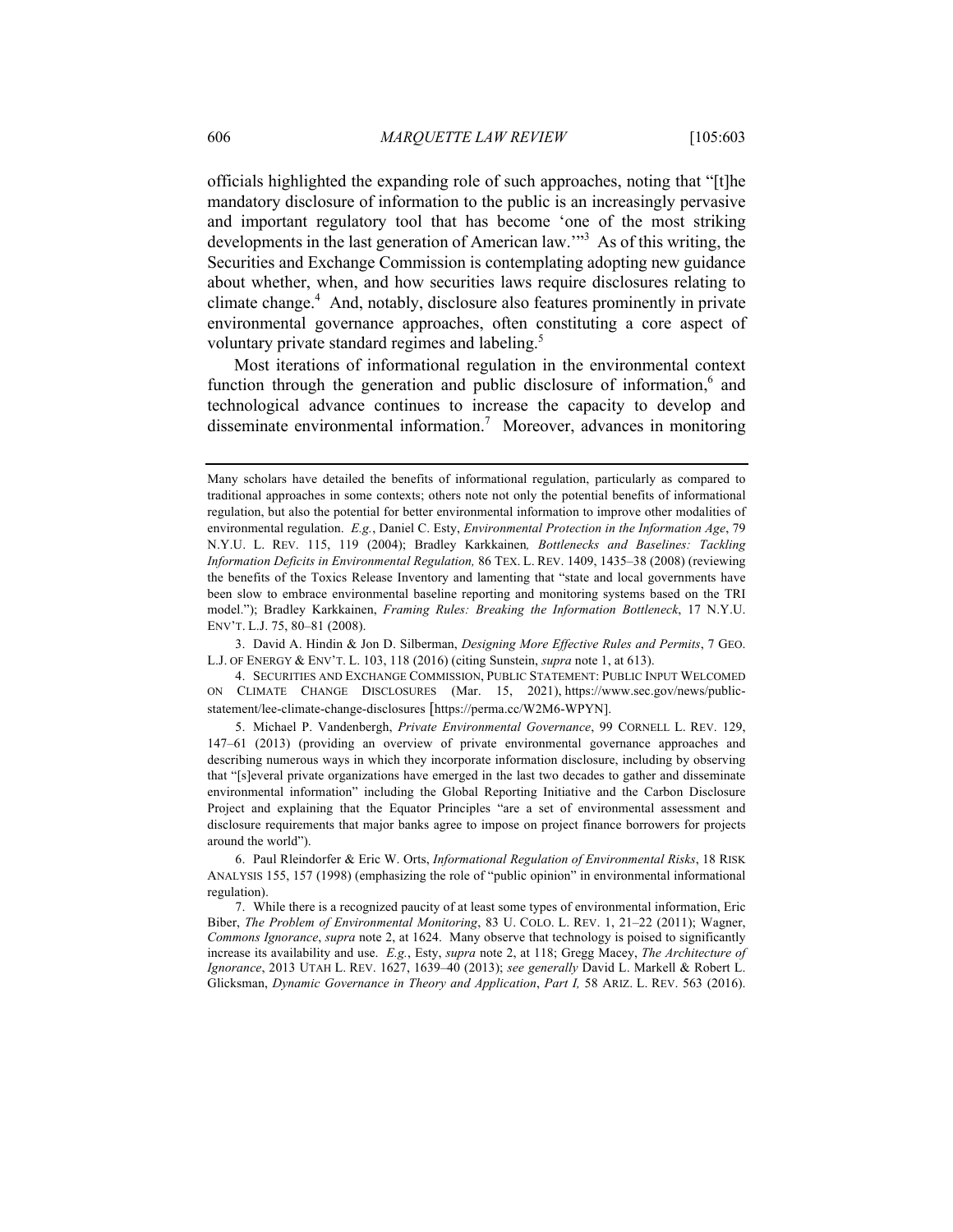capacity have begun to change the regulatory landscape<sup>8</sup> as, increasingly, the public is able to generate information through its own monitoring efforts.<sup>9</sup> The dynamic character of informational regulation opportunities, in tandem with their growing use and, more generally, sharpening concerns about public reception of (in particular, scientific) information,<sup>10</sup> highlights the importance of developing a more robust understanding of this piece of the "environmental policy toolkit."<sup>11</sup>

Much of the analysis of how informational regulation functions has focused on use of such regulation in specific environmental contexts—such as with respect to specific statutes or types of statutes,<sup>12</sup> with respect to the

The increasing availability and accessibility of many types of environmental information on EPA's website, including graphic and visual, attests to this; the capacity to map environmental justice areas is particularly notable. *EJSCREEN: Environmental Justice and Mapping Tool*, ENV'T. PROT. AGENCY, https://www.epa.gov/ejscreen [https://perma.cc/YG69-6WJV].

<sup>8.</sup> For treatment of these issues, see Robert L. Glicksman, David L. Markell & Claire Monteleoni, *Technological Innovation, Data Analytics, and Environmental Enforcement*, 44 ECOLOGY L.Q. 41 (2016).

<sup>9.</sup> While early forms of informational regulation were based primarily on the disclosure or accessibility of information to the public from various sources (e.g., the government and regulated parties), we also believe that informational regulation includes reliance on the public to generate information. *E.g.*, Markell & Glicksman, *supra* note 7, at 613–14 (discussing EPA's Next Generation Compliance initiative, which includes increased reliance on citizen monitoring capacity); Case, *supra*  note 1, at 383 (explaining that informational regulation in the environmental context functions by "enlist[ing] the aid of non-governmental forces, particularly economic markets and public opinion, to either complement or substitute for traditional regulatory strategies of government standard setting and enforcement.").

<sup>10.</sup> *E.g.*, Salman Bin Naeem & Rubina Bhatti, *The Covid‐19 'Infodemic': A New Front for Information Professionals*, HEALTH INFO LIBR J. 10.1111/hir.12311 (June 2020), https://www.ncbi.nlm.nih.gov/pmc/articles/PMC7323420/ [https://perma.cc/3S83-22YZ] (describing the public's reaction to information relating to the Covid-19 pandemic as an "infodemic").

<sup>11.</sup> Clifford S. Russell, Signe Krarup & Christopher D. Clark, *Environment, Information and Consumer Behaviour: An Introduction*, *in* ENVIRONMENT, INFORMATION AND CONSUMER BEHAVIOUR (Signe Krarup & Clifford S. Russell eds., 2005) ("It seems fair to say that over the past two decades . . . [t]he provision of environmental information about products, processes that lead to the products, and producers of the products (owners of the processes) has become an accepted, if by no means fully understood, part of the environmental policy toolkit.").

<sup>12.</sup> *E.g.*, Alexander Volokh, *The Pitfalls of the Environmental Right-to-Know*, 2002 UTAH L. REV. 805 (2002) (critiquing public engagement under environmental right to know laws, primarily reporting under the Emergency Planning & Community Right-to-Know Act); Clifford Rechtschaffen, *The Warning Game: Evaluating Warnings Under California's Proposition 65*, 23 ECOLOGY L.Q. 303 (1996) (critiquing the communication of warnings to the public under Proposition 65); Jonathan Poisner, *A Civic Republican Perspective on the National Environmental Policy Act's Process for Citizen Participation*, 26 ENV'T. L. 53 (1996) (critiquing public disclosure under NEPA).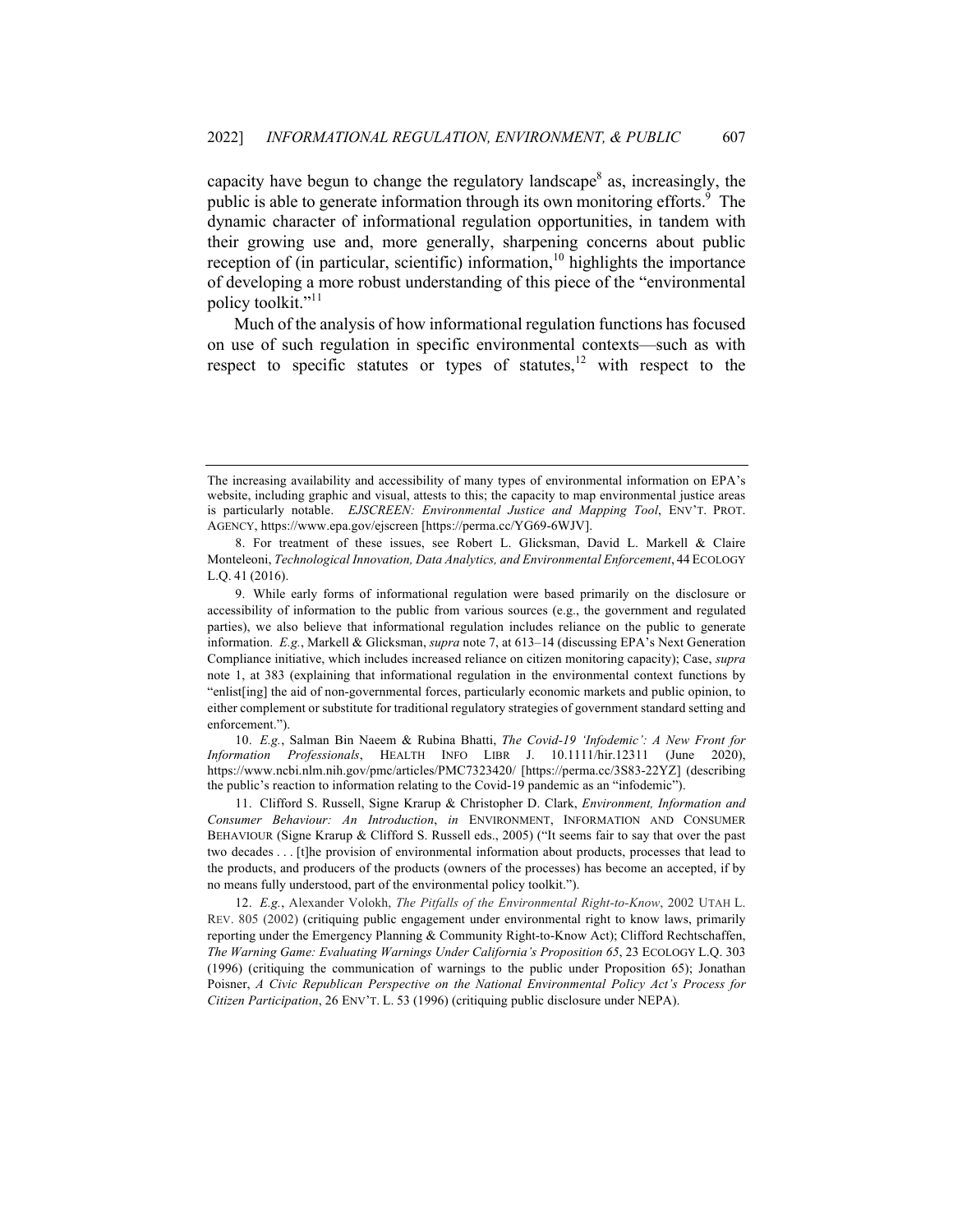communication of risk,<sup>13</sup> for the purpose of influencing individual behaviors.<sup>14</sup> or in the context of corporate disclosure.<sup>15</sup> Less effort has been made, however, to broadly assess and focus on the *public's* role<sup>16</sup> in environmental informational regulation through a contextual analysis of the use of informational regulation across multiple legal regimes.<sup>17</sup> The term "public" is used to mean lay people (individuals) and the disclosure mechanisms analyzed make (or seek to make) information available to individuals broadly, although it is clear that it is often only some subset of the public (such as environmental groups or other sophisticated intermediaries) that in fact access and use the disclosed information.<sup>18</sup> Developing a better understanding of how informational environmental regulation functions vis à vis the public across different contexts is important; all of the informational regulation measures examined are justified as means to provide information to the public so as to support individual autonomy or enrich civic perspective, identify communication with the public as an express purpose, and seek to use information to change public behavior.<sup>19</sup> This Article offers such a contextualized broader review.

In Part II, this Article proposes a typology for conceptualizing the varied purposes and mechanisms of environmental governance schemes that rely on informational disclosure approaches, focusing on how these schemes position

14. Russell, Krarup & Clark, *supra* note 11, at 1.

15. Esty & Karpilow, *supra* note 1, at 634; Hari M. Osofsky, Jacqueline Peel, Brett McDonnell & Anita Forester, *Energy Re-Investment*, 94 IND. L. J. 595, 621 (2019).

16. This Article returns to the importance of the definition of the "public" and the distinction between lay citizens and organized groups in Part IV.

19. *See infra,* Part II.

<sup>13.</sup> *E.g.*, Brenda J. Nordenstam & Joseph F. DiMento, *Right-to-Know: Implications of Risk Communication Research for Regulatory Policy*, 23 U.C. DAVIS L. REV. 333 (1989) (analyzing how risk communication research could improve laws that disclose environmental hazards to the public); Wip Viscusi, *Predicting the Effects of Food Cancer Risk Warnings on Consumers*, 43 FOOD DRUG COSM. L.J. 283, 288 (1988) (analyzing consumer response to risk information, in particular information about small risks, and concluding in part that "when individuals are informed of small risks there will be a tendency for them to over-react to the information and to treat the risk as being greater than it actually is. It will be very difficult to convey information to people in a meaningful fashion about very low probability risks. Perhaps the major danger from any risk-communication effort is that instead of informing people these programs will serve to unduly alarm them.").

<sup>17.</sup> Other efforts to better understand the public's role in environmental informational disclosure include *New Tools for Environmental Protection,* which focuses on the use of communication and diffusion to change individual environmental behaviors and has chapters addressing *inter alia* household energy conservation, household recycling, eco-labels and environmental education. Dietz & Stern, *supra* note 1, at 49–104, 147–60. *See also* Kleindorfer & Orts, *supra* note 6, at 155, 157 (1998); Sunstein, *supra* note 1, at 618–24; Tom Tietenberg, *Disclosure Strategies for Pollution Control*, 11 ENV'T & RES. ECON. 587, 587–88 (1998); Esty, *supra* note 2, at 119.

<sup>18.</sup> *See infra,* Part IV.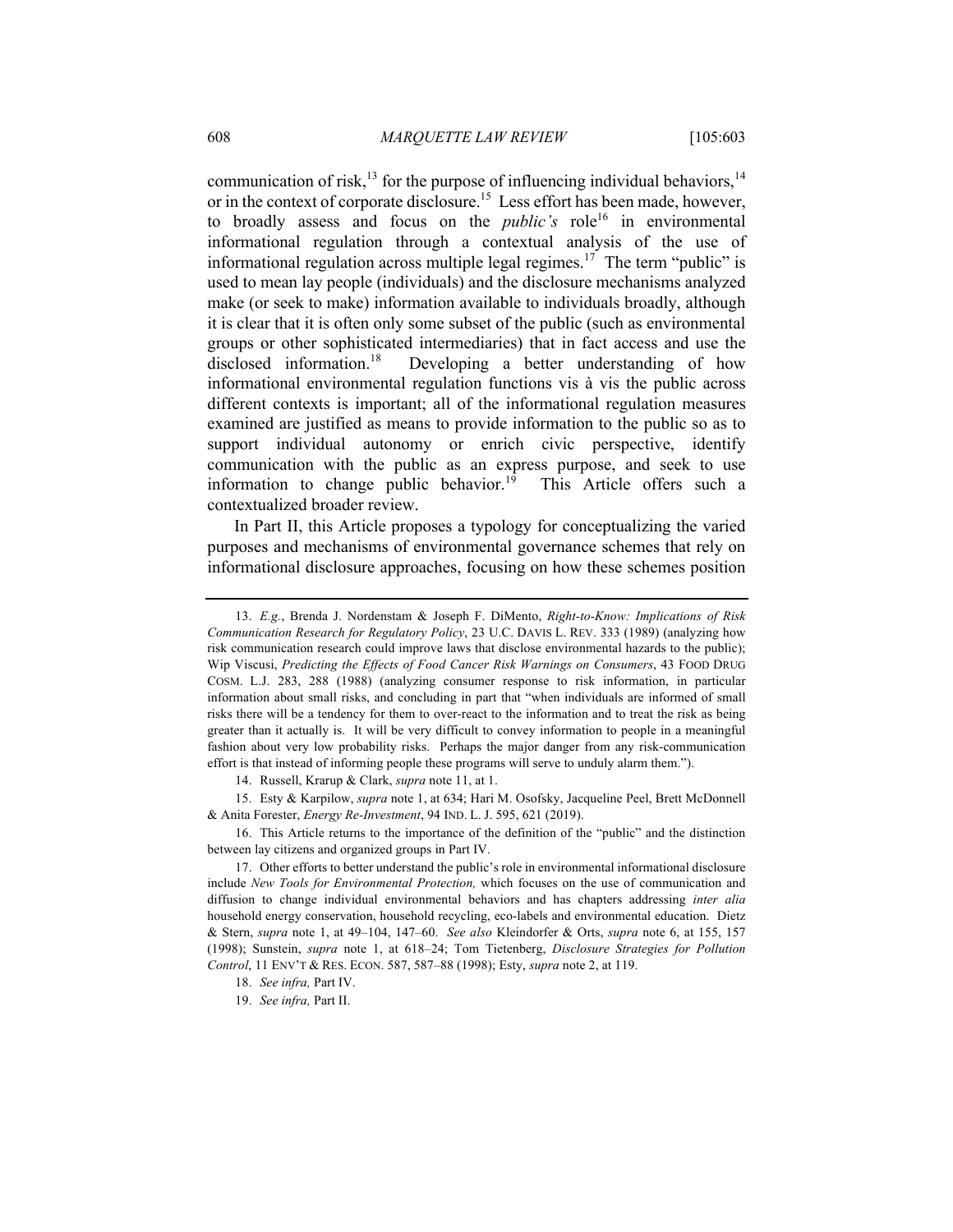individuals (the public). It suggests that most informational regulation schemes in the environmental context disclose information for the purpose of engaging the public in one or more of three ways. One purpose of public information disclosure is to inform individuals, including their civic or consumer choices (public as audience). A second is to prompt upstream third parties (*e.g.,* government agencies, emitters, companies, and consumer product producers) to take actions relevant to the environment (public as a catalyst for upstream changes). The third is to directly change environmental behaviors of individuals in a desired direction (public as target).

Part III applies this typology to different environmental governance contexts in which informational regulation occupies an important role: The Toxics Release Inventory (TRI) program,<sup>20</sup> Proposition  $65<sup>21</sup>$ , the National Environmental Policy Act (NEPA), $^{22}$  eco-labeling (specifically, the United States Department of Agriculture (USDA) Organic Seal), $^{23}$  and behavioral interventions (such as fish advisories). $24$ 

Part IV concludes by synthesizing findings from the case studies in Part III and exploring their implications. The key findings are relatively straightforward: Information disclosure catalyzes upstream behavior in all of the settings studied in which disclosure was intended to have that effect. On the other hand, informational regulation generally fails to educate the public as an audience for environmental information.<sup>25</sup> This Article identifies and explores several important governance questions suggested by the struggle of informational regulation to educate the public as an audience and the apparent disconnect between its relative success as a catalyst and relative failure as an audience strategy. The difficulty of using informational regulation to effectively educate the public as audience calls into question justifications for informational regulation grounded in enhancement of personal autonomy or civic engagement. The disconnect between the failure of disclosed information to meaningfully educate the public and its apparent success at achieving upstream catalyst effects encourages greater awareness and scrutiny of the

<sup>20.</sup> 42 U.S.C. §§ 11001–11050 (2012).

<sup>21.</sup> Safe Drinking Water and Toxic Enforcement Act of 1986, Proposition 65, 1986 Cal. Stat. A-219, *codified at* Cal. Health & Safety Code §§ 25249.5–.13.

<sup>22.</sup> 42 U.S.C. §§ 4321–4370(f).

<sup>23.</sup> 7 U.S.C. § 6501 *et seq*.

<sup>24.</sup> *See infra* notes 238–83 and accompanying text.

<sup>25.</sup> A healthy dose of humility should accompany these conclusions given a host of challenges, including determining metrics and data limitations. These findings should not be overstated especially for some of the case studies, the literatures concerning outcomes are at a nascent stage and very much still developing; further, in some cases these literatures are much more impressionistic than comprehensive.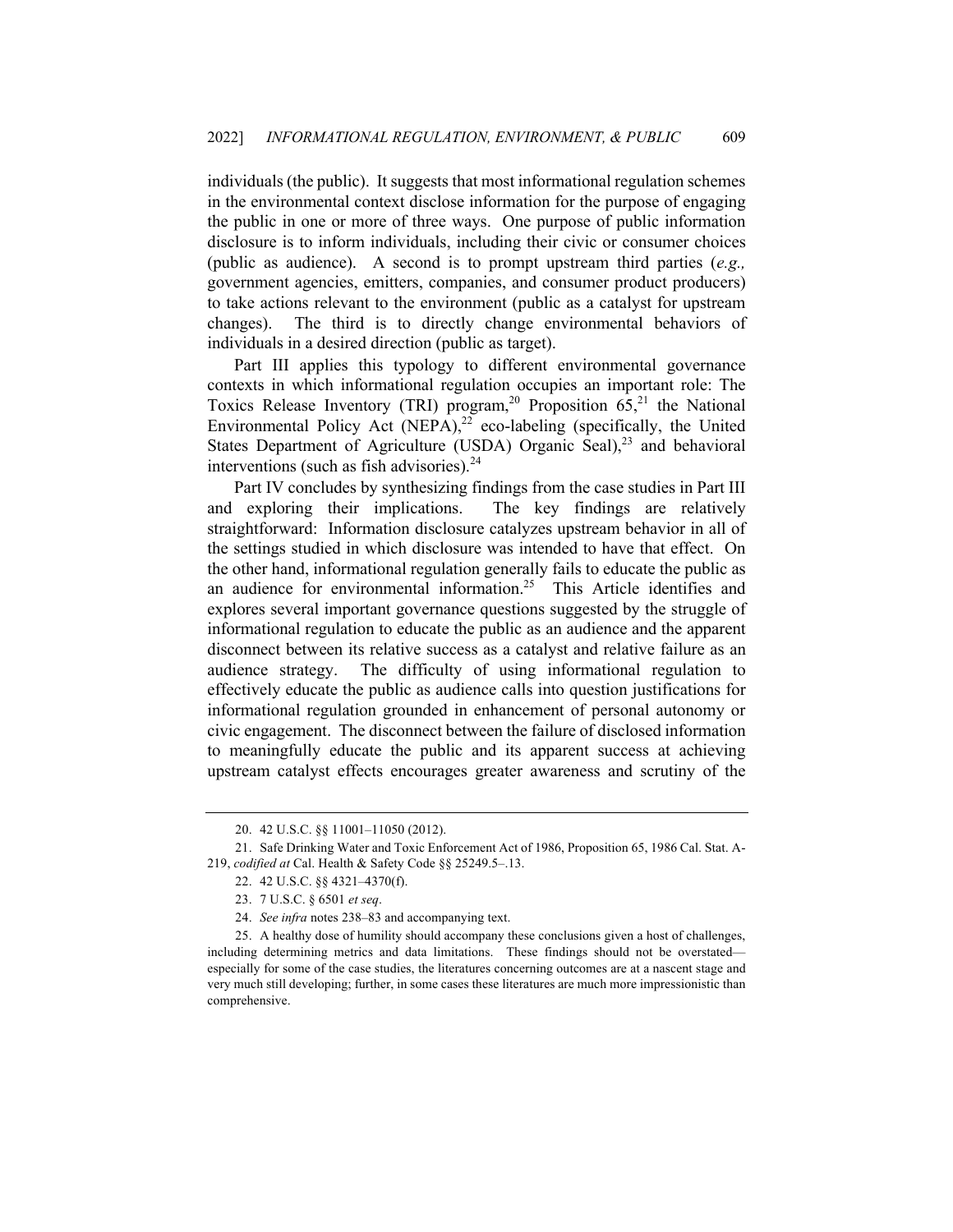dynamics producing upstream catalyst effects. This disconnect also cautions that information disclosure should not be assumed to necessarily enhance alignment of civil society norms and regulated party behavior.

# II. HOW INFORMATIONAL REGULATION STRATEGIES POSITION THE PUBLIC: AUDIENCE, CATALYST, TARGET

Informational regulation strategies are likely to have one or more of three primary purposes. First, informational regulation in the environmental context can position the public as the *audience* for disclosed information for the purpose of improving public understanding of an environmental fact or issue.<sup>26</sup> Often, the hope is that improved public understanding will inform individual choice and thereby strengthen the exercise of personal autonomy. For example, Proposition 65 mandates the labeling of products containing specified substances that may present health risks in part to allow individuals to choose whether to accept a risk arising from exposure to those substances.<sup>27</sup> Improved public understanding can also be a means to enhance deliberative democracy by "enabl[ing] citizens to oversee government action and also to assess the need for less, more, or different regulation" by "inform[ing] them of both private and public activity."28

Disclosure of environmental information to the public can also serve as a *catalyst* for influencing the behavior of a wide range of upstream actors, including parties traditionally regulated under the environmental laws (e.g., industrial facilities), producers of consumer products (e.g., food producers), and the government.<sup>29</sup> For example, public disclosures required under the Toxics Release Inventory (TRI)<sup>30</sup> and National Environmental Policy Act (NEPA)<sup>31</sup>

<sup>26.</sup> OMRI BEN-SHAHAR & CARL E. SCHNEIDER, MORE THAN YOU WANTED TO KNOW: THE FAILURE OF MANDATED DISCLOSURE 34 (2014). In their book critiquing mandated disclosure, Omri Ben-Shahar and Carl E. Schneider appear to assess disclosure primarily through the lens of whether it achieves this audience function, beginning from the twin premises that mandated disclosure "principally seeks to help people confronting unfamiliar and complex decisions in transactions with knowledgeable people with interests of their own" and succeeds by "providing information that equips disclosees to understand their choice well enough that they analyze it and make a well-informed, wellconsidered decision." *Id.*

<sup>27.</sup> CAL. CODE REGS. tit. 27, § 25601 (2018). *See also infra* Part III.B (describing Proposition 65's purposes and disclosures requirements).

<sup>28.</sup> Sunstein, *supra* note 1, at 625–26.

<sup>29.</sup> Michael P. Vandenbergh, *From Smokestack to SUV: The Individual As Regulated Entity in the New Era of Environmental Law*, 57 VAND. L. REV. 515, 531 (2004) ("Even in the new field of informational regulation, however, the principal focus of the regulatory debate and of existing environmental regulations has been on large industrial firms.").

<sup>30.</sup> 42 U.S.C. §§ 11001–11050 (2006).

<sup>31.</sup> 42 U.S.C. §§ 4321–4370(f) (2006).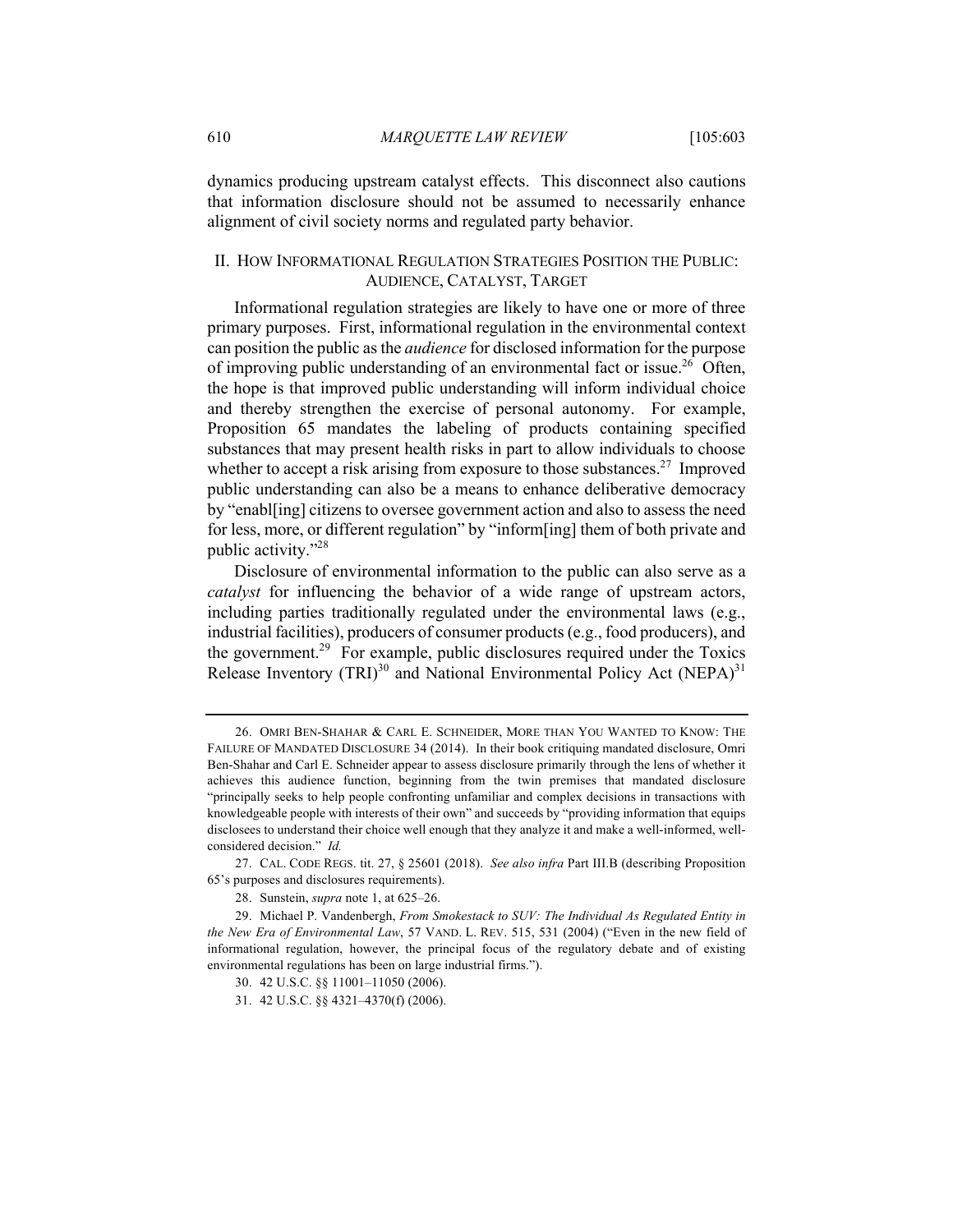are designed in part to influence, respectively, the environmental performance of entities subject to TRI reporting requirements<sup>32</sup> and the consideration of the environment in government decision making.<sup>33</sup> Similarly, the Organic Seal program, which sets national standards for organic certification, is intended in part to influence producers of such products.<sup>34</sup> The mere fact that the information is or will be publicly available can motivate upstream entities to change course, based in part on predicted or actual public reaction (among other reasons).<sup>35</sup> The predicted or actual public response to the disclosed information thereby functions as a catalyst for the upstream private or governmental action.36

Finally, the public can also be the *target* of informational regulation. Informational regulation treats the public as a target where the governance effort seeks to use information disclosure to persuade individuals to change their behavior in a particular direction for a public health or environmental reason. $37$  Sometimes, the goal is to protect public health by reducing public exposure to environmental harms (as, for example, in the case of fish consumption advisories).<sup>38</sup> Regulation can also seek to use information disclosure to encourage individuals to take actions that benefit the environment and avoid actions that harm the environment. Examples include stenciling storm drains to indicate the receiving water body to discourage individuals from

38. *See infra* Part III; ENV'T PROT. AGENCY & FOOD AND DRUG ADMIN., WHAT YOU NEED TO KNOW ABOUT MERCURY IN FISH AND SHELLFISH (Mar. 2004); Env't Prot. Agency & Food and Drug Admin., Advice About Eating Fish: Availability of Draft Update, 79 Fed. Reg. 33559 (June 11, 2014).

<sup>32.</sup> Memorandum for the Administrator of the Environmental Protection Agency and the Heads of Executive Departments and Agencies, Expediting Community Right-to-Know Initiatives, 60 Fed. Reg. 41,791 (Aug. 11, 1995).

<sup>33.</sup> 42 U.S.C. § 4321.

<sup>34.</sup> 7 U.S.C. § 6501.

<sup>35.</sup> As noted below, companies' perceptions concerning the nature and likelihood of citizen responses to disclosures may differ from the reality. *See infra* note 105 and accompanying text. Regulated entities and others may be motivated to change their behavior for other reasons in addition to possible citizen response. *See infra* note 100 (noting that some companies reduced their release of TRI chemicals because the TRI disclosures were the first time the companies' highest-level officials became aware of the scope of such releases).

<sup>36.</sup> *See infra* Part III.

<sup>37.</sup> Others have described positioning the public as a target of informational regulation as a tool of communication and diffusion that employs a "social marketing" strategy. *See* Dietz & Stern eds., *supra* note 1, at 45 ("A target behavior is identified on the basis of its presumed environmental benefits, and communication and diffusion instruments are mobilized to increase the prevalence of the target behavior in a target population. . . . It normally focuses on behaviors that have fairly direct impacts on environmental quality—behaviors such as recycling of household wastes, use of private or public transport, and household appliance purchases and maintenance, rather than on behaviors that may affect the environment indirectly by influencing public policy.").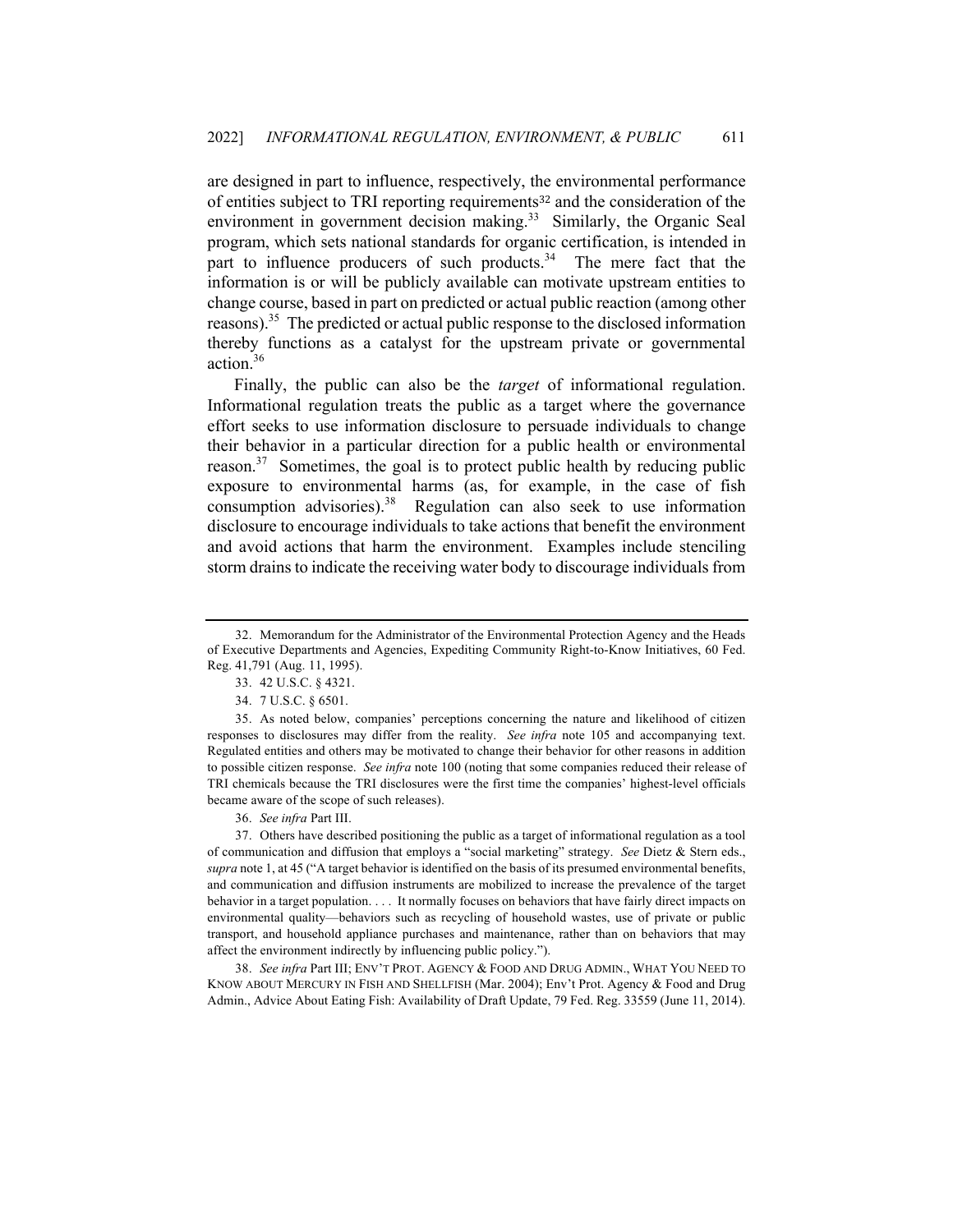contributing harmful materials<sup>39</sup> and providing individuals with better data about their energy use to encourage conservation.<sup>40</sup>

There is overlap between the concepts of audience, catalyst, and target. Disclosure may be designed to educate the public and motivate the public to act in certain ways and thereby catalyze changes in the behavior of upstream actors. The separate categories for catalyst, audience, and target strategies, however, capture important distinctions between these purposes of public disclosure. With respect to the audience and target strategies, for example, while the former can be agnostic as to a particular result, the "target" policy seeks to encourage the public to act in a specified manner.<sup>41</sup> If, for example, an individual encountered and understood a fish advisory but nonetheless chose to consume fish at higher-than-recommended levels, the advisory would have succeeded as an audience measure (by educating individuals and allowing the exercise of informed choice) but failed as a target measure (to the extent that it sought to encourage individuals to avoid levels of risk deemed unacceptable).

40. Energy Independence and Security Act of 2007, 42 U.S.C. §§ 17381–17388 (2006) (funding research and development of the smart grid); *Centerpoint Energy and U.S. Deputy Secretary of Energy Daniel Poneman Announce Results of Pilot Project on Home Energy Use*, DEP'T OF ENERGY, (July. 26, 2011), https://www.energy.gov/articles/centerpoint-energy-and-us-deputy-secretary-energydaniel-poneman-announce-results-pilot [https://perma.cc/5RC9-G7KV] (describing increased energy efficiency behaviors by consumers using smart grid technology funded through the Recovery Act).

41. By requiring the provision of risk information associated with exposures to consumers, for example, Proposition 65 does not seek to dictate the level of risk exposure that consumers should prefer or demand, but instead recognizes that consumers may prefer less risk than that permitted by regulators and empowers them to exercise that preference. *See infra* notes 107–09 and accompanying text, discussing the legislative history of Proposition 65. *See also* SUSAN G. HADDEN, A CITIZEN'S RIGHT TO KNOW 15–17 (1989) (describing different types and objectives of right to know). The distinction between positioning the public as an audience versus a target is not always precise as informational regulation often seeks to educate individuals in order to change (or at least in order to enable individuals to choose whether to change) their behaviors. For present purposes, the key distinction is whether information is provided for the purpose of changing behavior in a specific of desired direction. Using this metric, the USDA Organic Seal positions the public primarily as an audience (because it seeks to enable consumers to identify and choose organic products, but does not seek to persuade them to do so) and fish consumption advisories and energy conservation, recycling, and similar measures position the public primarily as a target (because they seek to encourage individuals to behave in environmentally salutary or health-protective ways).

<sup>39.</sup> National Pollutant Discharge Elimination System—Regulations for Revision of the Water Pollution Control Program Addressing Storm Water Discharges, 64 Fed. Reg. 68722, 68755 (1999) (requiring small MS4 operators to adopt stormwater management programs that include public outreach and observing that "[e]xamples of strategies include distributing brochures or fact sheets, sponsoring speaking engagements before community groups, providing public service announcements, implementing educational programs targeted at school age children, and conducting community-based projects such as storm drain stenciling, and watershed and beach cleanups."). *See also* ENV'T PROT. AGENCY, STORMWATER PHASE II FINAL RULE: PUBLIC EDUCATION & OUTREACH MINIMUM CONTROL MEASURE (2018), https://www.epa.gov/sites/default/files/2018- 12/documents/epa\_stormwater\_phase\_ii\_final\_rule\_factsheet\_2.3\_public\_education\_12-04- 18.pdf [https://perma.cc/6FPF-BJHJ].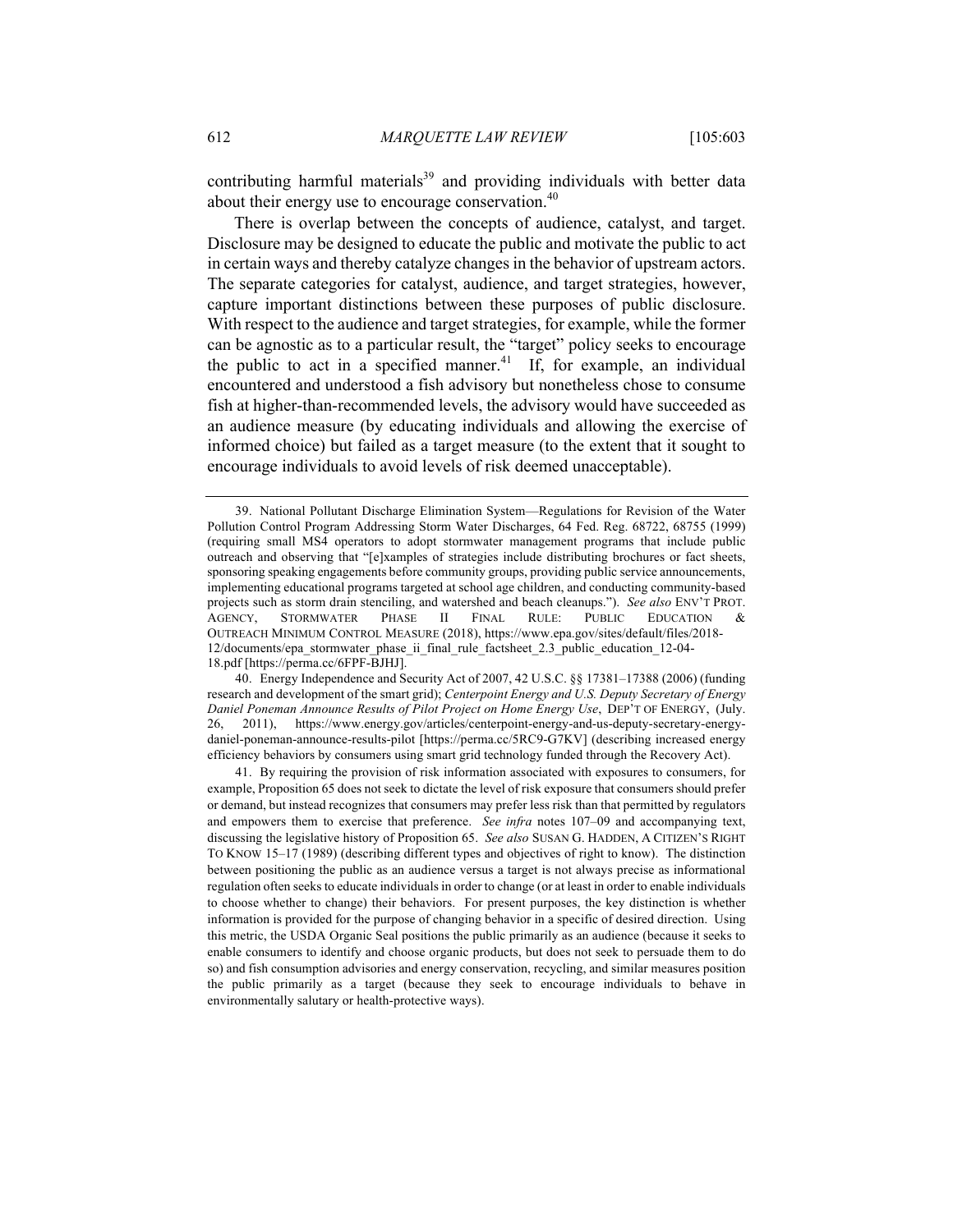## III. CASE STUDIES OF THE USE OF INFORMATIONAL REGULATION

This Part surveys the use of informational regulation in different contexts, ranging from primarily "extra-regulatory" to serving as an important feature of an elaborate regulatory scheme.

# *A. The Toxic Release Inventory (TRI)*

The Toxics Release Inventory (TRI), adopted as section 313 of the Emergency Planning and Community Right to Know Act, $42$  is widely viewed as an example of innovative and successful informational regulation in the environmental context because of the significant number of companies that have changed their operations to reduce their generation of pollution, at least in part because of TRI $^{43}$  Assessments of TRI, however, also suggest that while the law's required public disclosure has had a significant impact as a catalyst i.e., influencing upstream (especially private, commercial) behavior––it often fails to engage the public effectively as an audience for environmental information, in this context primarily information about environmental health risk.

## 1. How TRI works

TRI requires "covered entities"<sup>44</sup> to prepare and submit annual toxic chemical release forms<sup>45</sup> that disclose, *inter alia*, information about the use, disposal and release of listed chemicals.<sup>46</sup> Covered entities submit toxic

46. 42 U.S.C. § 11023(g)(C) ("[P]rovide for submission of each of the following items of information for each listed toxic chemical known to be present at the facility: (i) Whether the toxic

<sup>42.</sup> Superfund Amendments and Reauthorization Act of 1986, Title III, Pub. L. No. 99-499, 100 Stat. 1613, 1728–58, *codified as* 42 USC § 11001 (2006).

<sup>43.</sup> *E.g.*, Karkkainen, *Bottlenecks and Baselines*, *supra* note 2, at 1435–38; MICHAEL E. KRAFT, MARK STEPHAN & TROY D. ABEL, COMING CLEAN: INFORMATION DISCLOSURE AND ENVIRONMENTAL PERFORMANCE 10 (2011) (noting that TRI "has become something of a poster child for the efficacy of environmental information disclosure requirements"); *see also id.* at 54 ("Policy scholars continue to cite the TRI program as perhaps the premier example of a federal nonregulatory environmental program that has worked fairly well.") (citations omitted). *But see* Volokh, *supra* note 12, at 807 (critiquing TRI and concluding that "environmental information, as required under current law, is often misleading and provides a distorted picture of the health and environmental effects of chemical use.").

<sup>44.</sup> Covered entities are essentially large facilities that use toxic chemicals above threshold amounts. 42 U.S.C. § 11023(b) ("[O]wners and operators of facilities that have 10 or more full-time employees and that are in Standard Industrial Classification Codes 20 through 39 (as in effect on July 1, 1985) and that manufactured, processed, or otherwise used a toxic chemical listed under subsection (c) of this section in excess of the quantity of that toxic chemical established under subsection (f) of this section during the calendar year for which a release form is required.").

<sup>45.</sup> 42 U.S.C. § 11023(b).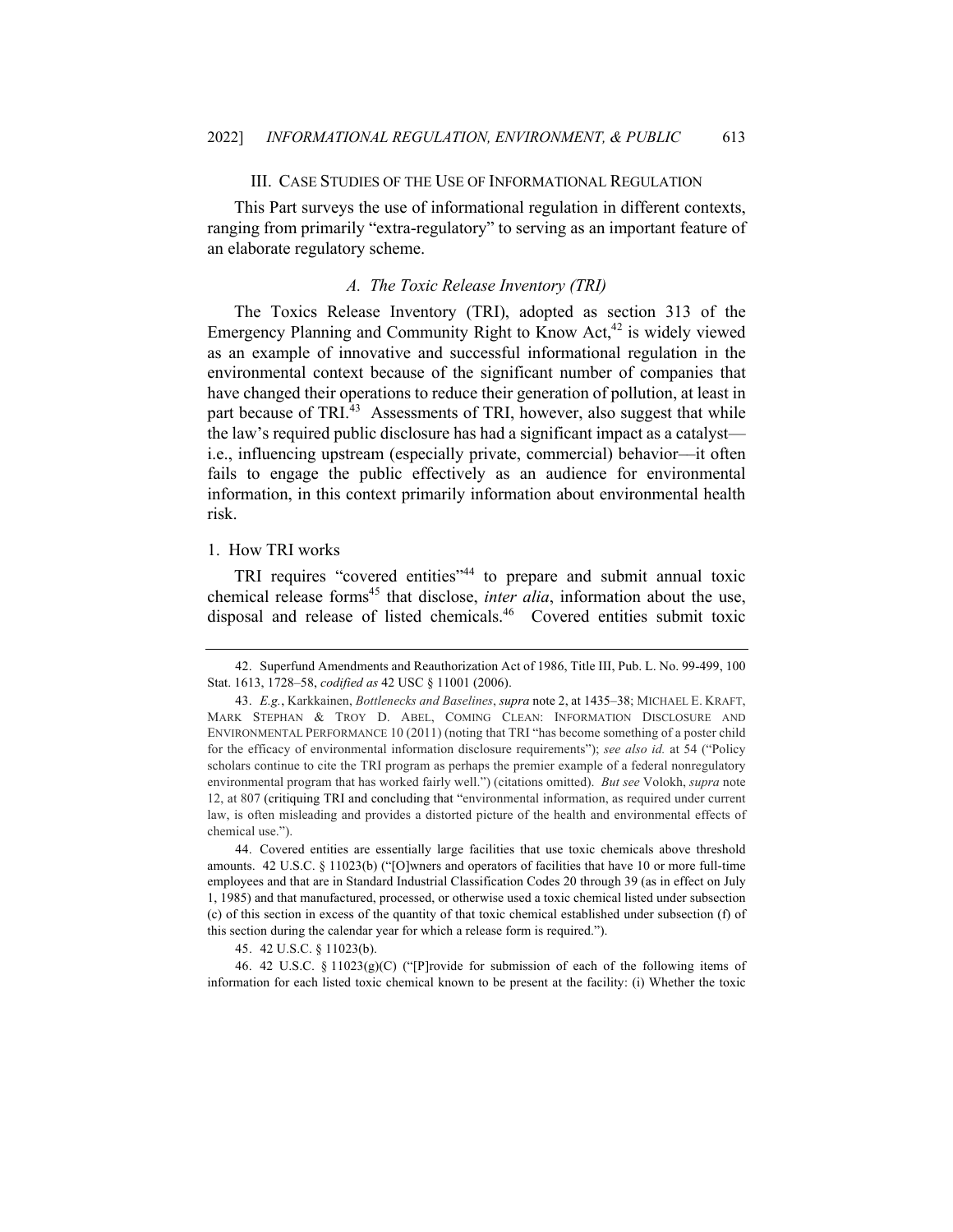chemical release forms to the EPA and a designated state official, $47$  and the forms are (with some exceptions) publicly available.<sup>48</sup> EPA is required by the statute to maintain TRI data in a publicly accessible computer data base.<sup>49</sup>

The statute does not require that the data generated be user-friendly. It directs EPA to "establish and maintain in a computer data base a national toxic chemical inventory based on data submitted" through the TRI program.<sup>50</sup> For many years, the EPA TRI database was unwieldy and difficult to navigate.<sup>51</sup> The Agency has made significant improvements and, although many available tools for accessing TRI data still require specialized knowledge,<sup>52</sup> some data are now available in more lay-user-friendly formats, described as "TRI Tools for Most Users."53 Using these tools, anyone can identify TRI facilities and a host of related information (including the volume and content of reported releases from a facility) by entering a city, zip code, street address, etc.<sup>54</sup>

However, although the data is now more readily available, understanding its meaning and significance remains challenging. The site identifies Potential Risk based on a Risk-Screening Environmental Indicators (RSEI) score.<sup>55</sup> The

49. 42 U.S.C. § 11023(j) ("The Administrator shall establish and maintain in a computer data base a national toxic chemical inventory based on data submitted to the Administrator under this section. The Administrator shall make these data accessible by computer telecommunication and other means to any person on a cost reimbursable basis.").

50. 42 U.S.C. § 11023(j).

51. Bradley P. Hartman, *Toxic Chemical Release Inventory Database*, 1 ENV'T L. 941, 947–54 (1995) (describing the then-existing process for accessing information from EPA's TRI database). Beginning in 1998, the Environmental Defense Fund sponsored a private website, scorecard.org, that provided a similarly user-friendly means of accessing TRI data. *Online "Chemical Scorecard" Puts Pollution on Display* in EDF LETTER VOL. XXIX, NO. 3 (Env't Def. Fund), June 1998, at 1, 5, https://www.edf.org/sites/default/files/178\_Jun98.pdf [https://perma.cc/KH8U-FDD4] (describing scorecard.org as a "unique new Internet service launched by EDF [that] allows anyone to enter a zipcode and see a map highlighting local sources of pollution."). The Right-to-Know Network also hosted a now defunct site providing access to TRI data, previously available at https://rtk.rjifuture.org/.

52. *TRI Data and Tools*, ENV'T PROT. AGENCY, https://www.epa.gov/toxics-release-inventorytri-program/tri-data-and-tools [https://perma.cc/92VV-CC67].

54. *TRI Search*, ENV'T PROT. AGENCY, https://edap.epa.gov/public/extensions/newTRISearch/newTRISearch.html? [https://perma.cc/A6DD-8932].

55. *Id.*

chemical at the facility is manufactured, processed, or otherwise used, and the general category or categories of use of the chemical. (ii) An estimate of the maximum amounts (in ranges) of the toxic chemical present at the facility at any time during the preceding calendar year. (iii) For each wastestream, the waste treatment or disposal methods employed, and an estimate of the treatment efficiency typically achieved by such methods for that wastestream. (iv) The annual quantity of the toxic chemical entering each environmental medium.").

<sup>47.</sup> 42 U.S.C. § 11023(a).

<sup>48.</sup> 42 U.S.C. § 11023(h); 42 U.S.C. § 11044(a).

<sup>53.</sup> *Id.*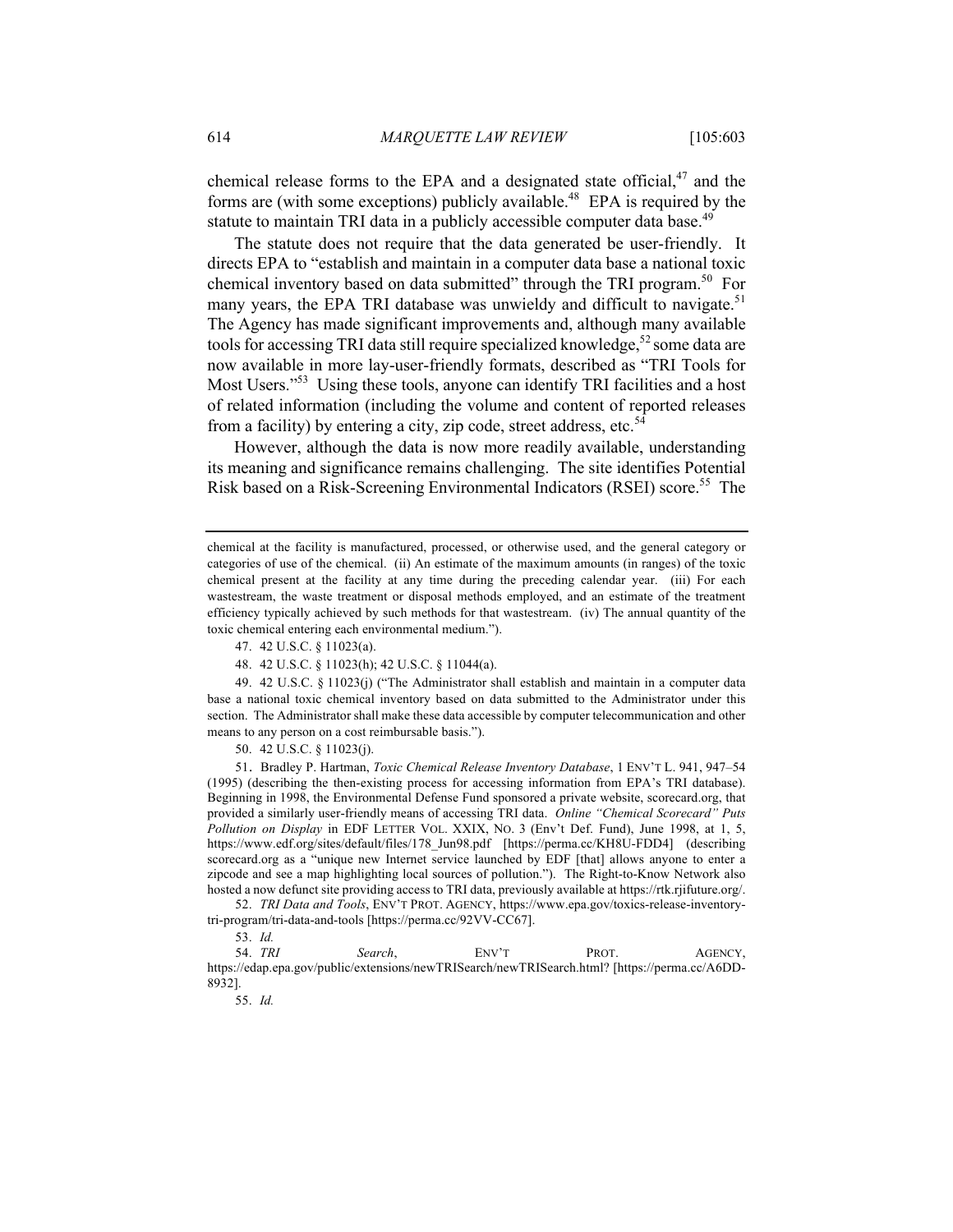meaning and significance of the associated value is somewhat inscrutable, at least to a lay audience. EPA developed RSEI to assist the development of regulatory priorities based on TRI data; it was meant to enable a "focus on chemicals, industry sectors, and facilities with the greatest potential for chronic human health risk."<sup>56</sup> Facilities appear in a color that corresponds to a range of RSEI scores (with darker colors and higher scores presumably signaling more risk); in the Potential Risk section, users see a numerical RSEI score.<sup>57</sup> The site explains that the "RSEI Score is a unitless value that accounts for the size of the chemical release, how the chemical degrades and moves through the environment, the size and location of the exposed population, and the chemical's toxicity;"58 under a "More Info" button, the site explains further that RSEI scores are "calculated as a toxicity weight multiplied by the exposed population multiplied by the estimated dose. RSEI Scores are only meaningful in comparison to other RSEI Scores."<sup>59</sup> For example, "[a] RSEI Score that is 10 times higher than another RSEI Score suggests that the relative potential for risk is 10 times greater."60 EPA also publishes a PDF guide on the TRI site map entitled "Factors to Consider When Using Toxics Release Inventory Data.<sup>"61</sup> Although written in accessible language, the Guide's length (39 pages) and content attest to the challenges for lay public encountering TRI data. The guide explains that not all toxic chemicals fall within the TRI framework, that not all TRI chemical releases are required to be reported, and that a release of TRI chemicals does not necessarily mean that hazards are present in a community.<sup>62</sup> The guide also explains that the TRI is fundamentally inadequate to assess risk for its lack of information about toxicity, bioconcentration, and methods of exposure, among other missing factors. The guide emphasizes the limitation of a RSEI score for evaluating individual risk and encourages users to access the "myRTK" mobile application to assess risk, with an embedded

<sup>56.</sup> *How RSEI Should Be Used*, ENV'T PROT. AGENCY, https://www.epa.gov/rsei/how-rseishould-be-used [https://perma.cc/935P-MFBV].

<sup>57.</sup> ENV'T PROT. AGENCY, *supra* note 54.

<sup>58.</sup> *Toxics Release Inventory, Potential Risks*, ENV'T PROT. AGENCY, https://edap.epa.gov/public/extensions/newTRISearch/newTRISearch.html? [https://perma.cc/ECB8- 93U7].

<sup>59.</sup> *Id*.

<sup>60.</sup> *Understanding RSEI Results*, ENV'T PROT. AGENCY, https://www.epa.gov/rsei/understanding-rsei-results [https://perma.cc/XC45-XAUL].

<sup>61.</sup> ENV'T PROT. AGENCY, FACTORS TO CONSIDER WHEN USING TOXICS RELEASE INVENTORY DATA (2019), https://www.epa.gov/sites/production/files/2019-03/documents/factors\_to\_consider\_march\_2019.pdf [https://perma.cc/8RMB-XYY8].

<sup>62.</sup> *Id*.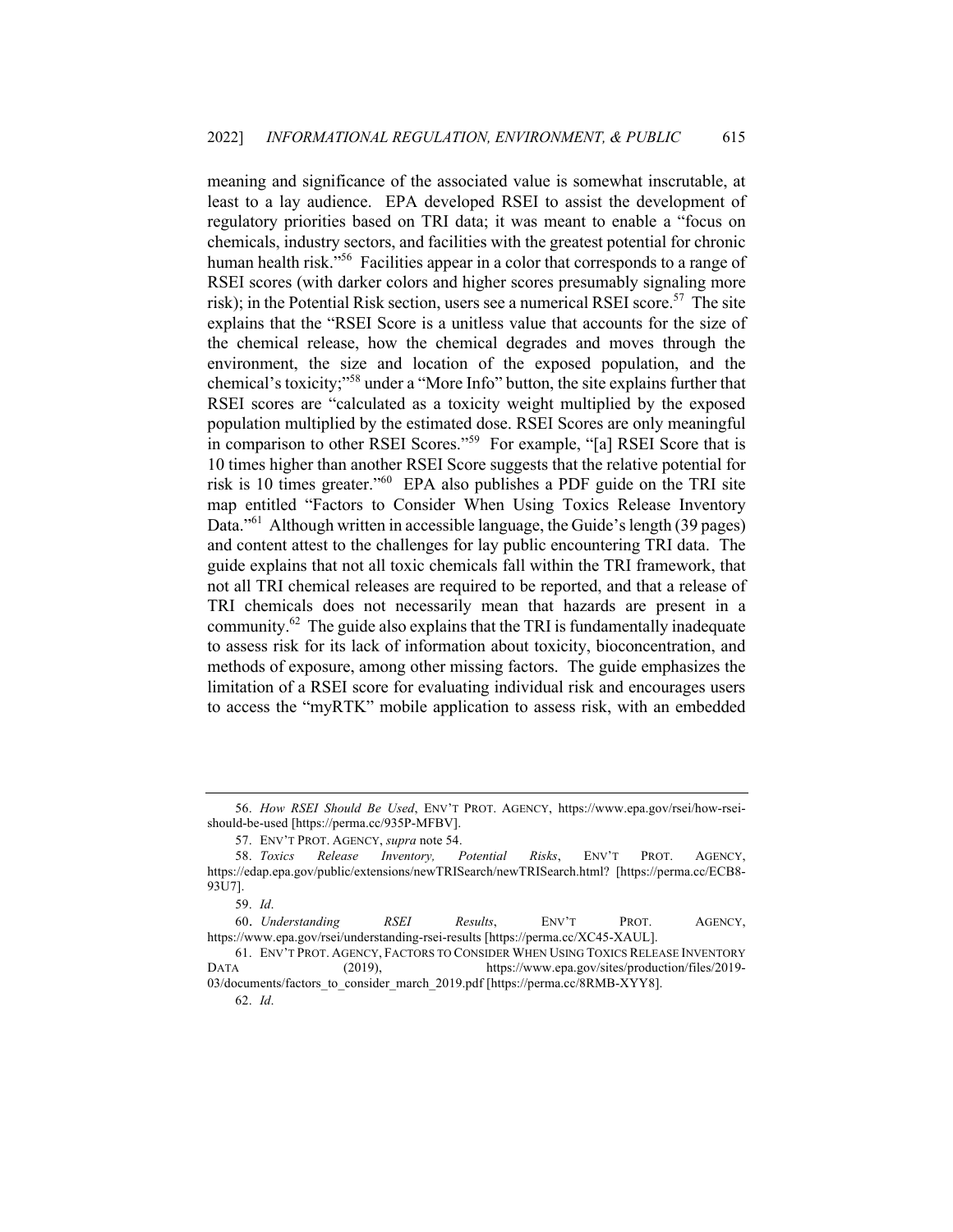link to download the app. $63$  The link directs the user to a webpage informing the user that the app is no longer available. $64$ 

## 2. Purposes

As evidenced by its text, legislative history, and exhortations throughout its implementation, TRI disclosure is understood both as a means to educate individuals as an audience and to catalyze changes in the behavior of upstream regulated entities and policymakers. Embodying TRI's goal of educating individuals as an audience, the statute provides that TRI data "are intended to provide information to . . . *the public, including citizens of communities surrounding covered facilities . . . to inform persons about releases of toxic chemicals to the environment* . . . ."<sup>65</sup> President Clinton observed that the statute was designed to "provide a basic informational tool to encourage informed community-based environmental decision making [audience] and provide a strong incentive for businesses to find their own ways of preventing pollution [catalyst]."66

EPA explains that the TRI program's objectives include educating the public (audience) and empowering the public to work with others to reduce releases (catalyst):

> The goal of EPA's Toxics Release Inventory (TRI) Program is to empower citizens and other TRI stakeholders through information about how toxic chemicals are managed. Using TRI data and EPA's suite of TRI-related tools, one can: Identify potential environmental concerns and gain a better understanding of potential risks; Identify priorities and opportunities to work with industry, government and communities to reduce toxic chemical releases and potential risks associated with them; Provide the members of your community with information and insights regarding toxic chemical releases and waste management practices in the community; Make informed decisions on the consequences of

<sup>63.</sup> *Id*.

<sup>64.</sup> *Id*.

<sup>65.</sup> 42 U.S.C.A. § 11023(h) (emphasis added).

<sup>66.</sup> Memorandum for the Administrator of the Environmental Protection Agency and the Heads of Executive Departments and Agencies, Expediting Community Right-to-Know Initiatives, 60 Fed. Reg. 41791 (Aug. 11, 1995). *See also* Jeanne Herb, Susan Helms & Michael J. Jensen, *Harnessing the "Power of Information": Environmental Right to Know as a Driver of Sound Environmental Policy*, *in* NEW TOOLS FOR ENVIRONMENTAL PROTECTION 254 (Thomas Dietz & Paul C. Stern eds., 2002) (highlighting TRI's audience function, noting that TRI was "based on the philosophic underpinnings that citizens who are informed about hazardous chemicals in their communities can make more educated decisions about their own protection.").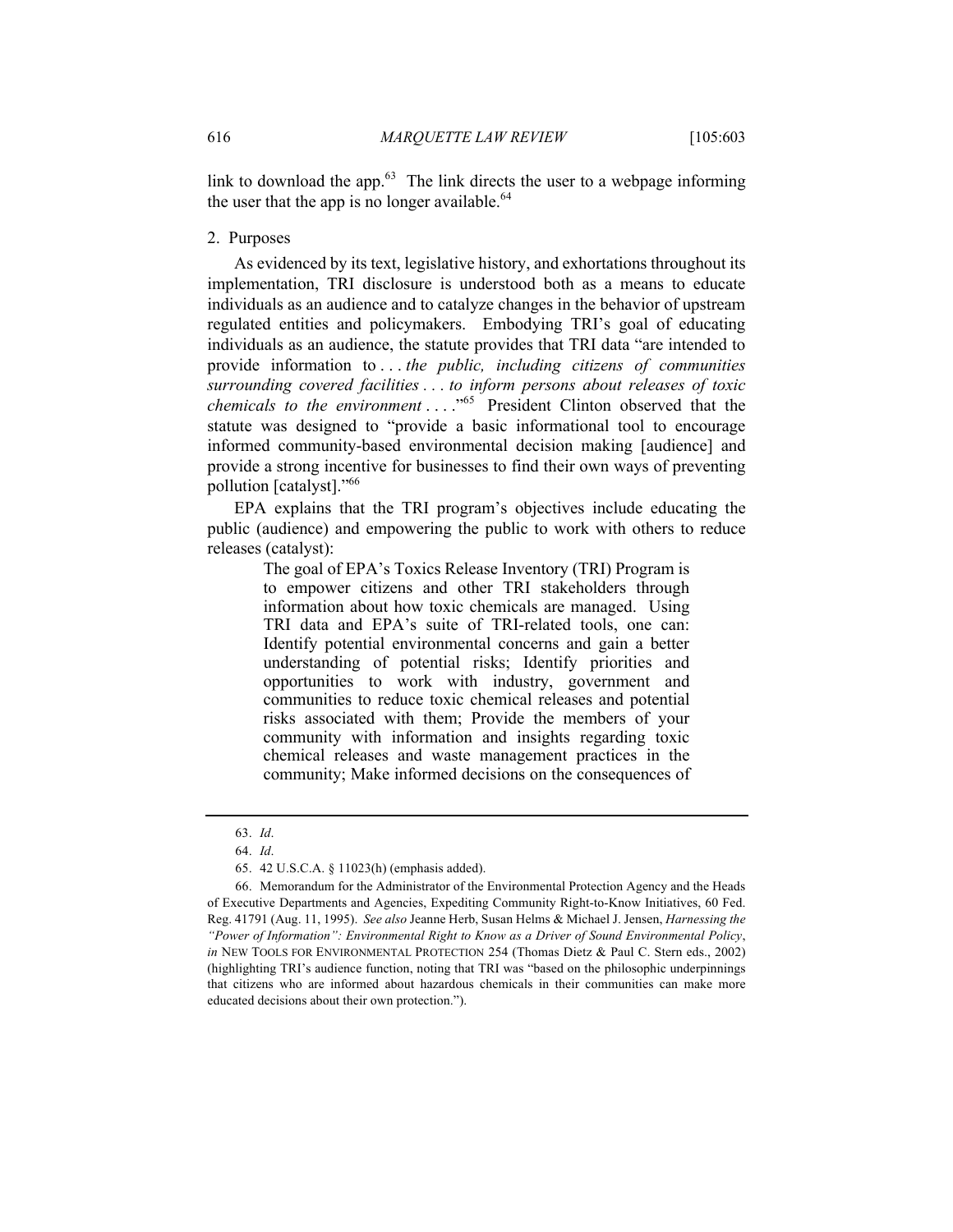such practices and take action; and Establish reduction targets and measure progress toward those targets.<sup>67</sup>

Although proponents anticipated and hoped that an informed public would have instrumental value as a catalyst for upstream change (by creating pressure for voluntary improvements by polluting entities and more robust laws and enforcement), informing the public was also understood to have independent "moral and ethical value" grounded in individuals' "'right-to-know' the risks they face.<sup> $168$ </sup> Informing the public as an audience<sup>69</sup> was, in short, an important rationale motivating TRI's enactment, in addition to influencing upstream behavior.<sup>70</sup>

3. Results

## *a. Audience*

Several commentators have concluded that TRI has not proven to be a particularly effective tool for directly informing the lay public (individuals) as an audience. They suggest that TRI has done little to foster the public's understanding of the nature and significance of toxic substances in communities.71 As William Pederson put it, "TRI in its present form does not and cannot achieve its ostensible goal of accurately informing the public about toxic releases."<sup>72</sup>

The difficulties TRI encounters communicating effectively to individuals can be grouped into three broad categories: (1) the means by which TRI provides data to the public; (2) the content of the data that TRI generates; and

<sup>67.</sup> ENV'T PROT. AGENCY, *supra* note 61.

<sup>68.</sup> David W. Case, *The Law and Economics of Environmental Information as Regulation*, 21 ENV'T L. REP. 10773, 10776 (2001).

<sup>69.</sup> There certainly seems to be some expectation that access to TRI data could influence, in particular, individuals' civic behaviors, and TRI's disclosure can thus be understood as positioning the public as both an audience and a catalyst. TRI does not position the public as a target because the goal of disclosure is not to persuade individuals to take a particular action, but instead to inform individuals to allow them to better discern and act upon their own preferences.

<sup>70.</sup> Herb, Helms & Jensen, *supra* note 66, at 254 (observing that while TRI "data is intended to drive environmental performance at industrial facilities by affecting a host of sectors in society" the "political rhetoric surrounding EPCRA was on empowering local citizens to make personal decisions.").

<sup>71.</sup> Nordenstam & DiMento, *supra* note 13, at 345–46; Herb, Helms & Jensen, *supra* note 66, at 260 ("A recommitment needs to be made to have policymakers, the environmental community, and industry come together to reexamine how best to provide the public with a full understanding of the nature of information to which the public has a right to know.").

<sup>72.</sup> William F. Pederson, *Regulation and Information Disclosure: Parallel Universes and Beyond*, 25 HARV. ENV'T L. REV. 151, 152 (2001).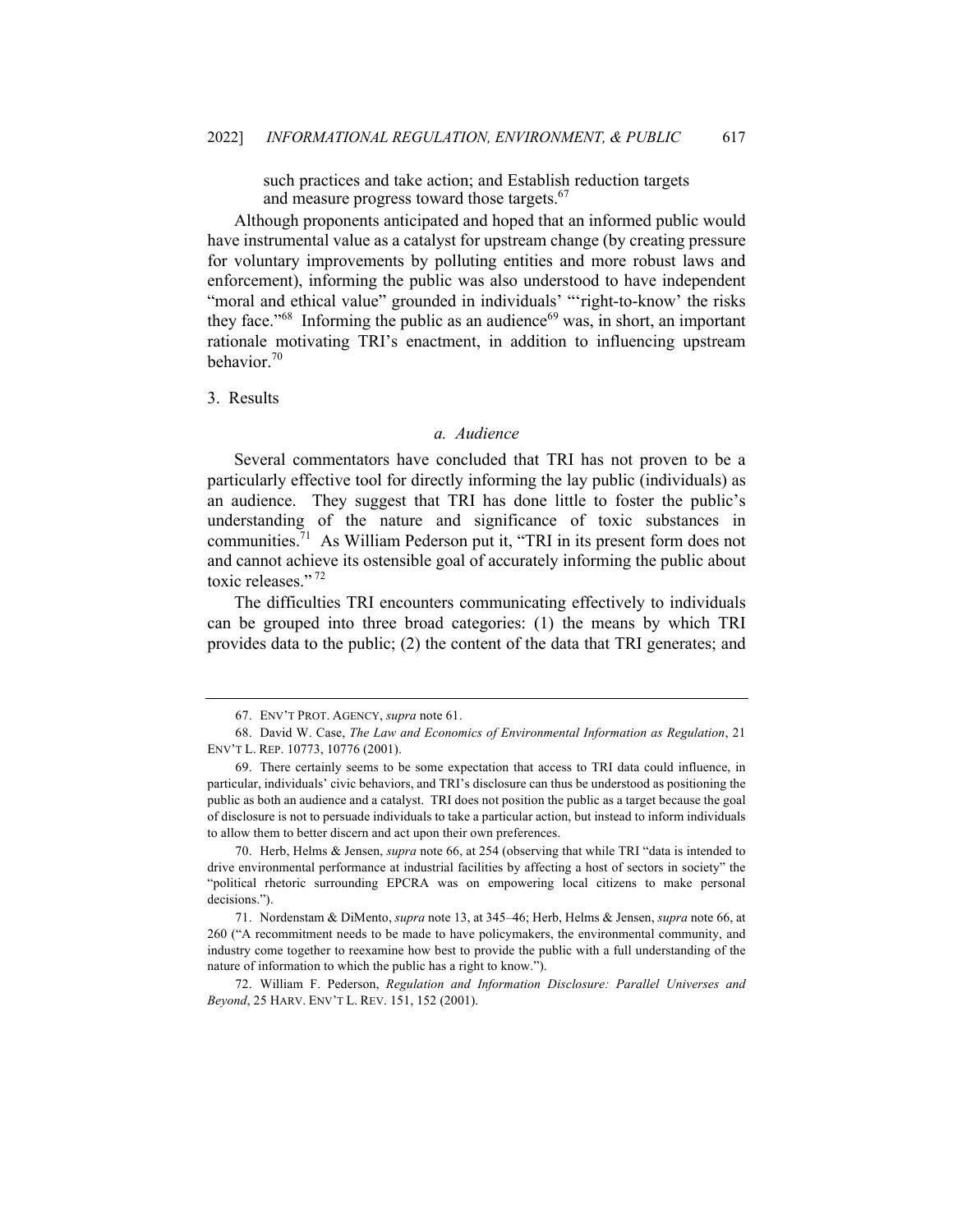(3) limitations in and characteristics of individuals' capacities to effectively comprehend and use TRI data ("receiver" problems).<sup>73</sup>

Beginning in 1998, the Environmental Defense Fund sponsored a private website that provided a more user-friendly means of accessing TRI data.<sup>74</sup> And, as noted above, EPA now hosts its own more user-friendly tools for accessing TRI data which are discussed in greater detail below.<sup>75</sup> Fundamentally, however, even when more readily available in user-friendly form, individuals must still seek out TRI data. This presents a significant obstacle to communicating TRI data to the public as "American consumers are not, in general, information seekers. Only ten to twenty percent of Americans seek information . . . . A risk communication program which requires active information seeking by the consumer will reach only a small minority of the intended audience."<sup>76</sup> One study of TRI revealed that "contrary to the expectations that policymakers had for the TRI program, relatively few people and community groups have made much direct use of the TRI data" and "currently the [TRI] information is not reaching the public for one reason or another."<sup>77</sup>

The content of TRI data also frustrates efforts to position the public as an audience for TRI data and to use TRI to advance individuals' understanding of toxics in their communities.

> TRI fails to inform the public of the true extent of either toxic releases or the toxic risks that they face. The most important weaknesses are: (1) the failure to cover all sources of listed TRI chemicals; (2) the failure to include in TRI all chemicals that match or exceed the hazard posed by chemicals already listed; and (3) the failure to characterize either the hazards or the risks of TRI releases.78

This critique of TRI has been developed at length elsewhere.<sup>79</sup> For present purposes, the relevant point is that even when an individual seeks out or encounters TRI data in a reasonably accessible format, the data may confuse (because data about the volume of a chemical stored, disposed of or released

<sup>73.</sup> *See generally* Nordenstam & DiMento, *supra* note 13, at 346–50 (describing source, message, channel and receiver problems in risk communication).

<sup>74.</sup> *Online "Chemical Scorecard" Puts Pollution on Display*, *supra* note 51.

<sup>75.</sup> *See supra* notes 52–64 and accompanying text.

<sup>76.</sup> Nordenstam & DiMento, *supra* note 13, at 353, 373 (encouraging policymakers to "seriously consider the implications of risk communication research to create effective information disclosure requirements in right-to-know programs.") (internal citations omitted).

<sup>77.</sup> KRAFT, STEPHAN & ABEL, *supra* note 43, at 55, 136–37.

<sup>78.</sup> Pederson, *supra* note 72, at 164.

<sup>79.</sup> *Id.* at 165–74.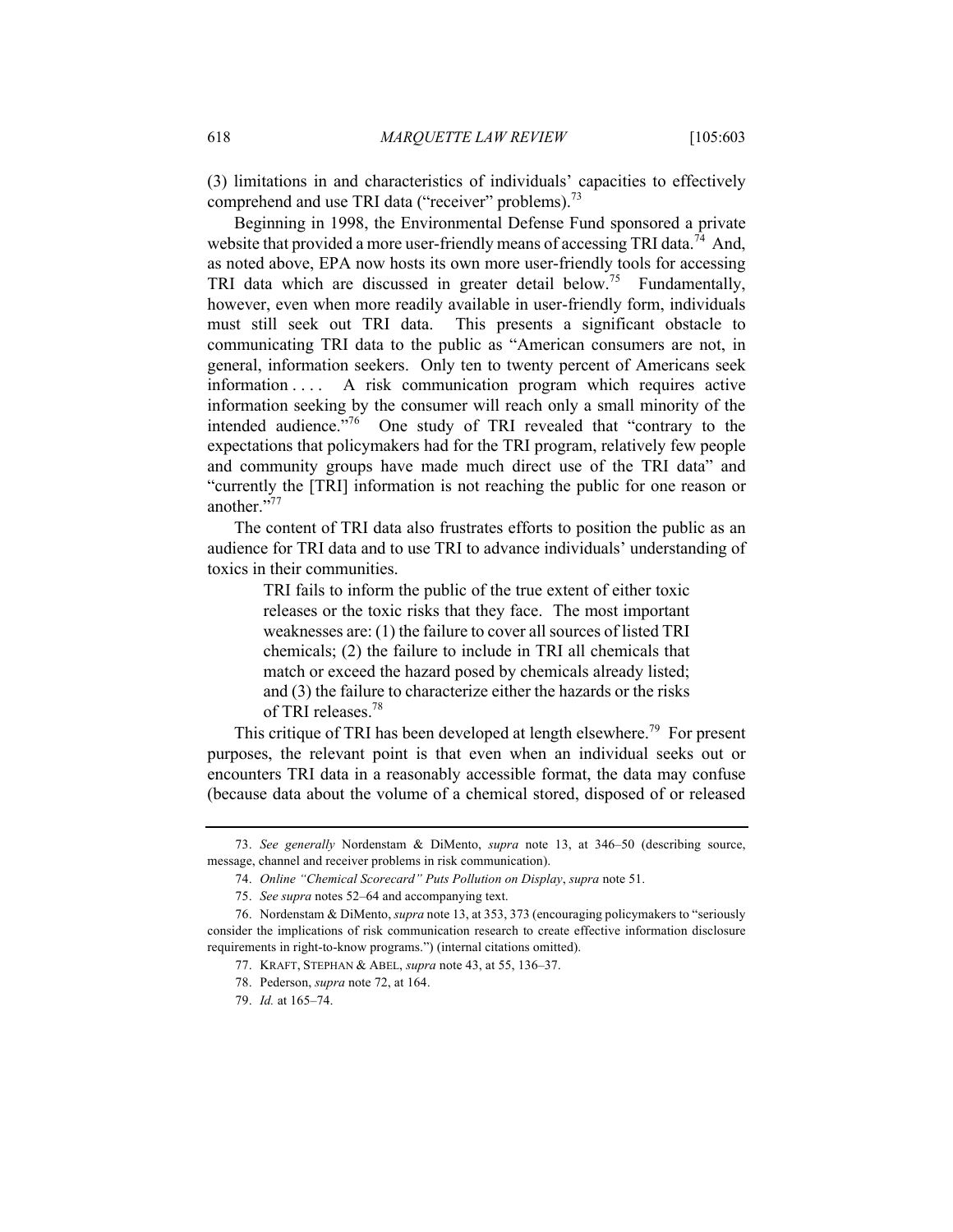often has little bearing on health or environmental impacts), mislead (because similar or more pernicious chemicals or releases may not be included in the data set because they do not fall within the TRI framework), or simply leave the individual nonplussed (because the individual does not know what to make of the mere presence of the release of particular chemicals in particular volumes) about the nature and significance of toxic substances in their community. $80$ 

Finally, not only is information about the environmental and health impacts of toxic releases complex (raising questions about whether individuals possess the literacy necessary to comprehend the information), $81$  but the challenge of educating or informing individuals through release of TRI information is magnified because individuals receive and digest information in complicated and often irrational ways. A rich body of social science, communications, and psychology research provides insights into how individuals respond to information, particularly as it relates to complex scientific information and risk, and identifies a host of factors, ranging from reading literacy and numeracy to cognitive biases and heuristics, that shape how individuals understand information.  $82$  For example, the public is "much less sensitive than the experts to fundamental considerations of dose and exposure," "generally tend[s] to view chemicals as either safe or dangerous, and [ ] appear[s] to equate even small exposure to toxic or carcinogenic chemicals with almost certain harm.<sup>883</sup> Individuals tend to greatly fear risks to which they are involuntarily exposed,<sup>84</sup> to overreact to small or low probability risks but to "react insufficiently to changes in quantitative estimates of environmental harm . . . such as gallons of

<sup>80.</sup> There is no readily identifiable easy "fix" in terms of how to structure disclosure to educate the public as a means to meaningfully inform individual choice about toxics exposure. Individuals may lack the "sectoral literacy" and numeracy necessary to comprehend risk data; providing additional information runs the risk of overload, and simplification (to avoid overload) would present distinct challenges. BEN-SHAHAR & SCHNEIDER, *supra* note 26, at 55–137.

<sup>81.</sup> *Id.* at 79–93 (discussing how reading literacy, numeracy, and sectoral literacy can affect the capacity of individuals to understand disclosures).

<sup>82.</sup> *E.g.*, W. KIP VISCUSI, RATIONAL RISK POLICY: THE 1996 ARNE RYDE MEMORIAL LECTURES (1998); Daniel J. Fiorino, *Environmental Risk and Democratic Process: A Critical Review*, 14 COLUM. J. ENV'T L. 501, 512–17 (summarizing literature addressed to environmental risk perception and communication). *See also* Omri Ben-Shahar & Carl E. Schneider, *The Failure of Mandated Disclosure*, 159 U. PA. L. REV. 647, 704–29 (2011) (describing characteristics and proclivities of disclosees that prevent them from benefiting from disclosed information); Nordenstam & DiMento, *supra* note 13; Anthony Patt & Richard Jeckhauser, *Behavioral Perceptions and Policies Toward the Environment*, *in* JUDGMENTS, DECISIONS AND PUBLIC POLICY 265 (Rajeev Gowda & Jeffrey C. Fox eds. 2002).

<sup>83.</sup> Nancy Kraus, Torbjörn Malmfors & Paul Slovic, *Intuitive Toxicology: Expert and Lay Judgments of Chemical Risks*, *in* THE PERCEPTION OF RISK 309 (Ragnar E. Löfstedt ed., 2000).

<sup>84.</sup> Frank B. Cross, *The Public Role in Risk Control*, 24 ENV'T L. 887, 919 (1994).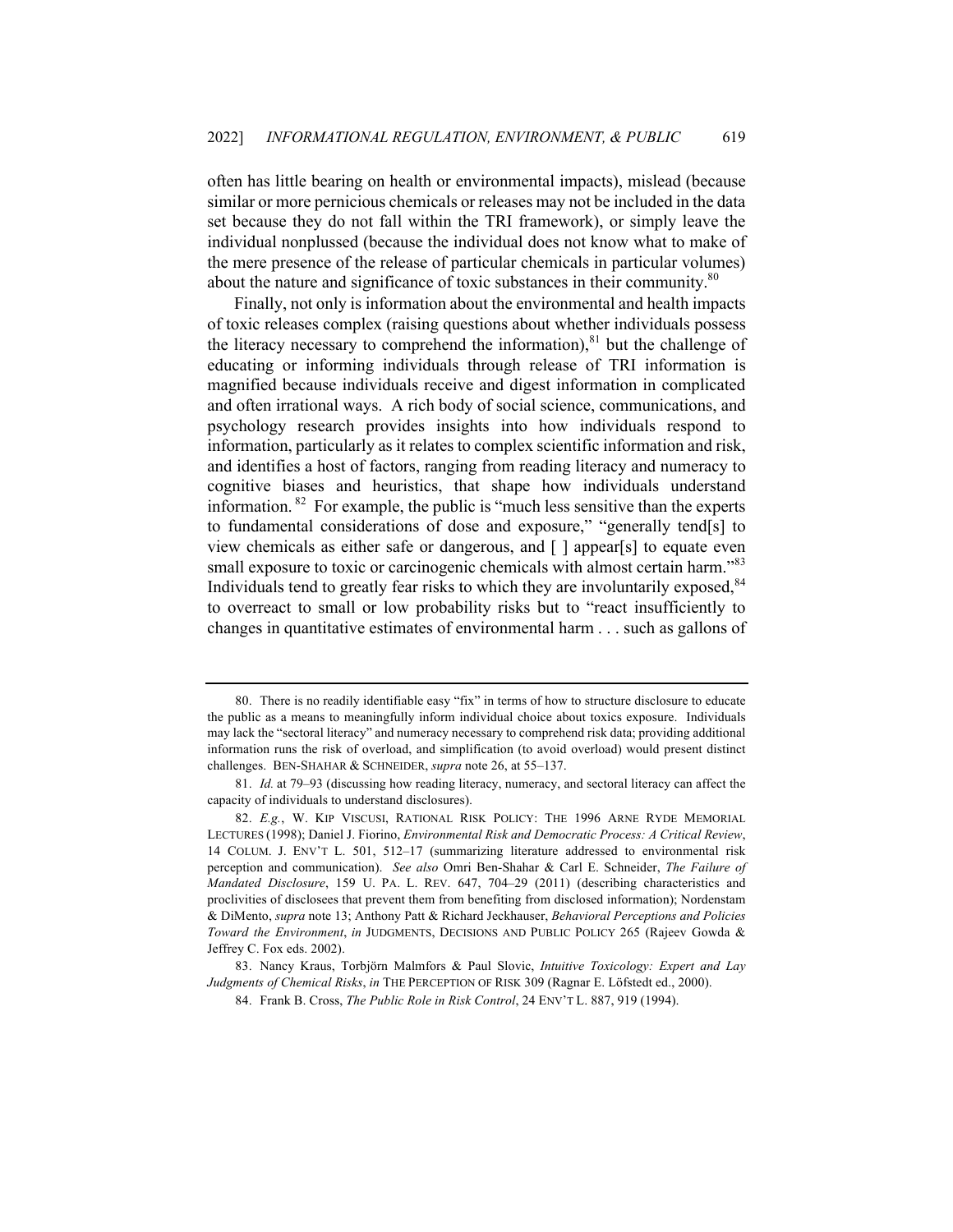discharge or fractional concentrations,"85 to dismiss information that "creates dissonance or internal conflict in their life,"86 and to apply preexisting cultural belief systems to their interpretation of factual data. $87$  This research demonstrates that care must be taken about how information is presented to individuals—"[i]f information is not provided in a clear and usable form, it may actually make people less knowledgeable than they were before."88 However, neither in its text nor in its implementation does TRI appear to incorporate these insights into its mechanisms for communicating TRI data to the public.

This criticism should not be taken to suggest that TRI should or could be expected to singlehandedly educate the public about nuanced aspects of environment risk or consequence; there are likely outer bounds on the capacity to use informational policy to educate individuals, in particular about environmental risk.<sup>89</sup> And even where individuals do not understand the nature or extent of risks to the community posed by releases documented in TRI data, that data may provide a basis for individuals to form an impression of relative risk based on total volume of releases in their community as compared to others.<sup>90</sup> However, at present, TRI appears to simply "ensure  $\lceil \cdot \rceil$  that data are available" while leaving the "burden . . . on the citizen to acquire, understand,

89. John H. Sims & Duane D. Baumann, *Educational Programs and Human Response to Natural Hazards*, 15 ENV'T AND BEHAV. 165, 182–83 (1983) ("Although clearly much can be accomplished if the work is sophisticated and well informed, some acknowledgement should be made that it is unrealistic to see the possibilities of hazard education and warning as unlimited. The weight of the evidence is convincing that there are factors involved in determining public response that, practically speaking, will continue to escape efforts at control."). *See also* BEN-SHAHAR & SCHNEIDER, *supra*  note 26, at 7 (arguing that mandated disclosure fails often "[e]xactly because the choices for which it seeks to prepare disclosees are unfamiliar, complex, and ordinarily managed by specialists, [and therefore] novices cannot master them with the disclosures that lawmakers usually mandate."); *id.* at 47 ("The evidence does *not* say that no disclosure ever improves disclosees' understanding. *Many*  studies show some improvements. But repeatedly even strenuous efforts to educate discloses do not bring then near the level of understanding needed to make good decisions.").

90. Archon Fung & Dara O'Rourke, *Reinventing Environmental Regulation from the Grassroots Up: Explaining and Expanding the Success of the Toxics Release Inventory,* 25 ENV'T MGMT. 115, 120 (2000) (arguing that it is irrelevant that "ordinary people" cannot interpret TRI data because "[s]omeone who lives next to a particularly noxious facility is concerned about relative, not absolute risk. What they know is all they need to know; they suffer higher health risks from living next to one of the worst polluters than others who live elsewhere. Even if that level of additional risk is low, it is considered unjust and inequitable.").

<sup>85.</sup> Patt & Zeckhauser, *supra* note 82, at 273–74.

<sup>86.</sup> Cross, *supra* note 84, at 912.

<sup>87.</sup> Dan M. Kahan & Donald Braman, *Cultural Cognition and Public Policy*, 24 YALE L. & POL'Y REV. 149, 170 (2006).

<sup>88.</sup> Cass R. Sunstein, *Informing America: Risk, Disclosure and the First Amendment*, 20 FLA. ST. U. L. REV. 653, 667–69 (1993) (describing difficulties arising from information processing, heuristics, motivational bias, and overload).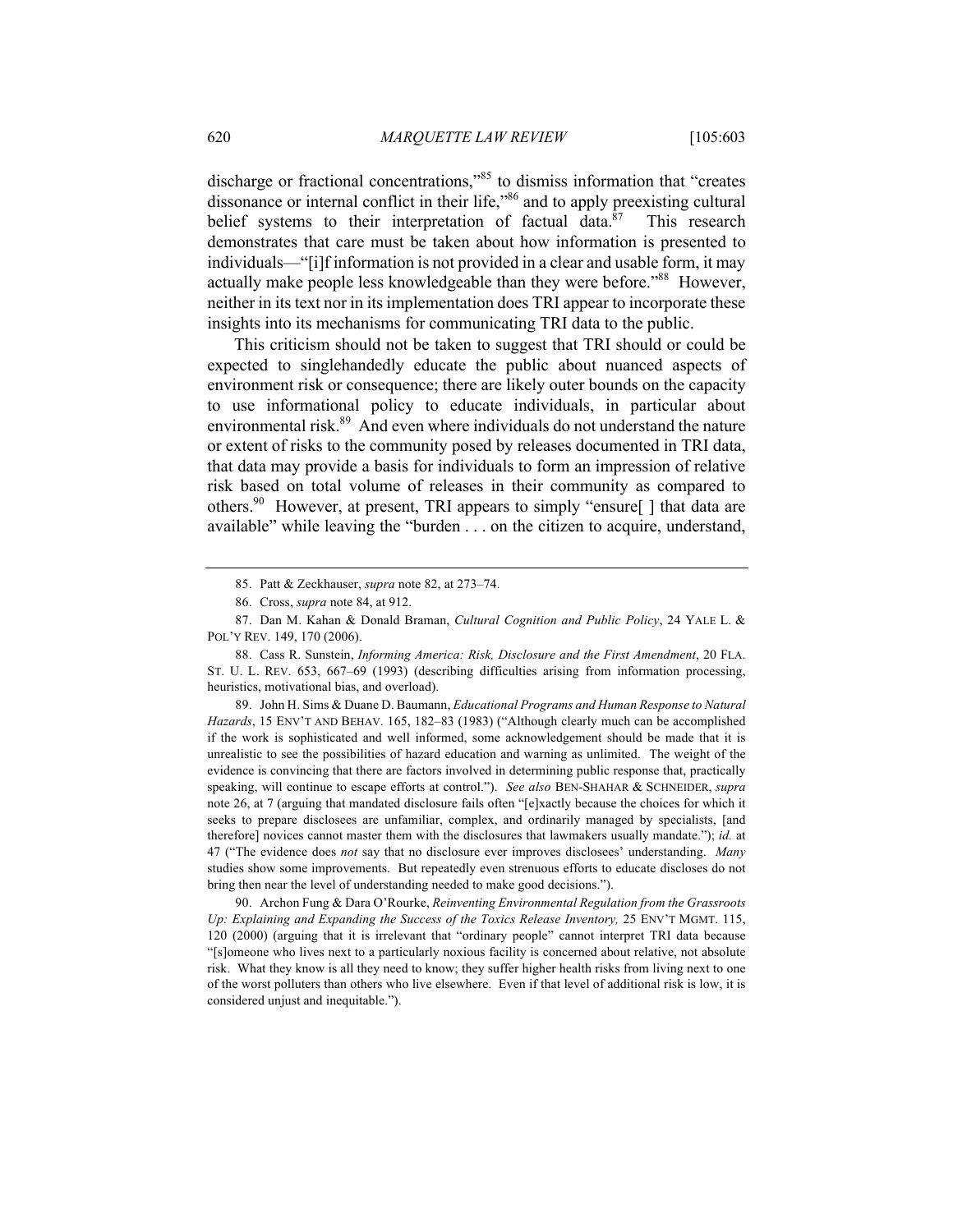and act upon the information."<sup>91</sup> Yet, TRI aims to "[p]rovide . . . [community members] with information and insights regarding toxic chemical releases and waste management practices in the community" so as to allow them to "[m]ake informed decisions on the consequences of such practices and take action."<sup>92</sup> Where the "purpose of RTK is to allow citizens to make better decisions about hazardous materials in the community," "[t]his purpose requires not only that information be available but that it be understandable and appropriate. Thus, government may have to help citizens interpret or manipulate the data they obtain in order to make it germane to community decisions, not just to ensure its availability."<sup>93</sup>

Even if the government itself does not perform these functions, it is of course possible that TRI would have value in informing the public about toxics if others stepped into the breach. Advocacy groups and the media can and do serve as intermediaries helping to communicate TRI data to the public.<sup>94</sup> By serving this intermediary function, advocacy groups and the media can offset the reality that most people will not independently seek out TRI data. Problems may nonetheless persist about the content of the information provided and the capacity of individuals to understand that information.<sup>95</sup> Many news accounts simply restate TRI data—relating the volume of release and reporting entity—

95. Indeed, advocacy groups and the media may not themselves understand the limitations and significance of TRI data and, moreover, have incentives to characterize TRI to provoke public concern. For a discussion of the motivations and behavior of public interest groups, including ways in which they may sometimes depart from the interests of affected individuals, see Mark Seidenfeld, *Empowering Stakeholders: Limits on Collaboration As the Basis for Flexible Regulation*, 41 WM. & MARY L. REV. 411, 466 (2000) (noting that large national or regional environmental groups often bring and benefit financially from citizen suits under the Clean Water Act and observing that "citizen suits that are brought by nonlocal environmental organizations actually undermine the empowerment of local residents, who feel both the pinch of pollution and the impact of cutbacks in plant operation that CWA enforcement might prompt.").

<sup>91.</sup> HADDEN, *supra* note 41, at 15 (characterizing this function as satisfying only "the most basic purpose of [Right to Know].").

<sup>92.</sup> ENV'T PROT. AGENCY, *supra* note 61, at 3.

<sup>93.</sup> HADDEN, *supra* note 41, at 16.

<sup>94.</sup> ENV'T PROT. AGENCY, THE TOXICS RELEASE INVENTORY IN ACTION: MEDIA, GOVERNMENT, BUSINESS, COMMUNITY AND ACADEMIC USES OF TRI DATA 4, 6–10 (2013). In a presentation, Sarah Swenson, a Communications Specialist at the Office of Chemical Safety and Pollution Prevention in the Environmental Protection Agency, commented that EPA does seek to reach individuals with TRI data but that they "rely on information intermediaries very much." U.S. EPA, *Toxics in the Community: Toxic Release Inventory (TRI) for Local and Tribal Governments*, LGEAN (Oct. 6, 2021), https://lgean.net/webinars.php [https://perma.cc/4ZTZ-TNYA]. Moreover, other provisions of the Emergency Planning and Community-Right-to-Know-Act that require facilities to disclose the presence of certain extremely hazardous substances to local emergency planning committee who must then develop emergency response plans might also be expected to increase community awareness of chemicals being used by local facilities. 42 U.S.C.A. §§ 11001–11002 (2021).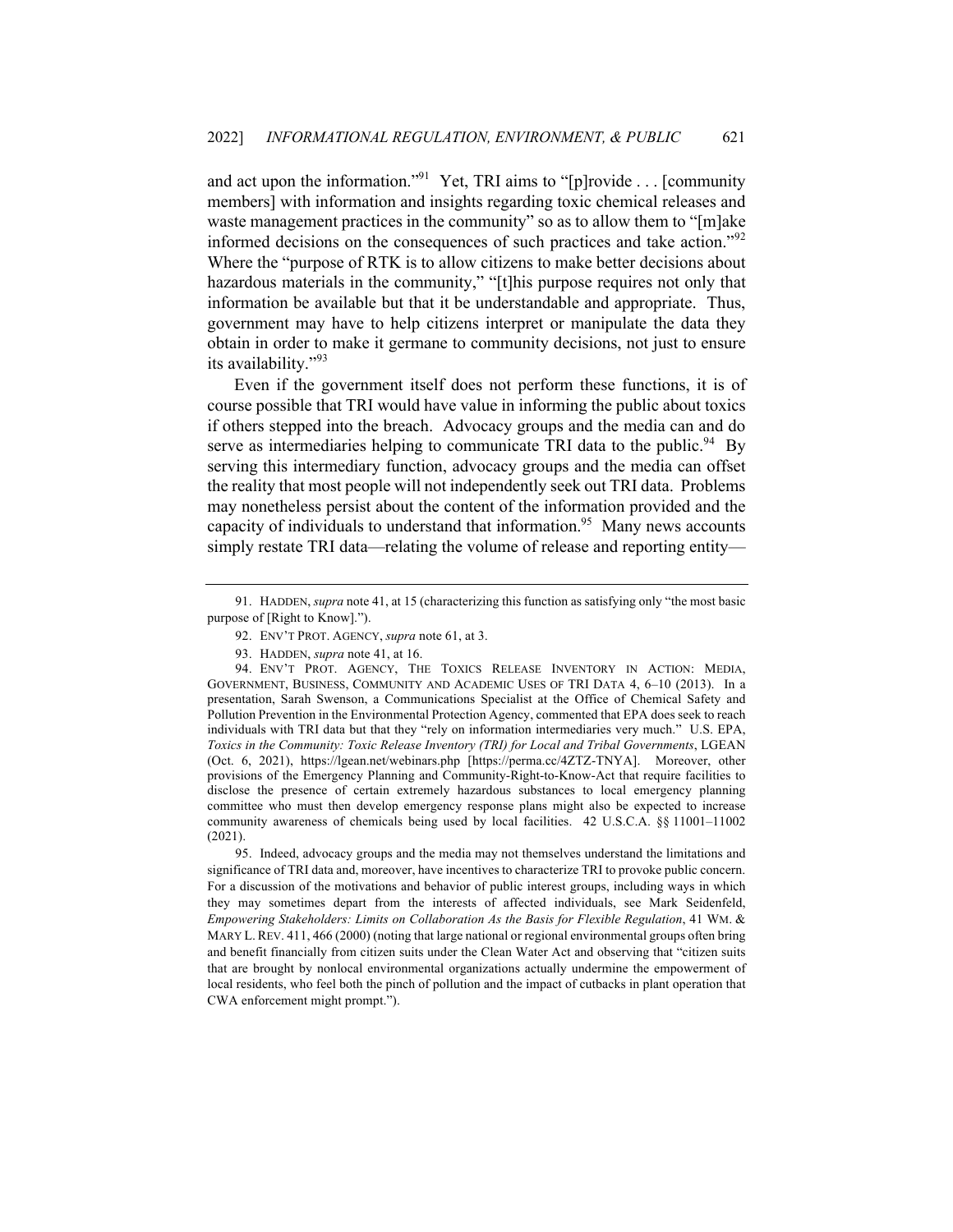without providing much (if anything) in the way of context or explanation about the meaning of those releases.<sup>96</sup> And where an intermediary interprets the underlying TRI data, the public's understanding is then indexed to the filter of that intermediary, including any biases or inaccuracies. $\frac{97}{2}$ 

# *b. Catalyst Results*

Beyond being intended to inform the public as audience, TRI-required disclosure is also meant to (and does) spur voluntary changes in the behavior of some (upstream) covered entities, generating (on average) significant reductions in the release of listed chemicals.<sup>98</sup> The reasons for changes in the behavior of TRI reporting entities are complex and not fully understood.<sup>99</sup> The

98. KRAFT, STEPHAN & ABEL, *supra* note 43, at 55 (reporting the results of an extensive study of TRI's effects and concluding that "on average facilities have indeed lowered the amount of their toxic releases, but there is a quite varied pattern across the nation—both from state to state and from one industrial facility to another."). *But see* Volokh, *supra* note 12, at 814–38.

99. *E.g.,* Mark A. Cohen, *Information as a Policy Instrument in Protecting the Environment: What Have We Learned?*, 31 ENV'T L. REV. 10425, at 10425 (2001) (reviewing mechanisms that may induce voluntary emissions reductions, including benchmarking, cooperation with regulators, and the response of shareholders and lenders) ("Empirically it has been shown that mandatory disclosure programs such as TRI can have a significant effect on the environmental performance of firms. What is not fully understood, however, is the mechanism by which these programs induce firms to voluntarily reduce emissions beyond any legal requirement."); *See also* Karkkainen, *Information as Environmental Regulation*, *supra* note 2, at 294–331 (reviewing mechanisms by which TRI can improve environmental performance, including self-monitoring, peer monitoring, empowering regulators as monitors, community monitoring, informal regulation, and markets, and concluding that "[g]iven the breadth, depth, and rapidity of reductions in TRI-monitored pollutants, the variety of

<sup>96.</sup> *E.g.*, Aaron Besecker, *WNY Is Home to 7 of Top State Polluters*, THE BUFFALO NEWS, Dec. 28, 2010, at B1, B2 (listing top "polluters" and, at most, noting the total volume of "waste" reported. "Finch Paper in Glens Falls released nearly 3.8 million pounds of waste into the environment in 2009 and was the state's biggest polluter, according to the data. Eastman Kodak's Eastman Business Park in Rochester ranked second in 2009, releasing more than 2.9 million pounds of waste."). Of note, EPA has recently engaged in outreach that seems designed to enlighten media reporting on TRI data, holding training sessions for journalists. ENV'T PROT. AGENCY, MEDIA ADVISORY: EPA TRAINING ON TOXIC RELEASE INVENTORY FOR THE MEDIA (2014) ("The training will provide a brief overview of the TRI program, discuss highlights of the most recent TRI data on toxic chemical releases and pollution prevention activities, and illustrate how the public can use TRI tools to find out what releases are occurring in the areas in which they live. The webinar is open to credential media only.").

<sup>97.</sup> This, in turn, raises questions about the value of public response to TRI data as a means of catalyzing upstream policy change that reflects public preference. *See* Seidenfeld*, supra* note 95, at 432 (discussing pathologies of interest group dynamics and observing that "although in theory competition among groups for members should constrain against group leaders advocating extreme positions that do not best serve the interests of members, in actuality imperfections in the 'market' for interest representation may cause competition to exacerbate rather than mollify leaders' extremist tendencies" and that "imperfections in members' decisions about whether to exit the group may induce leaders to take extreme positions in order to generate publicity.").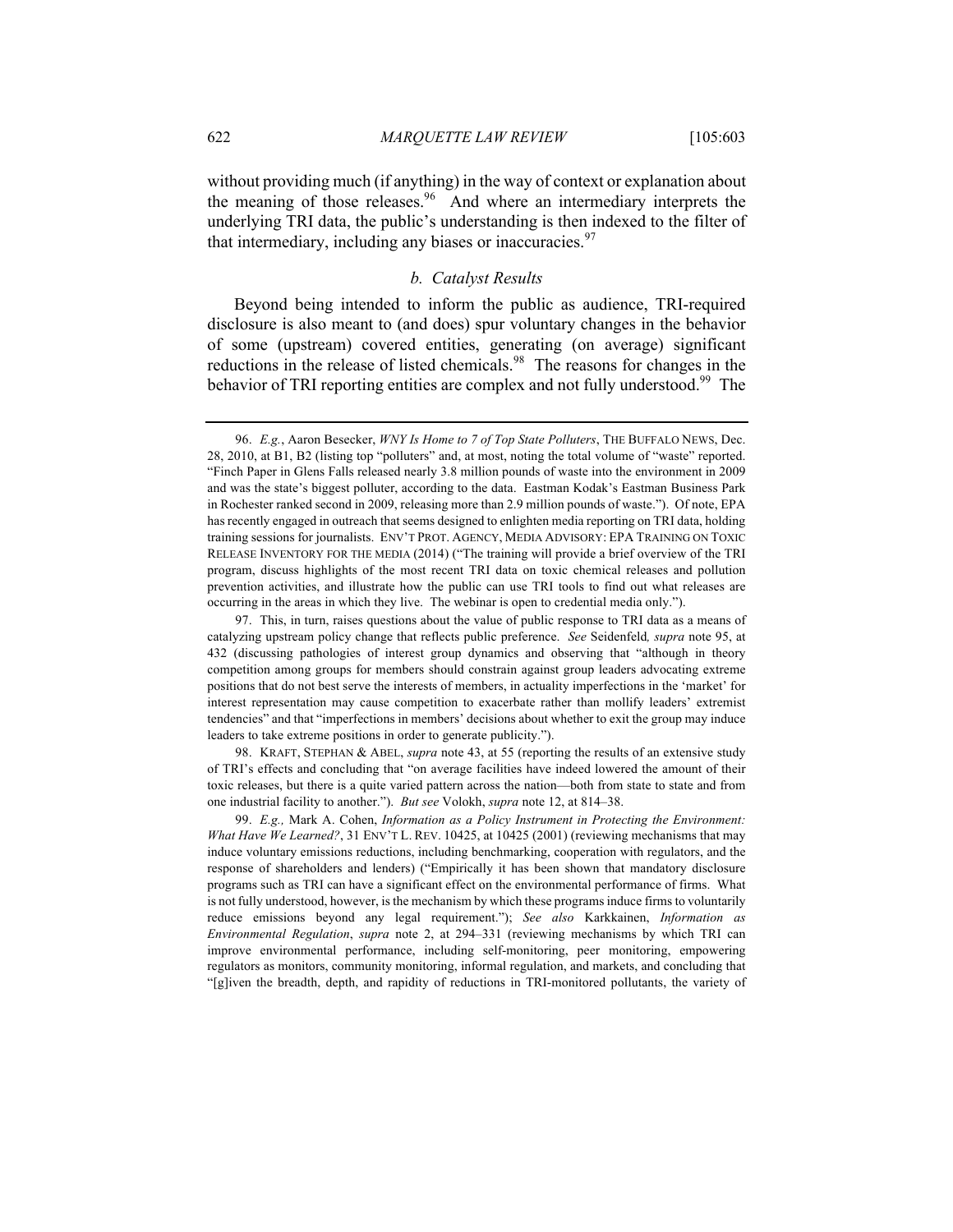information generated and disclosed through TRI can educate reporting entities about their own releases and thereby motivate them to act to reduce the same;<sup>100</sup> educate regulators and thereby help them to assess the adequacy of regulatory action and the existence of regulatory gaps;<sup>101</sup> empower more sophisticated environmental nongovernmental organizations and community groups, allowing them to exert pressure on emitters;<sup>102</sup> and inform financial institutions and investors, serving as an external signal of facility or organizational health.103 An oft-offered explanation for why TRI-reporting entities voluntarily reduce releases is that they are concerned about public reaction to disclosures about releases,  $^{104}$  although the connection is hard to empirically demonstrate.<sup>105</sup> Some firms have engaged in "anticipatory self-regulation" as a result of the "bare possibility" that TRI information will prompt community action and a demand for more stringent environmental regulation.<sup>106</sup> In other words, the mere possibility of public engagement with and response to TRI data may exert an influence (and allow the public disclosure to serve as a catalyst influencing upstream actions), even if, for the reasons described above, there is unlikely to

circumstances under which those improvements appear to have occurred, and the apparently interlocking and mutually reinforcing character of the various strands of explanation, it seems far more likely that causation is multiple, consisting of a number of interdependent elements that may nonetheless be present in differing quantities from case to case."). Other provisions of the EPCRA, such as the requirement to engage in emergency planning with local communities, 42 U.S.C.A. §§ 11001, 11002, and concerns related to terrorism may also exert an influence on corporate choices decisions chemical use and releases.

- 100. ENV'T PROT. AGENCY, *supra* note 94, at 5–6, 10.
- 101. Karkkainen, *Information as Environmental Regulation, supra* note 2, at 310.
- 102. Fung & O'Rourke, *supra* note 90, at 118, 120–21.
- 103. Cohen, *supra* note 99, at 10425–26.

104. *E.g.*, Volokh, *supra* note 12, at 815 ("Environmental information laws work in two ways: they *inform* people of risks, and they work to *change* companies' behavior (either because of public pressure or because companies will preemptively change their processes to avoid having to face such pressure)."); Fung & O'Rourke, *supra* note 90, at 120–21 (characterizing TRI as "populist maxi-min regulation" where "pressure comes from ordinary people" and describing the public pressure created by "environmental blacklisting" based on TRI data); Karkkainen, *Information as Environmental Regulation, supra* note 2, at 316–23 (describing how TRI information can support informal regulation).

105. KRAFT, STEPHAN & ABEL, *supra* note 43, at 55 (identifying "regulation and concern about potential financial liability" as having a stronger effect on chemical management decision than community pressure, but arguing that "the TRI has had a greater impact than one might suppose, albeit an indirect one that is related more to industry knowledge of its chemical releases and responses to changing public expectations for corporate environmental behavior as well as the use of TRI data by state and federal regulatory to improve their oversight of chemical management."); *id*. at 40–41 (describing the mechanisms by which TRI information could cause facilities to take action in light of anticipated community response); *id*. at 139–40 (explaining that even where media coverage and resulting community concern about releases is episodic the threat may cause facilities to "preempt any undesired attention through anticipatory performance in their toxic releases.").

106. Karkkainen, *Information as Environmental Regulation, supra* note 2, at 309–12, 317.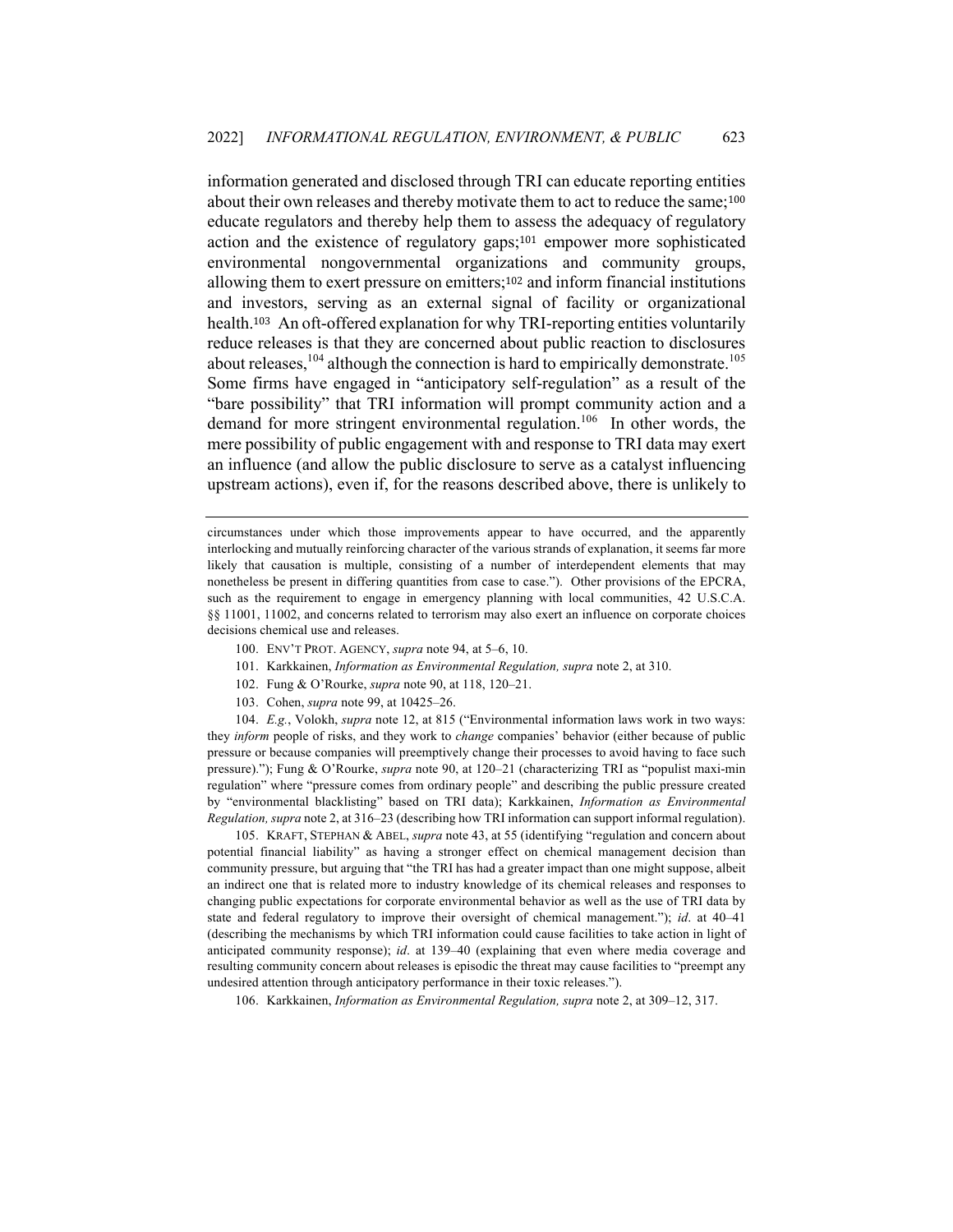be a significant public reaction. Additionally, reporting entities are sometimes responding to a hypothesized public reaction, one that they may well understand has the potential to be uninformed and irrational in light of the difficulties of communicating TRI data to the public as an audience.

In short, one interesting insight from applying this Article's typology in the TRI context is that TRI has positioned disclosure to the public as a catalyst for upstream action, even though there is significant doubt about the extent to which disclosure to the public, directly or indirectly (with the intervening translating and publicizing efforts of intermediary advocacy groups or media), achieves one of its core purpose: the use of disclosure to accurately inform the broader lay public (as an audience) about toxics in the community. This raises several interesting issues about use of information disclosure as a regulatory strategy, which are revisited in Part IV.

## *B. Proposition 65*

1. How Proposition 65 Works

In 1986, California voters approved Proposition 65 by ballot initiative.<sup>107</sup> Proposition 65 requires, in relevant part, that "[n]o person in the course of doing business shall knowingly and intentionally expose any individual to a chemical known to the state to cause cancer or reproductive toxicity without first giving clear and reasonable warning to such individual."108 The "Analysis by the Legislative Analyst" for Proposition 65 that appeared in the California Ballot Pamphlet for the November 4, 1986, general election explained that Proposition 65 would "require . . . businesses to warn people before knowingly and intentionally exposing them to chemicals that cause cancer or reproductive toxicity."<sup>109</sup>

The measure identifies (and sets out a process for identifying) carcinogens and reproductive toxins.<sup>110</sup> The statute requires that warnings be "clear and reasonable" and, as specified by regulation, a warning meets that requirement "if the name of one or more of the listed chemicals in the consumer product or affected area for which the warning is being provided is included in the text of

<sup>107.</sup> *Proposition 65*, Cal. Office of Env't Health Hazard Assessment, https://oehha.ca.gov/proposition-65 [https://perma.cc/5HEX-LN6C].

<sup>108.</sup> CAL. HEALTH & SAFETY CODE § 25249.6 (West 1987).

<sup>109.</sup> March Fong Eu, *California Ballot Pamphlet: General Election November 4, 1986*, 52 (1986), https://repository.uchastings.edu/cgi/viewcontent.cgi?article=1970&context=ca\_ballot\_pros [https://perma.cc/RGT5-M2FQ].

<sup>110.</sup> CAL. HEALTH & SAFETY CODE § 25249.8 (West 1987). The updated list is available in the Code of Regulations, CAL. CODE REGS. tit. 27, § 27001 (2022).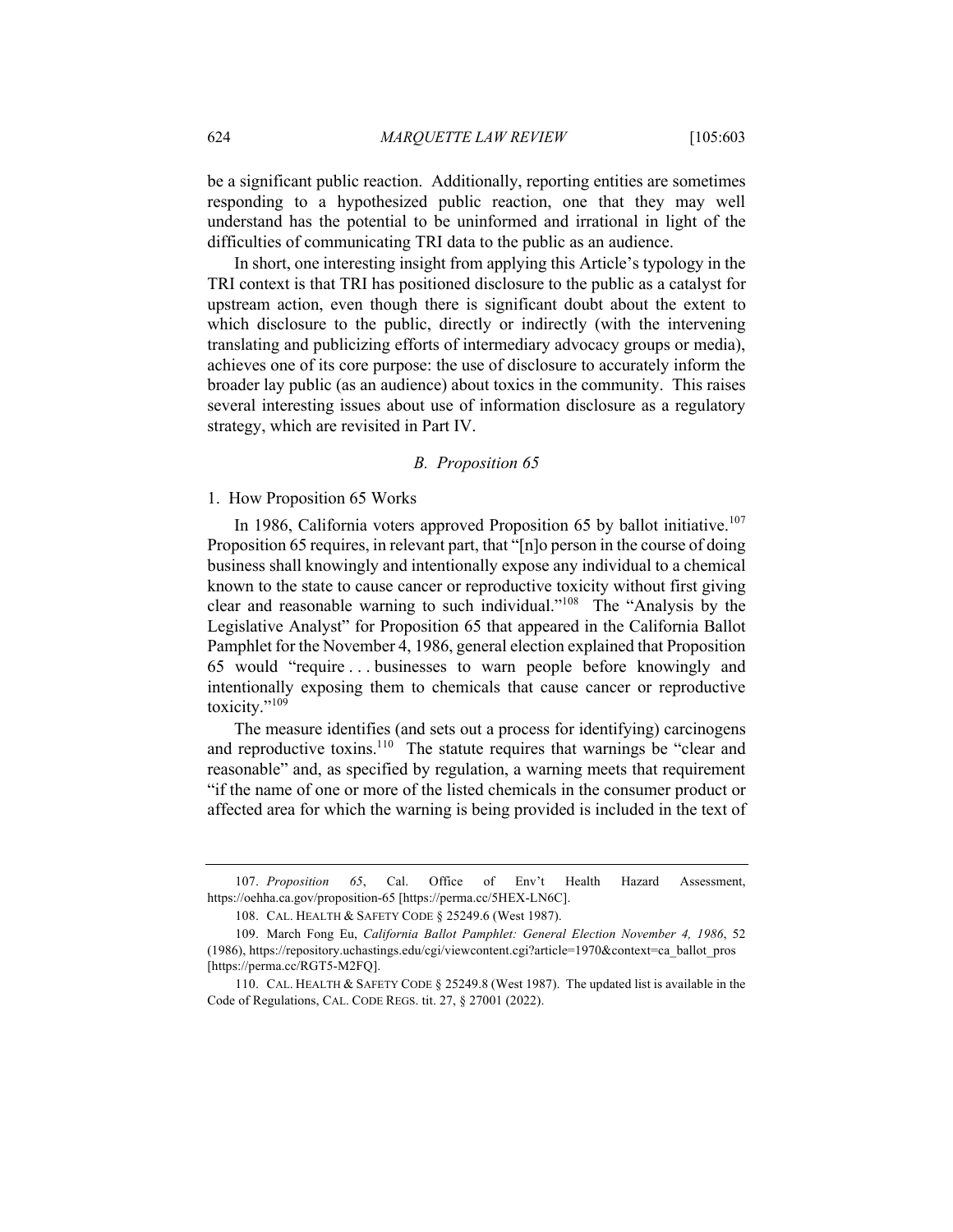the warning."<sup>111</sup> The regulations go on to provide examples of warnings<sup>112</sup> that satisfy this standard in the context of consumer, $113$  environmental, $114$  and occupational exposures.<sup>115</sup>

A warning meets the requirements of Proposition 65 for consumer exposure if it contains specified elements:

(2) The word "WARNING:" in all capital letters and bold print, and:

> (A) For exposures to listed carcinogens, the words, "This product can expose you to chemicals including [name of one or more chemicals], which is [are] known to the State of California to cause cancer. For more information go to www.P65Warnings.ca.gov." (B) For exposures to listed reproductive toxicants, the words, "This product can expose you to chemicals including [name of one or more chemicals], which is [are] known to the State of California to cause birth defects or other reproductive harm. For more information go to www.P65Warnings.ca.gov."<sup>116</sup>

And a warning meets the requirements of Proposition 65 if it contains the following elements:

(2) The word "WARNING:" in all capital letters and bold print.

(3) For exposures to listed carcinogens, the words, "Entering this area can expose you to chemicals known to the State of California to cause cancer, including [name of one or more chemicals], from [name of one or more sources of exposure]. For more information go to www.P65Warnings.ca.gov."

. . .

(4) For exposures to listed reproductive toxicants, the words, "Entering this area can expose you to chemicals known to the State of California to cause birth defects or other reproductive harm, including [name of one or more chemicals], from [name of one or more sources of exposure]. For more information go to www.P65Warnings.ca.gov."117

<sup>111.</sup> CAL. CODE REGS. tit. 27, § 25601 (2022).

<sup>112.</sup> These are considered safe harbors, in that warnings that comply with the examples provided are deemed to satisfy the statutory requirement that the warning be clear and reasonable.

<sup>113.</sup> CAL. CODE REGS. tit. 27, § 25603 (2022).

<sup>114.</sup> CAL. CODE REGS. tit. 27, § 25605 (2022).

<sup>115.</sup> CAL. CODE REGS. tit. 27, § 25606 (2022).

<sup>116.</sup> CAL. CODE REGS. tit. 27, § 25603 (2022).

<sup>117.</sup> CAL. CODE REGS. tit. 27, § 25605 (2022).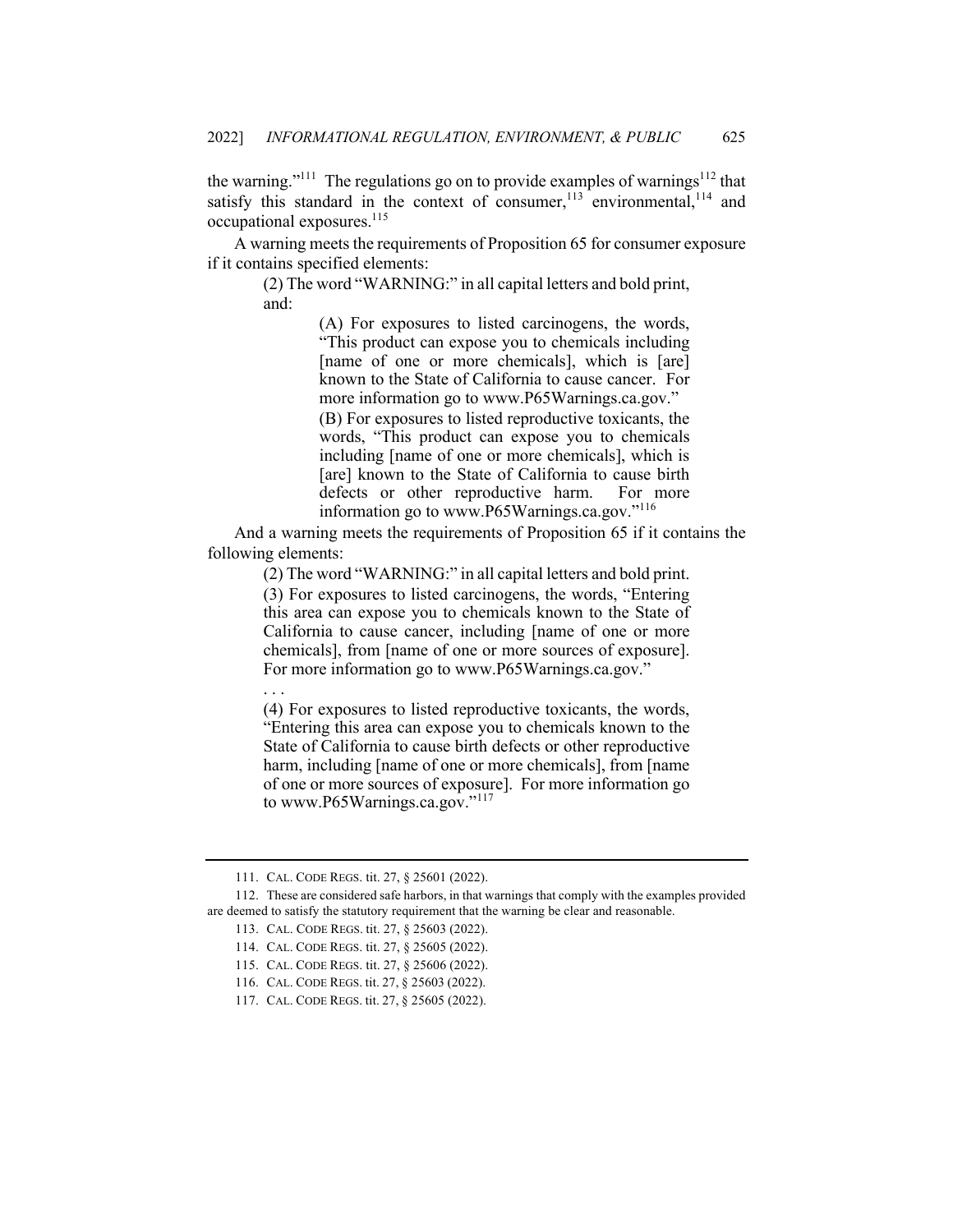The Proposition 65 website<sup>118</sup> provides information about Proposition 65 as well as some information about listed chemicals.<sup>119</sup> Approved methods to transmit a consumer product warning include a label on the product, "a posted sign, shelf tag, or shelf sign, for the consumer product at each point of display of the product," and "[a] product-specific warning provided via any electronic device or process that automatically provides the warning to the purchaser prior to or during the purchase of the consumer product, without requiring the purchaser to seek out the warning."<sup>120</sup> The approved methods to transmit an environmental exposure warning are posting a sign in the affected area, mailing a quarterly notice to occupants of the affected area, or issuing the warning quarterly via public media announcements which target the affected area.<sup>121</sup> The regulations further direct that environmental exposure warnings for indoor or outdoor spaces must "[b]e provided in a conspicuous manner and under such conditions as to make it likely to be seen, read, and understood by an ordinary individual in the course of normal daily activity[,]" and reasonably associated with the location and source of the exposure.<sup>122</sup> The regulations also provide guidelines for warnings tailored to specific products (such as alcohol) and locations (such as dental offices). $123$ 

#### 2. Purposes

Proposition 65 was intended to inform Californians about toxic risks so that they could make their own decisions about exposure (audience).124 In addition, the law was intended to motivate regulated entities to voluntarily make changes to reduce public exposure (catalyst).<sup>125</sup> In the section of the Ballot Pamphlet offering the "Argument in Favor of Proposition 65," the discussion included the explanation that "Proposition 65 . . . tells businesses: Don't expose us to any of these same chemicals without first giving us a clear warning. We each

118. PROPOSITION 65 WARNINGS WEBSITE, www.P65Warnings.ca.gov [https://perma.cc/XT5A-5K3C].

<sup>119.</sup> *Id.* For most listed chemicals there is very limited information provided, simply a notation about the health harm (cancer or reproductive toxicity) and a brief indication of the reason for listing. There are also, however, fact sheets providing more information about some listed chemicals.

<sup>120.</sup> CAL. CODE REGS. tit. 27, § 25602 (2022).

<sup>121.</sup> CAL. CODE REGS. tit. 27, § 25604 (2022).

<sup>122.</sup> *Id.*

<sup>123.</sup> *See* CAL. CODE REGS. tit. 27, § 25607 (2022).

<sup>124.</sup> Paulette L. Stenzel, *Right-to-Know Provisions of California's Proposition 65: The Naivete of the Delaney Clause Revisited*, 15 HARV. ENV'T L. REV. 493, 497 (1991).

<sup>125.</sup> Rechtschaffen, *supra* note 12, at 319 ("[B]eyond simply informing people, Proposition 65 was intended to provide a 'compelling incentive' for industry to remove nonessential carcinogens and reproductive toxins from its products and processes.").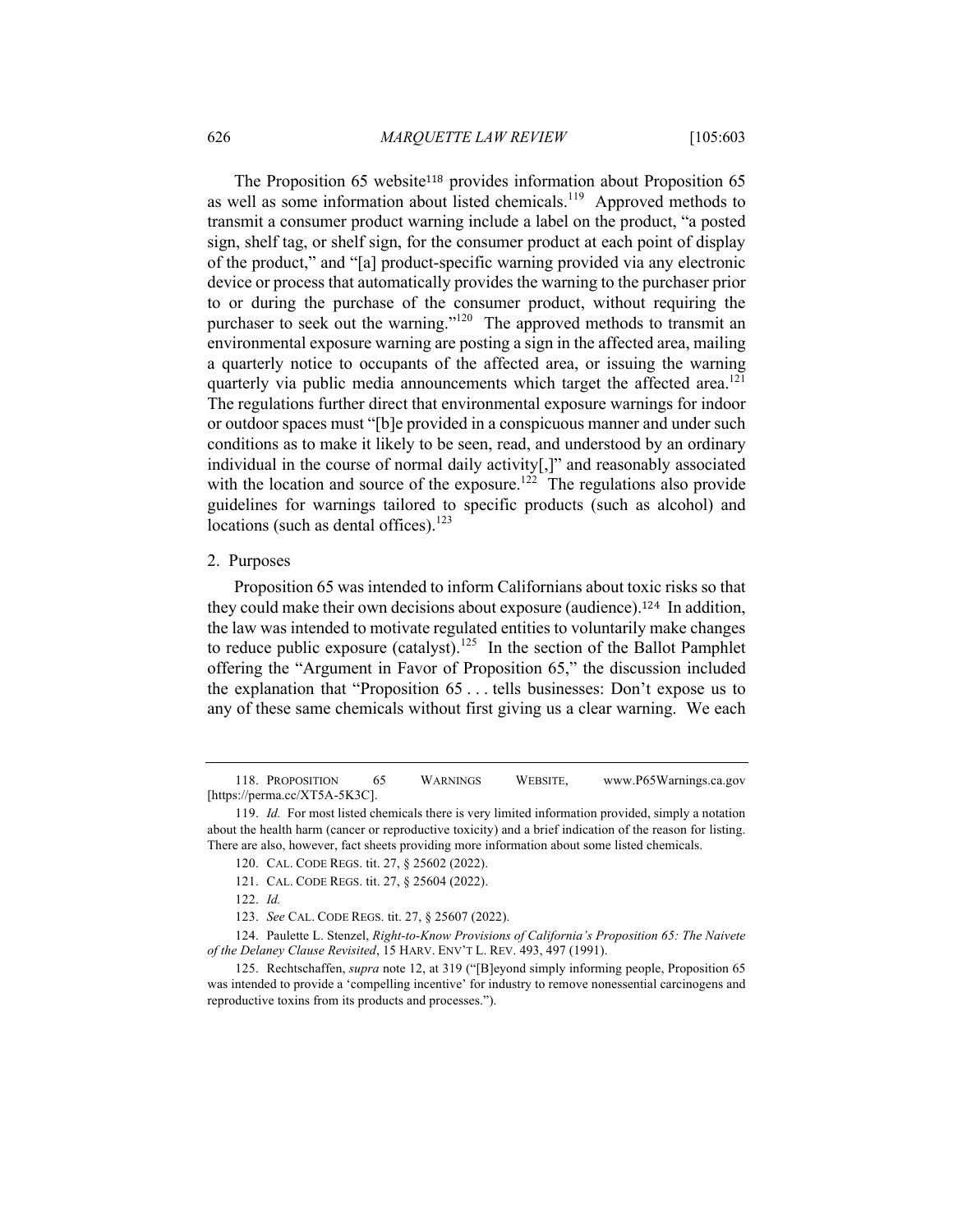have a right to know, and to make our own choices about being exposed to these chemicals."126 In the words of one scholar:

In passing Proposition 65, Californians hoped to achieve at least two interrelated objectives. First, the proposition was designed to provide a more effective means for protecting the public from toxics than the mechanisms already employed by state and federal administrative agencies. A second objective, which supplements the first, was to inform the public about risks of everyday products. The drafters intended such information to enable citizens to evaluate for themselves the risks associated with the use of a particular product.

Proposition 65 purported to take a new approach to toxic substance control by giving each individual, rather than regulators, the power to choose which risks he or she would each accept. Proposition 65 tries to establish a communication mechanism for consumers to get the information required to make decisions about product use. In addition to empowering citizens, Proposition 65 attempts to use market pressures as an alternative or a supplement to government regulation.127

Proposition 65's purpose to "enable citizens to evaluate for themselves the risks associated with the use of a particular product"<sup>128</sup> shows how it positions the public as an audience for disclosed information; its purpose to "use market pressures . . . [to] supplement . . . government regulation"<sup>129</sup> illustrates how it seeks to use disclosure to the public as a catalyst for influencing the upstream behaviors of regulated entities.

3. Results

. . .

## *a. Audience*

By many accounts, Proposition 65 has had limited success in informing the public as an audience for consumer and environmental (in this case, risk) information.130 In the words of one commentator, "Proposition 65's consumer

<sup>126.</sup> *Id.* at 318.

<sup>127.</sup> Stenzel, *supra* note 124, at 497–98 (internal citations omitted).

<sup>128.</sup> *Id.*

<sup>129.</sup> *Id.* at 498.

<sup>130.</sup> *E.g.*, *Id.* at 526 ("Proposition 65's provisions cannot educate the public about risk in general, nor provide information about specific risks that will enable citizens to make rational individual decisions whether to accept or avoid those risks."); Michael Barsa, *California's Proposition 65 and the Limits of Information Economics*, 49 STAN. L. REV. 1223, 1235 (1997) ("[I]nformation economics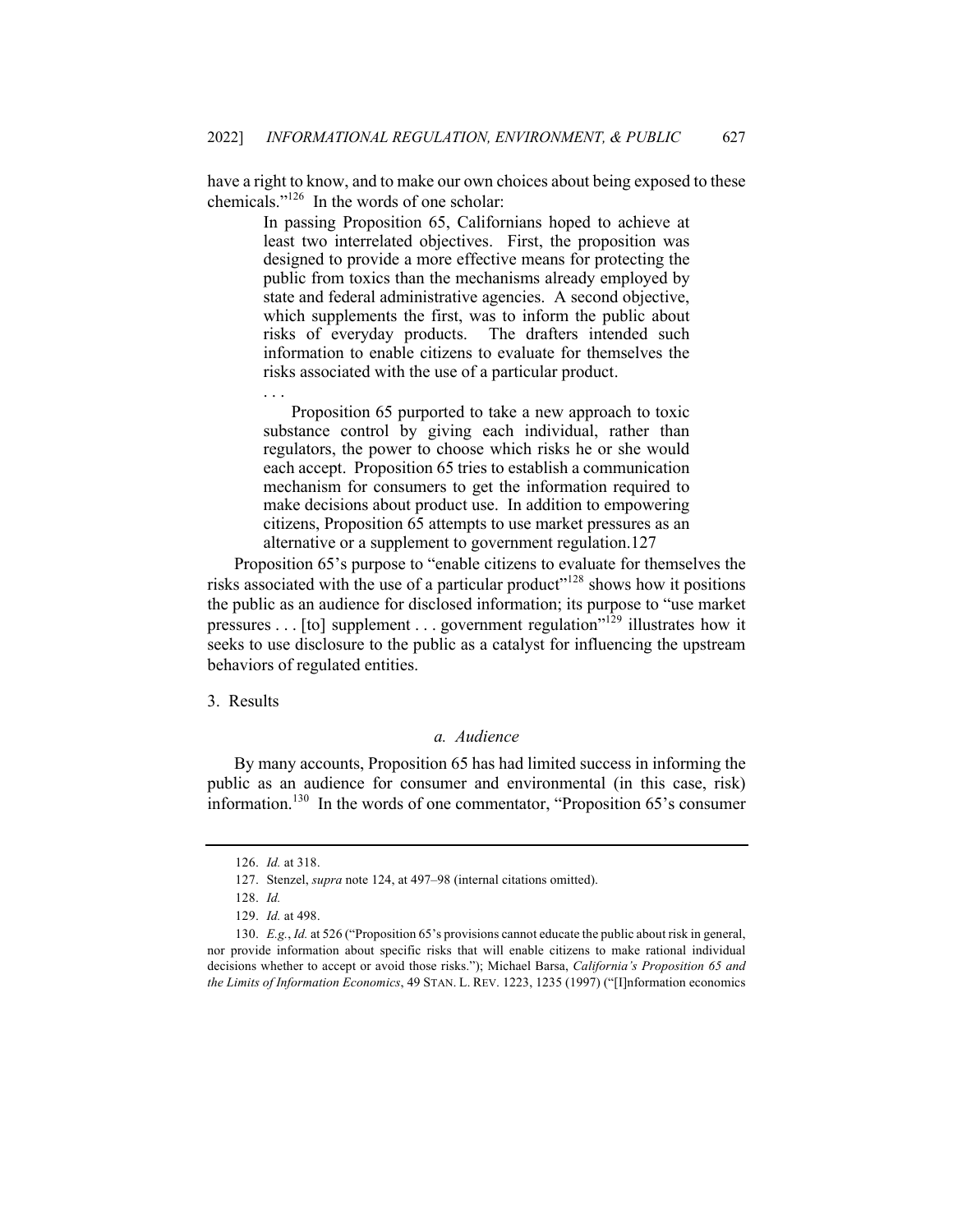product, environmental, and occupational warnings have been of very limited informational value. Many warnings go unnoticed, fail to inform the public adequately about its exposure to listed chemicals, and fail to communicate effectively the risk levels involved."131 Criticisms of Proposition 65 consumer product labels include that they are inconspicuously placed, employ ineffective design and wording, do not provide a basis for evaluating the risk arising from an exposure, fail to take account of risk communication research, $132$  and, as compared to Proposition 65's environmental exposure warnings, invite a mistaken impression of (comparatively) elevated risk.<sup>133</sup> Criticisms of Propositions 65's environmental exposure warnings include that they often go unread because they are buried in the classified section of newspapers or are otherwise inconspicuous, are worded in a manner that imparts little useful information, and lack "explanatory information about the level or nature of risk caused by exposures."<sup>134</sup> "Rather than warn, almost all environmental warnings impart a message that is uninformative, personally irrelevant, and potentially confusing to the reader."<sup>135</sup>

Because of concerns of the type referenced above, the California Office of Environmental Health Hazard Assessment (OEHHA) engaged in regulatory proceedings to change Proposition 65 regulations governing warning requirements with the goal of "improving how the public is warned about dangerous chemicals."<sup>136</sup> In its Pre-regulatory Draft Initial Statement of Reasons, OEHHA conceded that:

> [C]oncerns have been voiced for many years about the lack of specificity in the current safe harbor warning language . . . [and that] . . . [m]embers of the public currently have no simple process for obtaining information about the

- 131. Rechtschaffen, *supra* note 12, at 340.
- 132. *Id.* at 324, 326–30.
- 133. Viscusi, *supra* note 13, at 292.
- 134. Rechtschaffen, *supra* note 12, at, 336.
- 135. *Id.* (emphasis omitted).

136. Press Release, Office of Governor Edmund G. Brown, Jr., Governor Brown Proposes to Reform Proposition 65 (May 7, 2013).

analysis suggests that Proposition 65 is a disaster"). For a critique of warning labels, generally, see Cross, *supra* note 84, at 958–67. Even those who understand Proposition 65 to have some value at communicating with individual consumers recognize that function is limited as compared to the impact on businesses. Claudia Polsky & Megan Schwarzman, *The Hidden Success of A Conspicuous Law: Proposition 65 and the Reduction of Toxic Chemical Exposures*, 47 ECOLOGY L.Q. 823, 839 (2020) (arguing that "there are unquestionably instances in which particular warnings are salient to consumers and promote personal autonomy vis-à-vis risk acceptance—the familiar concept of prior informed consent" while recognizing the critiques of Proposition 65 warnings and emphasizing the law's benefits in influencing upstream business conduct).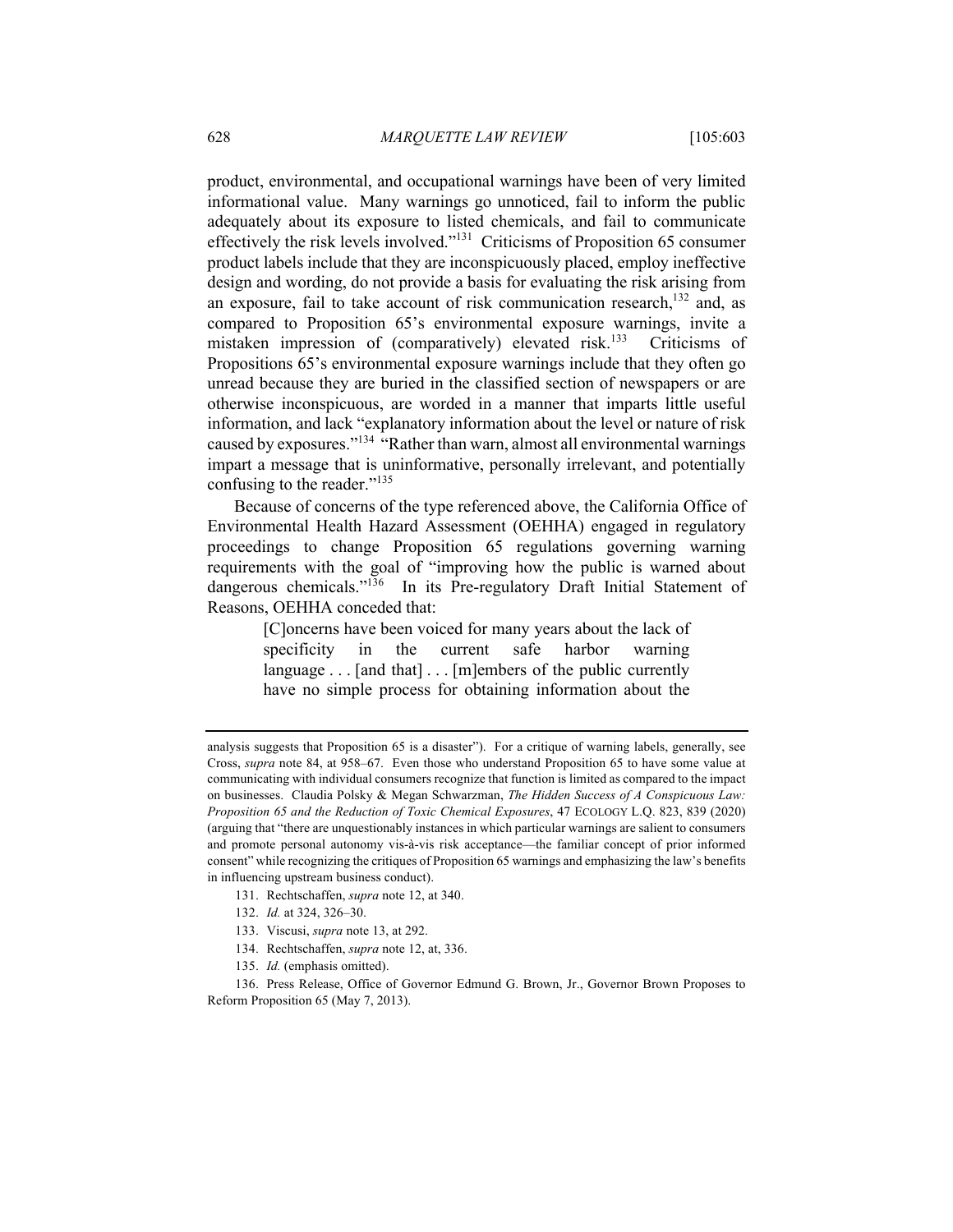chemical(s) that are present, whether or how they are actually being exposed to a significant amount of the chemical, the specific toxic hazard (cancer or birth defects or other reproductive harm[),] . . . or ways that they can reduce or eliminate these exposures.<sup>137</sup>

OEHHA explained that a "key objective of the proposed regulation is to provide consistent, understandable information concerning exposures to listed chemicals."138

OEHHA amended its regulations to require that safe harbor warnings provide both on-label specificity about chemicals posing exposure risks and links to off-label information.<sup>139</sup> Additionally, the wording and presentation of warnings have been changed in an effort to better communicate risk.140 For example, instead of stating that a product "contains" a listed chemical, warnings must now state that the product "can expose you" to a chemical known to cause cancer or reproductive toxicity.<sup>141</sup>

It remains to be seen whether or to what extent these changes will enhance consumer comprehension and most of the critiques of Proposition 65's communication of risk pre-date the regulatory changes. Notably, however, the OEHHA's rulemaking is evidence of the widespread recognition that, while Proposition 65 had sometimes powerful upstream catalyst effects, it has, to date, been far less useful as a tool to educate the public as an audience.

# *b. Catalyst*

Entities subject to Proposition 65's warning requirement<sup>142</sup> have voluntarily changed products and practices to avoid issuing the required warning.<sup>143</sup>

<sup>137.</sup> CALIFORNIA OFFICE OF ENV'T HEALTH HAZARD ASSESSMENT, PRE-REGULATORY DRAFT INITIAL STATEMENT OF REASONS: TITLE 27, CALIFORNIA CODE OF REGULATIONS, ARTICLE 6 (Mar. 7, 2014), http://oehha.ca.gov/prop65/warnings/pdf/ISORWarningreg030714.pdf [https://perma.cc/P3RK-EL6U].

<sup>138.</sup> *Id.*

<sup>139.</sup> *See* CAL. CODE REGS. tit. 27, § 25603 (2022).

<sup>140.</sup> *Id.*

<sup>141.</sup> CAL. CODE REGS. tit. 27, § 25603 (2022).

<sup>142.</sup> The requirement applies to a "'[p]erson in the course of doing business,' [which] does not include any person employing fewer than 10 employees in his or her business." CAL. CODE REGS. tit. 27, § 25249.11(b) (2022).

<sup>143.</sup> PERCIVAL, SCHROEDER, MILLER & LEAPE, *supra* note 1, at 285; *see also Proposition 65 Enforcement Reporting Frequently Asked Questions*, https://oag.ca.gov/prop65/faq [https://perma.cc/9LPT-LG2F] ("Proposition 65 has motivated businesses to eliminate or reduce toxic chemicals in numerous consumer products. Products that have been reformulated as a result of notices of violation or litigation include ceramic tableware, artificial turf, household faucets, children's jewelry, potato chips, candy, and vitamin supplements."). Proposition 65 contains a citizen suit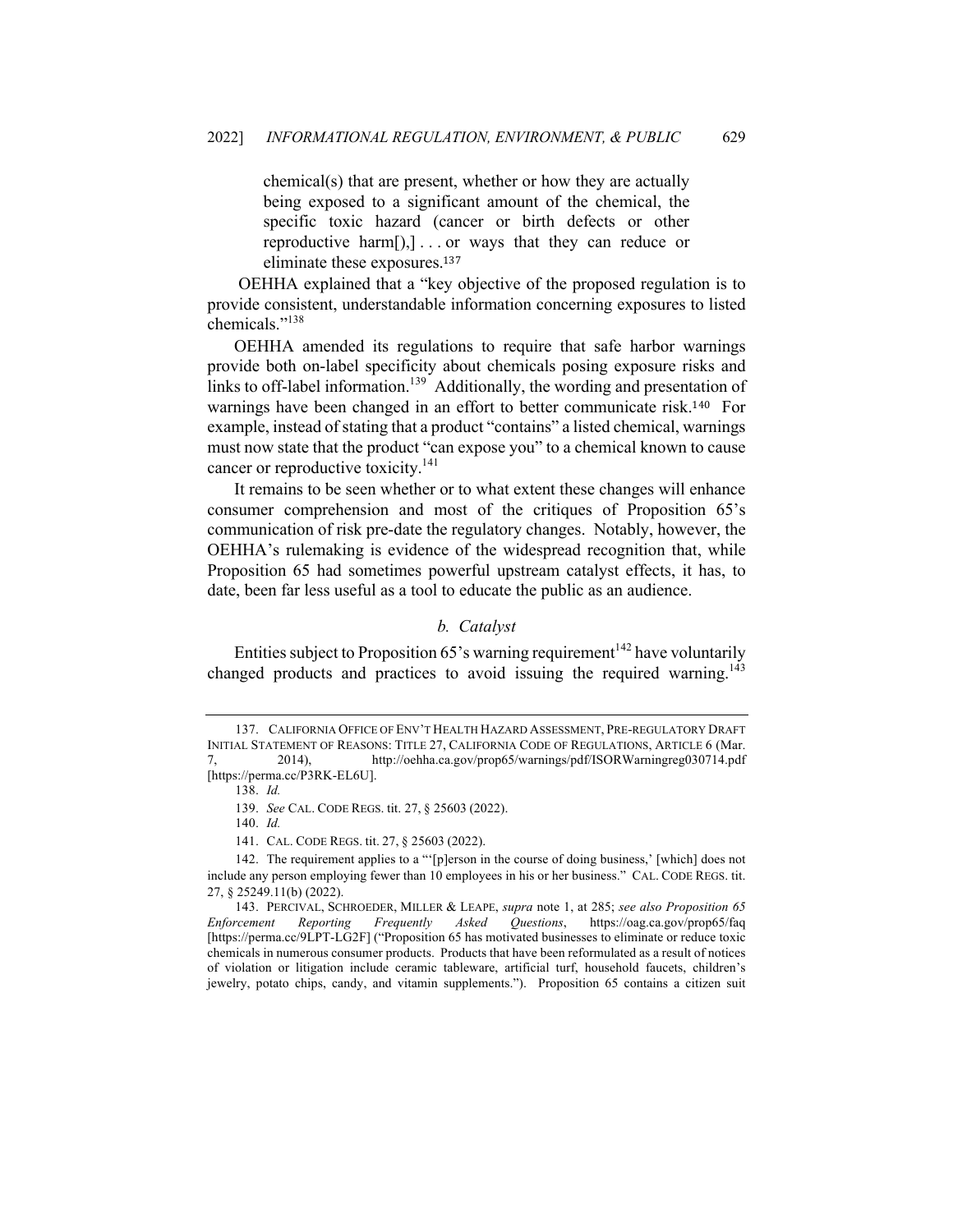Although there are many questions about how much of this voluntary action Proposition 65 prompts and the extent to which it in fact reduces risk,  $144$ observers conclude that the disclosure required by Proposition 65 informs and influences the behavior of at least some entities to which it applies due in part to "industry concerns about liability and consumer reaction to warnings,"<sup>145</sup> suggesting that Proposition 65's disclosure to the public does serve as a catalyst for upstream behavior.<sup>146</sup> The adoption, implementation, and effects of California's Proposition 65 thus largely track the above-described experience with TRI.<sup>147</sup> Adopted to use public disclosure as a catalyst to influence private commercial behavior and to inform the public as an audience, Proposition 65 shows some success in the former—at influencing the behavior of upstream businesses and other private entities, but more limited value as the latter—as a means of informing individuals.<sup>148</sup>

# *C. NEPA*

Like TRI and Proposition 65, NEPA mandates information disclosure (in this case, about the environmental impacts of federal action) in an effort to

144. PERCIVAL, SCHROEDER, MILLER & LEAPE, *supra* note 1, at 285 ("Fear of adverse consumer reactions to warning labels has encouraged some manufacturers to reformulate their products to remove carcinogens and reproductive toxins. . . . It is impossible to tell how frequently products have been reformulated. While some companies have released products with 'new formulas they can now tout as safer—and sometimes even more effective . . . [o]ther companies are reformulating quietly to avoid calling attention to chemicals in their old products.'") (quoting Randolph B. Smith, *California Spurs Reformulated Products*, WALL ST. J., Nov. 1, 1990, at B1).

145. Rechtschaffen, *supra* note 12, at 341 ("Despite the prevalence of poor warnings, Proposition 65's warning requirement has stimulated significant consumer-product reformulation, due to a combination of industry concerns about liability and consumer reaction to warnings.").

146. Polsky & Schwarzman, *supra* note 130, at 841–83 (presenting the results of empirical work demonstrating numerous ways that Proposition 65 shapes upstream business and regulatory decisions).

147. *See supra* Part III.A.3.

148. As discussed above, the distinction between positioning the public as an audience versus a target is not always precise. While Proposition 65 provides information to individuals in part to inform and enable changes in their behaviors (choices about risk exposure, consumer choices, perhaps even civic behaviors), because it does not seek to persuade individuals and instead seeks to allow individuals to express their own preferences, we would characterize it as positioning the public as an audience as opposed to a target.

provision that authorizes "any person in the public interest" to bring an action against persons violating Proposition 65 after filing a notice of alleged violation and satisfying other requirements. CAL. CODE REGS. tit. 27, § 25249.7(d) (2022). Product reformulations are sometimes made in response to the filing of a notice to sue under these provisions or after a lawsuit. PERCIVAL, SCHROEDER, MILLER & LEAPE, *supra* note 1, at 285 ("Significant lawsuits continue to be brought under Proposition 65, although many firms who received notice of an intention to sue have chosen to alter their practices so as to avoid the need to produce warning labels."). *See also* Polsky & Schwarzman, *supra* note 130, at 837 (documenting various instances of produce reformulation or reduced emissions in response to Proposition 65 litigation).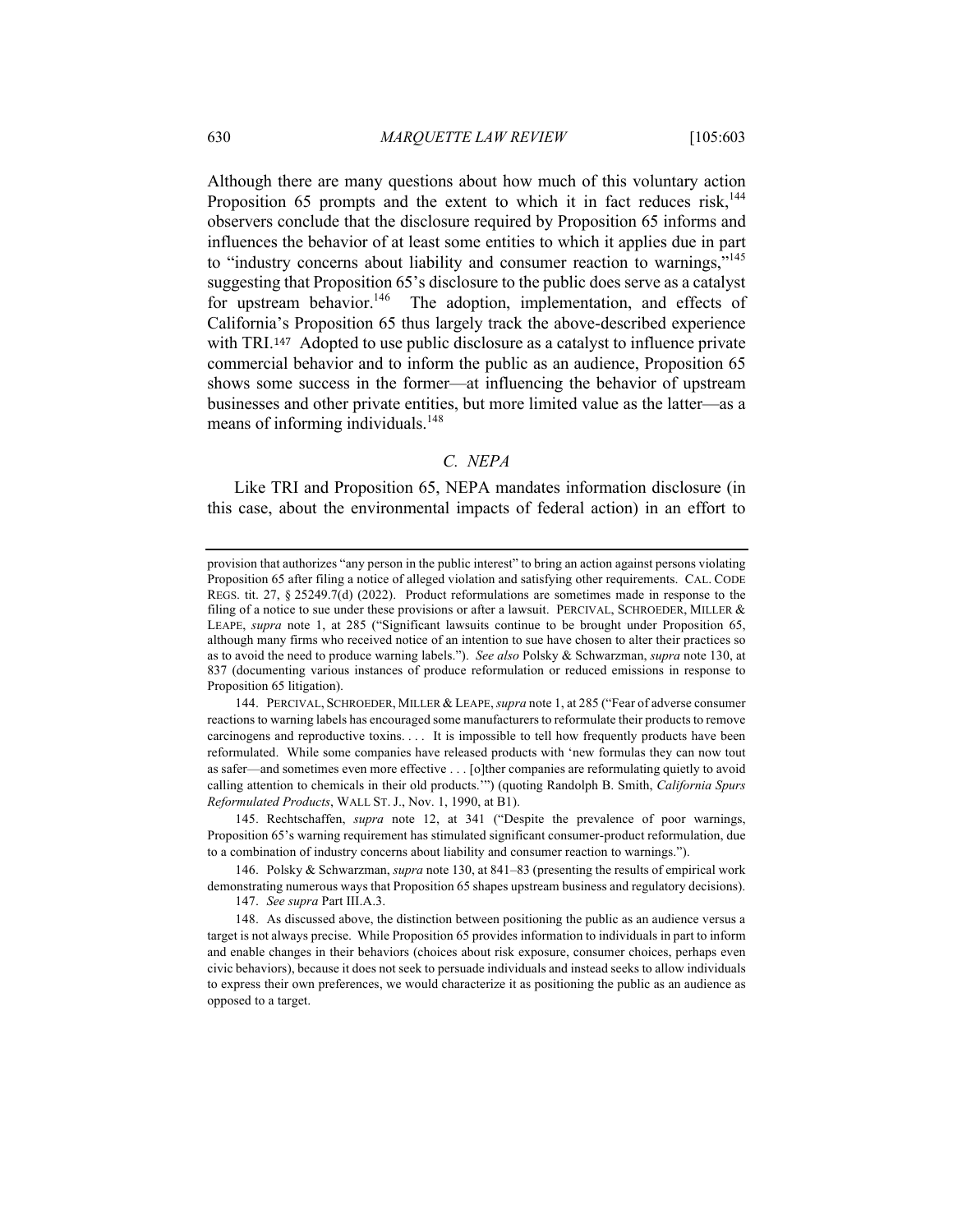inform the public as an audience and to influence upstream behavior (the decision making of federal agencies and project applicants), thereby positioning the public as a catalyst. And, as with TRI and Proposition 65, although NEPA is subject to numerous criticisms, by most accounts it generally succeeds in using disclosure as a catalyst for influencing (upstream) agency behavior and decisions.<sup>149</sup> However, NEPA, as with TRI and Proposition 65, has had more limited utility for directly informing and engaging individuals as an audience for environmental information.

## 1. How it Works

NEPA is intended to encourage federal agencies to consider environmental issues as part of their decision-making processes. The Senate Report accompanying NEPA observes that "[t]he cumulative influence of each individual upon the environment is of such great significance that every effort to preserve environmental quality must depend upon the strong support and participation of the public," and laments that "[p]ublic desires and aspirations are seldom consulted" in the development of policy.<sup>150</sup> The statute specifically builds in opportunities for public engagement. NEPA includes the general command that in interpreting and administering "the policies, regulations, and public laws of the United States," agencies shall "make available to . . . individuals, advice and information useful in restoring, maintaining, and enhancing the quality of the environment."<sup>151</sup> Further, NEPA provides that its centerpiece requirement, preparation of an Environmental Impact Statement (EIS) that discusses "the environmental impact" of proposed "major Federal actions significantly affecting the quality of the human environment,"<sup>152</sup> "be made available . . . to the public  $\dots$ ."<sup>153</sup> Close examination of the legislative history of NEPA supports the view that requiring the disclosure of information to the public to allow for oversight of agency decisions was a central purpose of the statute.<sup>154</sup>

The Council on Environmental Quality (CEQ) regulations implementing NEPA have long required public notice and comment as well. Prior to recent

<sup>149.</sup> Karkkainen, *Framing Rules, supra* note 2, at 86 ("[W]hen all is said and done, it appears that NEPA does in fact change the information environment in which agency decisions are made, leading to environmentally salutary results.").

<sup>150.</sup> S. REP. NO. 92-296, at 5, 19 (1969).

<sup>151.</sup> 42 U.S.C. § 4332(C), (G).

<sup>152.</sup> 42 U.S.C. § 4332.

<sup>153.</sup> 42 U.S.C. § 4332(2)(C).

<sup>154.</sup> Brigham Daniels, Andrew P. Follett, James Salzman, *Reconsidering NEPA*, 96 IND. L.J. 865, 909 (2021) ("Rather than force action through research and findings alone, this section became a means of policing agency actions with review by other sectors of government and the public.").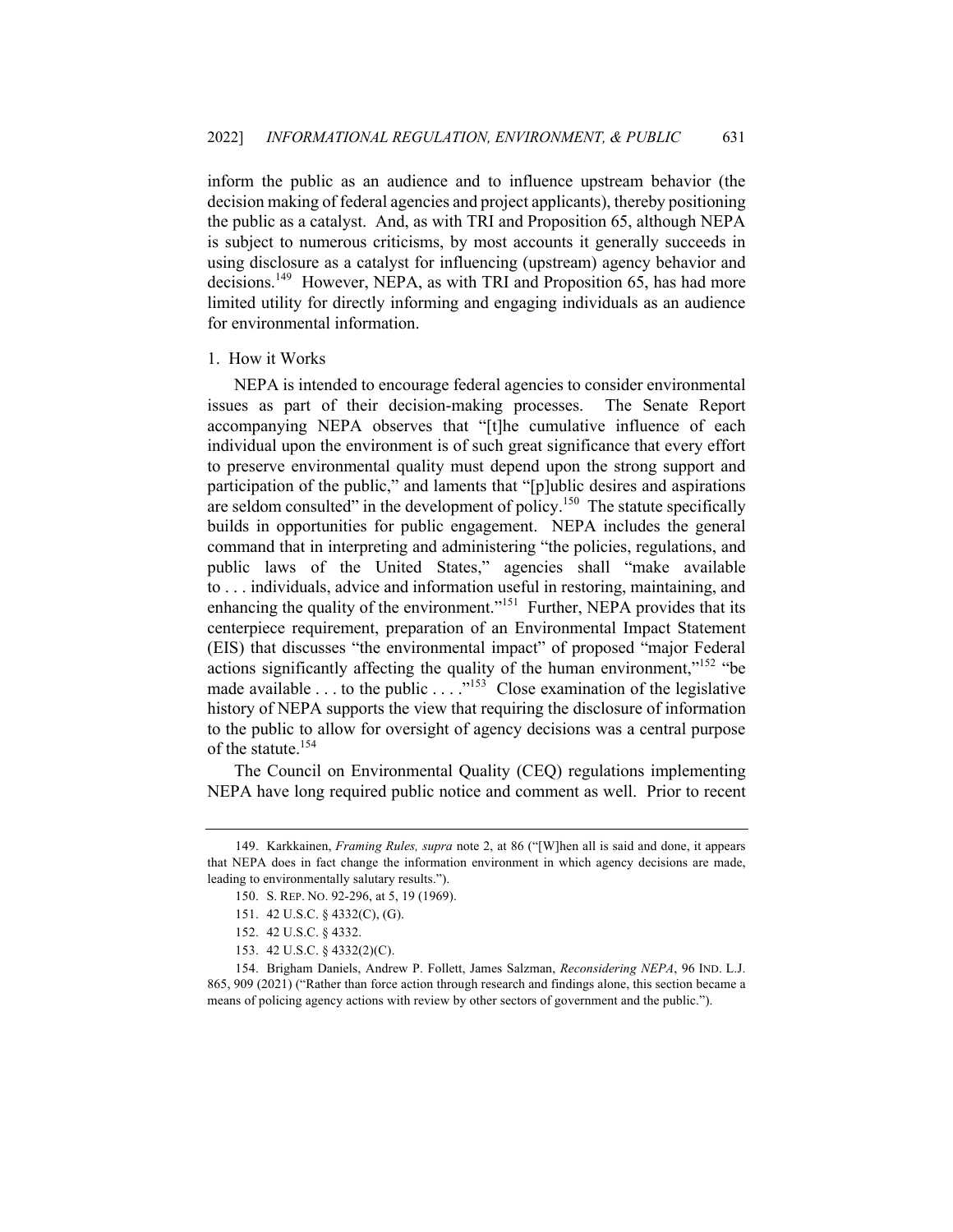amendments, CEQ's regulations, $155$  in describing the purposes of NEPA, noted that "NEPA procedures must insure that environmental information is available to . . . citizens before decisions are made and before actions are taken" because "public scrutiny [is] essential to implementing NEPA."<sup>156</sup> The regulations exhorted agencies to "[i]mplement procedures to make the NEPA process more useful to . . . the public" and to "[e]ncourage and facilitate public involvement in decisions which affect the quality of the human environment."<sup>157</sup> The regulations provided that "[a]fter preparing a draft environmental impact statement and before preparing a final environmental impact statement the agency shall . . . [r]equest comments from the public, affirmatively soliciting comments from those persons or organizations who may be interested or affected."<sup>158</sup> The regulations also instructed agencies to circulate both draft and final EIS's to any person upon request as well as to any person who has submitted a substantive comment.<sup>159</sup>

In a 2010 Presidential Proclamation marking the fortieth anniversary of NEPA, President Obama underscored NEPA's focus on public involvement, remarking that NEPA "emphasiz[es] public involvement to give all Americans a role in protecting our environment" and reaffirming "NEPA's role in protecting public health, safety, and environmental quality, and in ensuring

156. 40 C.F.R. § 1500.1 (2019). The regulations now provide that "[t]he purpose and function of NEPA is satisfied if Federal agencies have considered relevant environmental information, and the public has been informed regarding the decision-making process. . . ." 40 C.F.R. § 1500.1 (2020).

<sup>155.</sup> CEQ's regulations have been characterized as expanding NEPA's emphasis on public participation. Poisner, *supra* note 12, at 79 ("The evolution of NEPA's citizen participation provisions under the 1973 Guidelines and 1978 CEQ regulations . . . went far beyond the textual mandate of NEPA."). Notably, the CEQ regulations implementing NEPA were significantly amended in 2020, Update to the Regulations Implementing the Procedural Provisions of the National Environmental Policy Act, 85 Fed. Reg. 43304 (July 16, 2020), although many of those changes were legally challenged and CEQ has since proposed new rules, National Environmental Policy Act Implementing Regulations Revisions, 86 Fed. Reg. 55757 (Oct. 7, 2021). This discussion cites to the pre-amendment CEQ regulations in light of this uncertainty and also because the pre-amendment regulations accurately reflect the orientation toward public involvement for much of NEPA's history.

<sup>157.</sup> 40 C.F.R. § 1500.2 (2019).

<sup>158.</sup> 40 C.F.R. § 1503.1 (2019). Of note, these provisions remain the same in the new regulations, which still require "affirmatively soliciting comments those persons or organizations who may be interested in or affected." 40 C.F.R. § 1503.1 (2020). *See*, *e.g.*, 40 C.F.R. pt. 6 (setting forth EPA's NEPA compliance regulations).

<sup>159.</sup> 40 C.F.R. § 1502.19 (2019). Of note, these requirements remain the same in the new regulations, 40 C.F.R. § 1502.19 (2020). The regulations required (and continue to require) public participation during scoping as well, the process by which an agency sets the boundaries and extent of its environmental review, and upon the preparation of a draft EIS. 40 CFR §§ 1501.7, 1502.9, 1503 (2019); 40 CFR §§ 1501.9, 1502.9, 1503 (2020).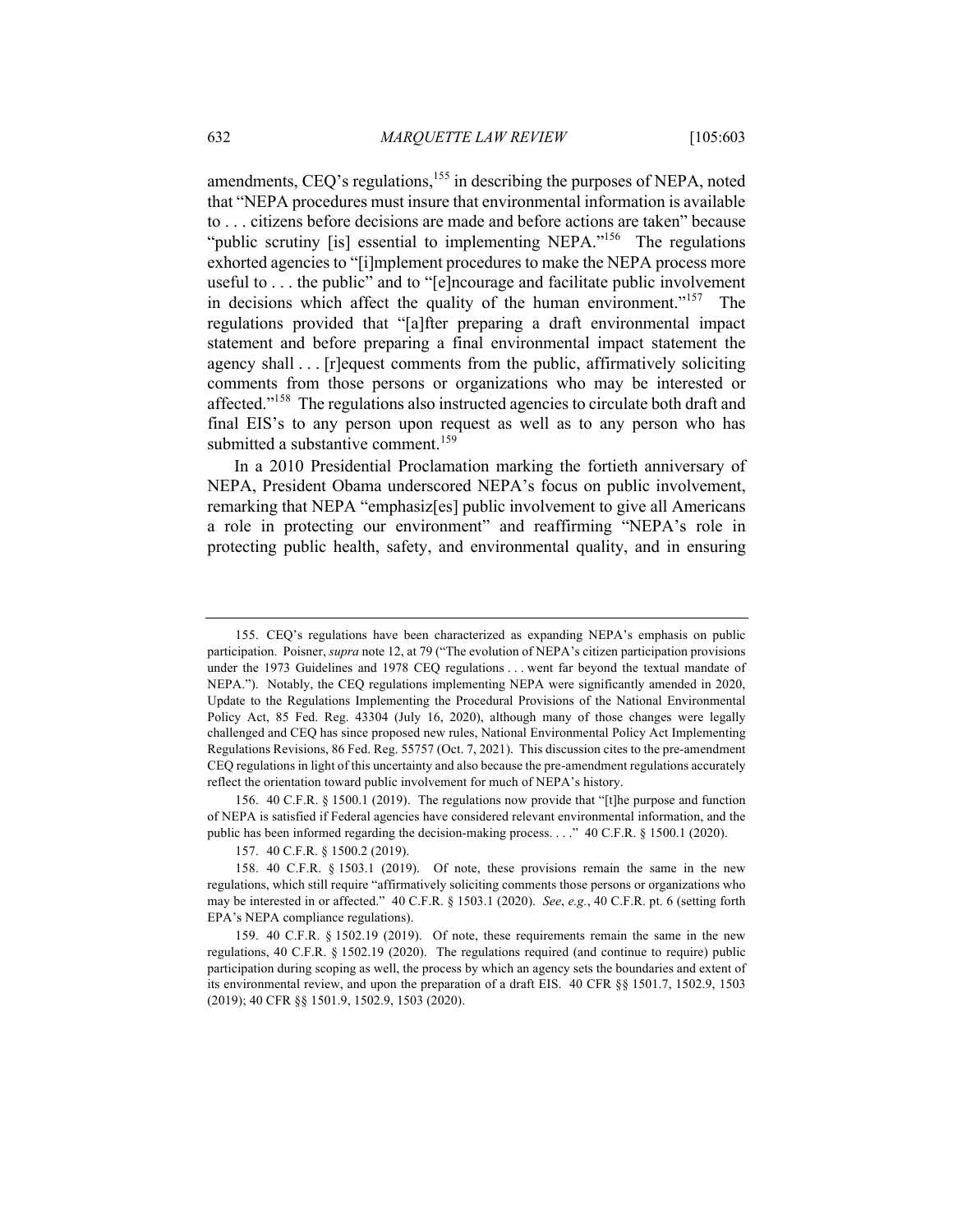transparency, accountability, and public involvement in our Government."<sup>160</sup> Courts that have interpreted NEPA have affirmed the statute's goal of informing the public and obtaining public input. $161$ 

## 2. Purposes

NEPA's legislative history and its implementation indicate that NEPA is intended to encourage agencies that are making decisions subject to the statute to provide information to the public to educate it (audience function). For example, in promoting transparency and accountability, NEPA is intended to educate the public about the environmental consequences of different decisions. This includes educating the public about alternative approaches to implementing different types of projects (new roads, etc.) and the environmental consequences of each.<sup>162</sup>

In addition, by providing the public with opportunities to participate at various stages of the NEPA process, the statute seeks to allow the public to serve as a catalyst to influence upstream behavior by project applicants and agency decision-makers, and to equip them to provide input that will enrich that decision-making (catalyst function).<sup>163</sup> In terms of who or what is meant by the "public" in this context—the lay public (individuals) or NGOs and other interest groups—"environmental NGOs and other organized interest groups typically play a far more prominent role in the NEPA process than does the public at large" and some posit that this is consistent with NEPA's purpose as NEPA's public disclosure requirement should be understood to reflect "a late twentieth-century pluralist or interest group representation model."<sup>164</sup>

<sup>160.</sup> Barack Obama, Presidential Proclamation—40th Anniversary of the National Environmental Policy Act, 2010 WL 11179, at \*1 (Jan. 4, 2010).

<sup>161.</sup> *E.g.*, Sierra Club v. U.S. Army Corps of Eng'rs, 701 F.2d 1011, 1029, 1034 (2d Cir. 1983) ("In order to fulfill its role, the EIS must set forth sufficient information for the general public to make an informed evaluation.... Only if such a document [EIS] is forthcoming can the public be appropriately informed. . . ."); Calvert Cliffs Coordinating Comm. v. U.S. Atomic Energy Comm'n, 449 F.2d 1109, 1114 (D.C. Cir. 1971) ("The apparent purpose of the 'detailed statement' is to . . . aid . . . the public of the environmental consequences of planned federal action" and NEPA "allows those removed from the initial process to evaluate and balance the factors on their own.").

<sup>162.</sup> *Calvert Cliffs Coordinating Comm.*, 449 F.2d at 1114.

<sup>163.</sup> Keith H. Hirokawa & Elizabeth J. Porter, *Aligning Regulation with the Informational Need: Ecosystem Services and the Next Generation of Environmental Law*, 46 AKRON L. REV. 963, 970 (2013) ("Informational laws and regulations seek a variety of results, including the facilitation of a more informed and participatory public and more informed decision makers, both of which could operate to avoid poor natural resource decisions. NEPA, as an example of an informational law, was initially adopted to insert a planning component into the normal progression of governmental decisionmaking.") (citations omitted).

<sup>164.</sup> Bradley C. Karkkainen, *Toward A Smarter NEPA: Monitoring and Managing Government's Environmental Performance*, 102 COLUM. L. REV. 903, 913 (2002).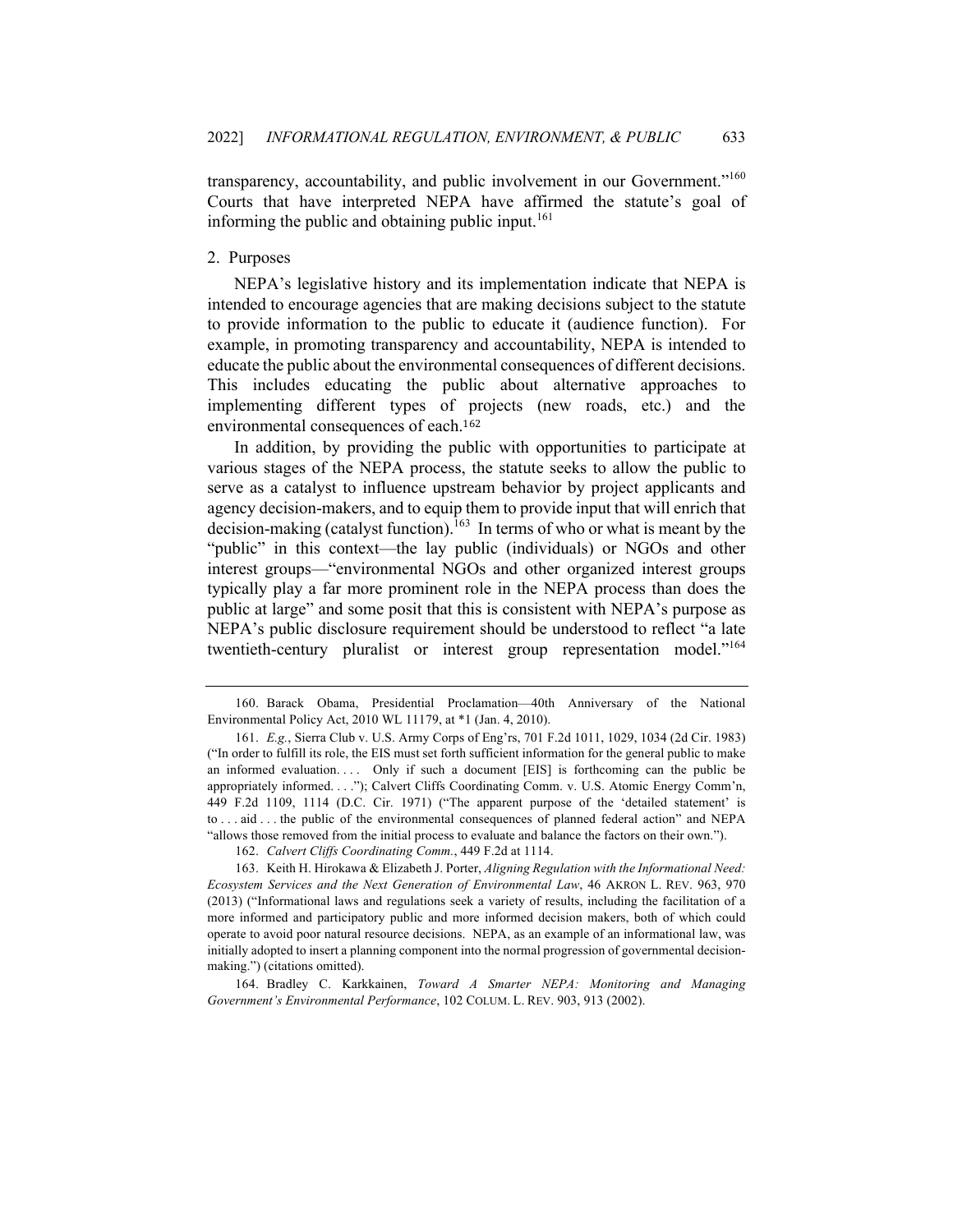However, while it is true that NEPA often communicates to individuals through these mediating groups, the text of the statute and CEQ's implementing regulations refer to "persons"<sup>165</sup> and "individuals"<sup>166</sup> as synonyms for the public. And, as indicated in the preceding analysis, the way in which NEPA is discussed and understood by political actors ("all Americans"<sup>167</sup>), actors in the NEPA process (including lead agencies and CEQ), and interpreted by courts ("In order to fulfill its role, the EIS must set forth sufficient information for the *general public* to make an informed evaluation . . . "<sup>168</sup>) all suggest that NEPA is now generally understood as seeking to engage with the public at least in addition to if not primarily as individuals (the lay public).

3. Results

## *a. Audience*

While NEPA is credited with allowing "a new level of public information and input into the environmental decision-making process," $169$  a close examination suggests that, as with TRI and Proposition 65, NEPA often fails to communicate effectively with individuals. Many of the obstacles to public engagement encountered with respect to the TRI program are likewise obstacles to public education through NEPA. Only a subset of individuals will actively seek out the information that NEPA is at pains to make publicly available— "[f]ew citizens skim the Federal Register looking for proposed EISs that arouse their interest."170 Further, while agencies make efforts to notify and involve affected communities, $171$  and NEPA information is now often readily available online, even those who become aware of the availability of information

170. Poisner, *supra* note 12, at 91.

171. EPA's NEPA regulations, for example, instruct the agency to use "reasonable efforts to involve the potentially affected communities." 40 C.F.R. § 6.203 (2020). Some agencies do engage in creative outreach; the Bureau of Reclamation, for example, has product YouTube videos to engage the public with environmental reviews. *See*, *e.g.*, Bureau of Reclamation, *Boise River Basin Feasibility Study—Proposed Action*, YOUTUBE (Aug. 5, 2020), https://www.youtube.com/watch?v=2ST\_k0zdHlQ [https://perma.cc/M72D-3NXV].

<sup>165.</sup> 40 C.F.R. § 1503.1 (2019).

<sup>166.</sup> 42 U.S.C. § 4332.

<sup>167.</sup> Barack Obama, *supra* note 160, at 2.

<sup>168.</sup> Sierra Club v. U.S. Army Corps of Eng'rs, 701 F.2d 1011, 1034 (2d Cir. 1983) (emphasis added).

<sup>169.</sup> COUNCIL ON ENV'T QUALITY, THE NATIONAL ENVIRONMENTAL POLICY ACT: A STUDY OF ITS EFFECTIVENESS AFTER TWENTY-FIVE YEARS 18 (Jan. 1997). CEQ's characterization of public information and input as "the extent to which an agency takes into account the views of the surrounding community and other interested members of the public during its planning and decision-making process" reflects Congress's intent that the public play a catalyst role. *Id.* at 17.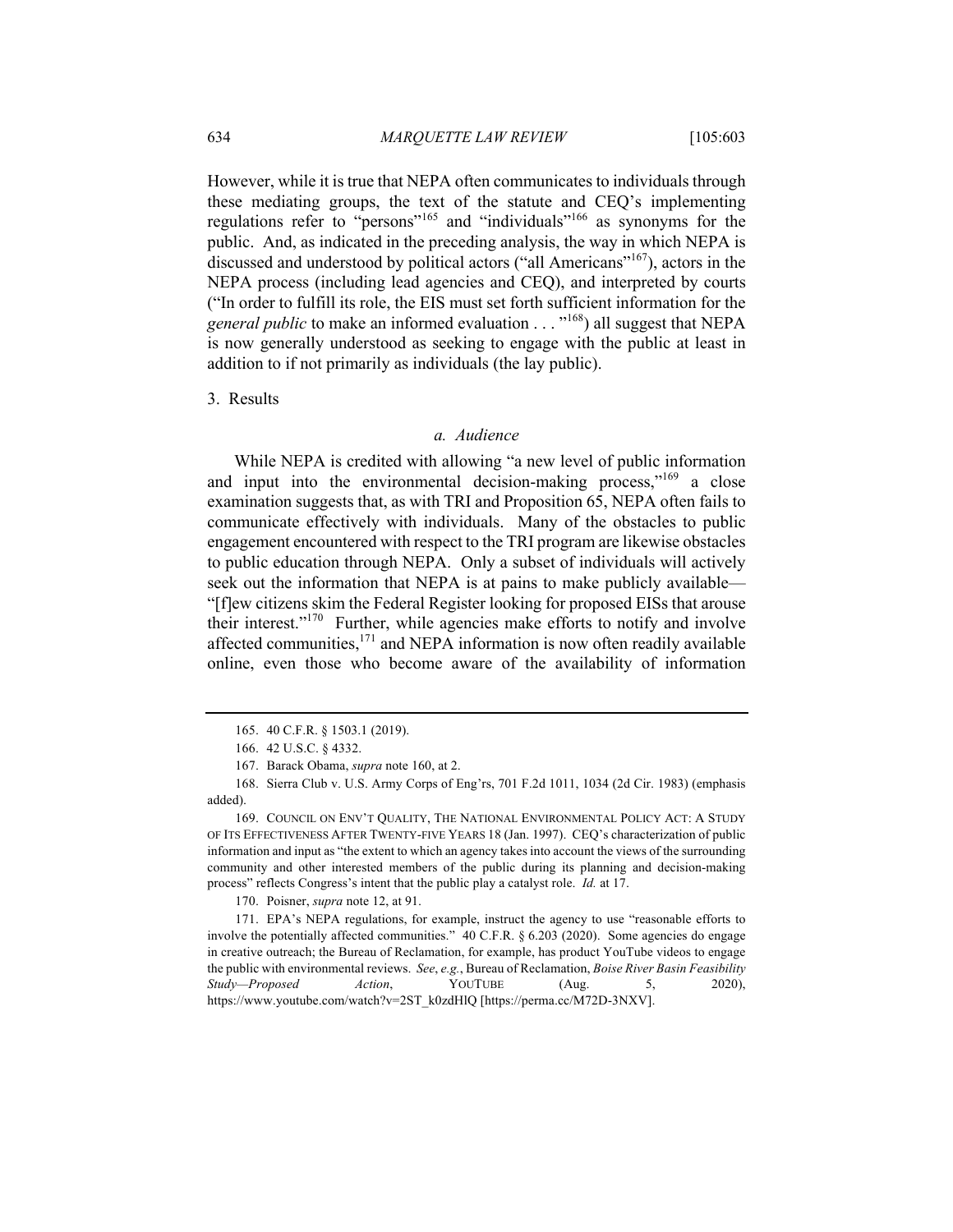required to be disclosed under NEPA are likely to struggle to understand the process and information that is provided.

The chief information product of NEPA's process, the EIS, often comprises hundreds to thousands of pages of "information presented in a technically unintelligible format." $172$  Scholars observe that "the heavy emphasis on scientific analysis makes it difficult for lay citizens to engage in meaningful dialogue regarding EIS substance."<sup>173</sup> Indeed, one study that gave subjects the project description portion of an EIS and then tested their comprehension of that material found that subjects did not adequately understand the proposed project's basic features or its likely environmental effects; in fact, many subjects who read the EIS understood no more about the project than individuals who had *not* read the EIS.<sup>174</sup> A CEQ study seems to acknowledge the impenetrability of NEPA documents and the difficulties individuals experience in connection with the NEPA process.<sup>175</sup> It reveals that "[c]itizens report that they often feel overwhelmed by the resources available to proponents and agencies."<sup>176</sup> In its *Citizens Guide to the NEPA*, which "was developed to explain the National Environmental Policy Act (NEPA), how it is implemented, and how people outside the Federal government—individual citizens, private sector applicants, members of organized groups, or representatives of Tribal, State, or local government agencies—can better participate in the assessment of environmental impacts conducted by Federal agencies,"<sup>177</sup> CEQ essentially advises individuals navigating NEPA to obtain expert guidance:

Being active in the NEPA process requires you to dedicate your resources to the effort. Environmental impact analyses can be technical and lengthy. Active involvement in the NEPA

<sup>172.</sup> Poisner, *supra* note 12, at 86, 90. *See also* Nicholas A. Fromherz, *From Consultation to Consent: Community Approval as a Prerequisite to Environmentally Significant Projects*, 116 W. VA. REV. 109, 137 (2013) ("Those who have repeatedly engaged in the [EIA] process know two things: (1) it is not user-friendly, and (2) many comments seem to fall on deaf ears. EISs typically range from 200 to more than 2,000 pages in length . . . . [T]hey invite review by experts and attorneys, not lay persons.") (internal citations omitted).

<sup>173.</sup> Poisner, *supra* note 12, at 86.

<sup>174.</sup> William C. Sullivan, Frances E. Kuo & Mono Prabhu, *Assessing the Impact of Environmental Impact Statements on Citizens*, 16 ENV'T IMPACT ASSESSMENT REV. 176–78 (1996).

<sup>175.</sup> COUNCIL ON ENV'T QUALITY, *supra* note 169 ("At the same time that some citizens feel unable to participate effectively in the NEPA process, agencies have expressed concern about the difficulty of obtaining constructive input from the public (and other federal and state agencies) early in the planning and scoping process.").

<sup>176.</sup> *Id.*

<sup>177.</sup> COUNCIL ON ENV'T QUALITY, A CITIZEN'S GUIDE TO THE NEPA: HAVING YOUR VOICE HEARD 30 (Dec. 2007).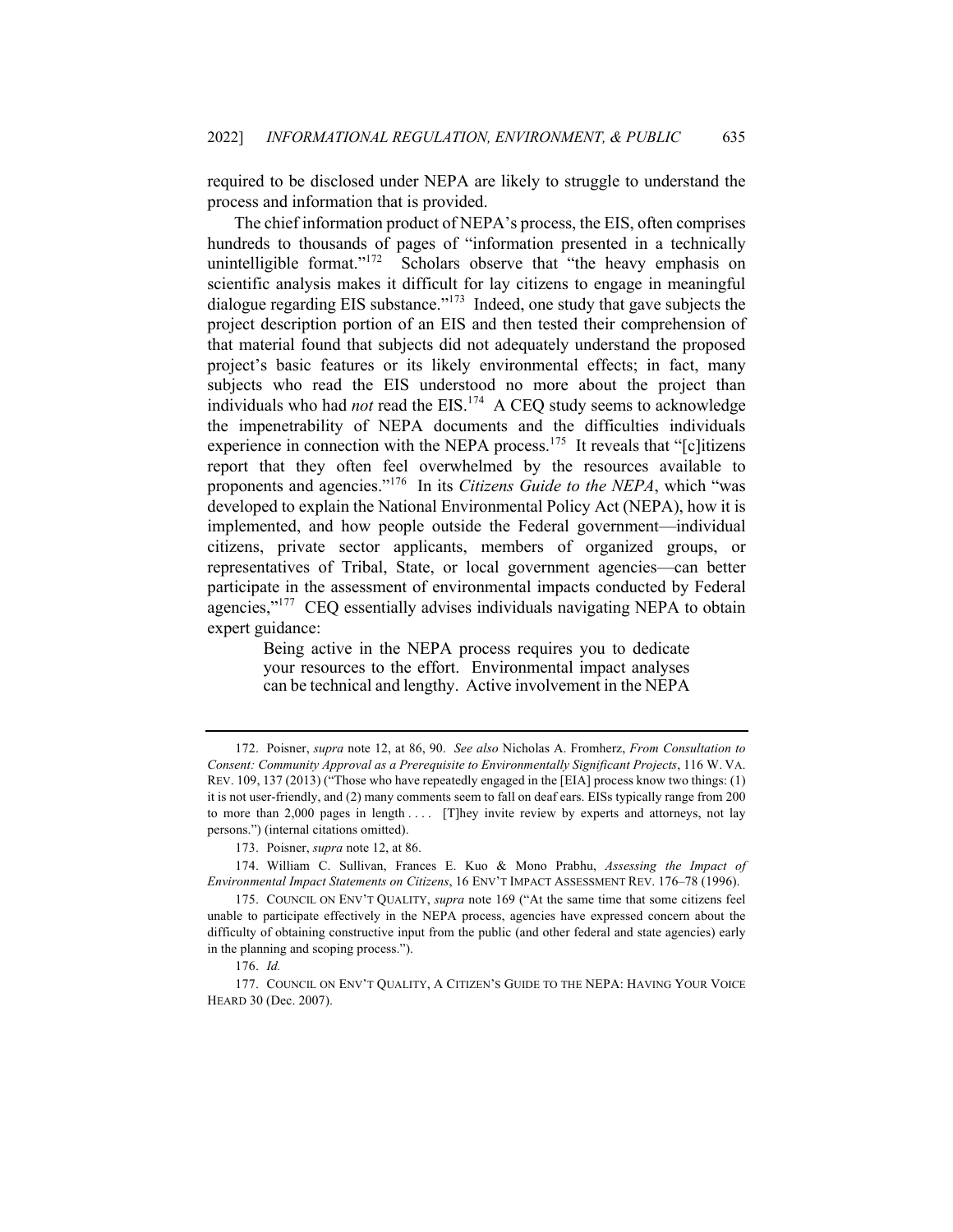process requires a commitment of time and a willingness to share information with the decisionmaking agency and other citizens. . . . Another way to participate is to check with local experts such as biologists or economists at a university to assist with your review of the NEPA analyses and documents. You can also form study groups to review environmental impact analyses and enlist experts to review your comments on the documents.178

Individuals do engage with the NEPA process—it is not uncommon for agencies to receive thousands (even hundreds of thousands) of public comments during the NEPA process.<sup>179</sup> However, interest groups often filter the information that individuals receive and guide individuals' comments:

> In practice, environmental NGOs and other organized interest groups are usually much better situated than the public at large to exploit NEPA's public comment process. Thus once again, NEPA's procedural reforms appear to do more to advance interest group pluralism than direct democracy. . . . [I]t appears that relatively little NEPA-generated information is transmitted unfiltered from government to the citizenry and back again. Far more frequently, organized groups serve as a mediating agent, repackaging and translating the often highly technical information contained in an EIS for dissemination to the broader citizenry, and offering their services as the vehicle through which citizens may attempt to hold their government  $\arccos$  accountable.<sup>180</sup>

The thousands of public comments agencies receive often take the form of interest group-authored and solicited form letters.<sup>181</sup> One scholar observes that "citizen participation [in NEPA] tends to occur indirectly through groups."<sup>182</sup>

182. Poisner, *supra* note 12, at 91.

<sup>178.</sup> *Id.* at 23.

<sup>179.</sup> In addition to submitting written comments to formal NEPA documents (FONSI, DEIS, EIS, SEIS), individuals may participate in public hearings as part of the NEPA process. Critiques of the format and content of these hearings suggest that they often likewise fail to promote understanding of disclosed information. Poisner, *supra* note 12, at 86.

<sup>180.</sup> Karkkainen, *supra* note 164, at 914–16.

<sup>181.</sup> *E.g.*, Magnuson-Stevens Act Provisions; Environmental Review Process for Fishery Management Actions, 73 Fed. Reg. 27998 (May 14, 2008) ("NMFS received a total of 1,660 comments, all but 8 of which were form letters . . . ."); Notice of Availability of a Draft Environmental Impact Statement (DEIS) for New Corporate Average Fuel Economy Standards; Notice of Public Hearing, 73 Fed. Reg. 37922 (July 2, 2008) ("NHTSA received 1,748 comment letters in response to its scoping notices. NHTSA received 11 individual letters commenting on the scope of its NEPA analysis from federal and state agencies, automobile trade associations, environmental organizations, and individuals. The remaining comment letters are form letters from individuals."). *See also* Poisner, *supra* note 12, at 91.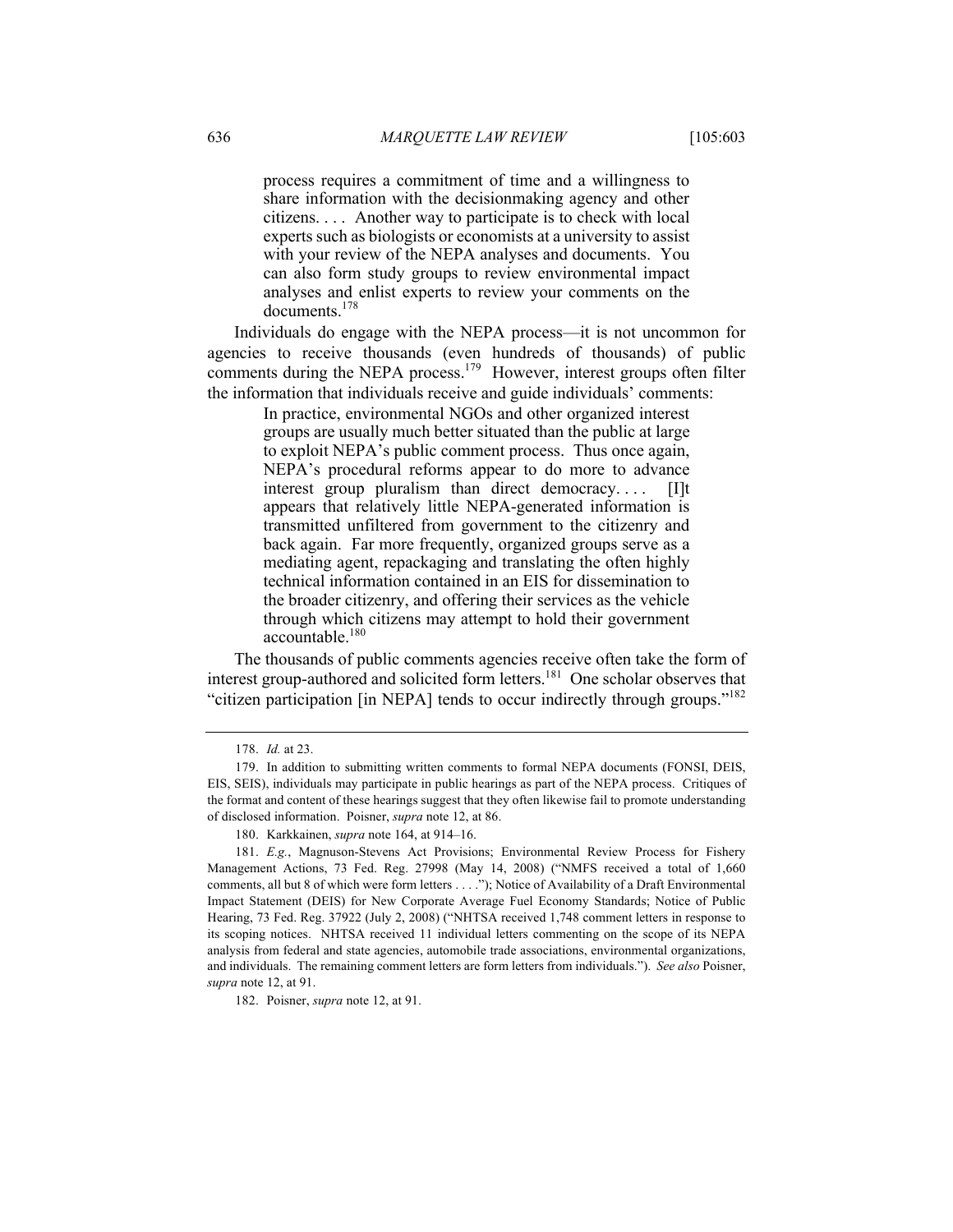In short, intermediaries often shape public access to, understandings of, and responses to information disclosed under NEPA. That role seems to be one that CEQ acknowledges and accepts.<sup>183</sup>

Thus, while some NEPA information does make its way to individuals and some input from individuals does make its way back to agencies, that information is often simplified, mediated by interest groups, and of uncertain value in educating the public about a project. Numerous scholars have offered withering critiques of the quality of public participation in the NEPA process.<sup>184</sup> Pulling again from an established literature, it seems fair to characterize NEPA as having had limited success in engaging the public (defined as lay individuals) as an audience for environmental information.

# *b. Catalyst*

In contrast, as noted above, the disclosure and processes mandated by NEPA have influenced many agency decisions<sup>185</sup> and it seems clear that NEPA,

<sup>183.</sup> COUNCIL ON ENV'T QUALITY, *supra* note 169, at 5 (defining the public to include "any entity outside the federal government, including (1) academicians, (2) nongovernmental organizations (NGOs), (3) citizens, and (4) businesses . . . ." In soliciting "public advice" for its report, the CEQ hosted "meetings with NGOs," "a survey of businesses, and a survey of academicians," as well as undertaking a "citizen survey."). *Id.* Reliance on intermediaries has significant implications. *See*  Seidenfeld, *supra* note 95 (discussing distinctions in motivation and otherwise between and among these different parts of the public).

<sup>184.</sup> *E.g.*, Jeremy Firestone, Christine Hirt, David Bidwell, Meryl Gardner & Joseph Dwyer, *Fairing Well in Offshore Wind Power Siting? Trust, Engagement and Process Fairness in the United States*, 62 ENERGY RES. & SOC. SCI. 1 (2020); 3 Jeremy Firestone, Ben Hoen, Joseph Rand, Debi Elliott, Gundula Hübner & Johannes Pohl, *Reconsidering Barriers to Wind Power Projects: Community Engagement, Developer Transparency and Place*, 20 J. ENV'T POL'Y & PLAN. 370 (2018); Fromherz, *supra* note 172, at 136–37; Marc B. Mihaly, *Citizen Participation in the Making of Environmental Decisions: Evolving Obstacles and Potential Solutions Through Partnership with Experts and Agents*, 27 PACE ENV'T L. REV. 151, 206 (2010) ("In this environment, citizen testimony exists without effect, and neither constitutes a successful element of democracy nor serves the purpose of legitimization."); Poisner, *supra* note 12, at 55 ("NEPA citizen participation generates more heat than light, creating citizen participation pathologies that leave both citizens and agencies frustrated by the process."); Fiorino, *supra* note 82, at 526 ("Although NEPA may have been important in promoting substantive democratic values, I argue that it did not promote the procedural values of democracy. It reinforced a conception of participation as confrontation and opposition. It strengthened the reliance on litigation as a political tool. It established the precedent for elaborate written documentation that became 'an instrument of legal and political warfare.'") (internal quotation and citation omitted).

<sup>185.</sup> ROBERT G. DREHER, NEPA UNDER SIEGE 4–7 (2005), https://www.sierraforestlegacy.org/Resources/Conservation/LawsPoliciesRegulation/ForestPlanning Regulations/NEPA/NEPA-UnderSiege.pdf [https://perma.cc/3KNV-LRDZ] (listing projects and outcomes influenced by the NEPA process); ENV'T L. INST., NEPA SUCCESS STORIES: CELEBRATING 40 YEARS OF TRANSPARENCY AND OPEN GOVERNMENT (2010), https://ceq.doe.gov/docs/getinvolved/NEPA\_Success\_Stories.pdf [https://perma.cc/LNU6-8BKJ] (providing a series of case studies illustrating NEPA's impact).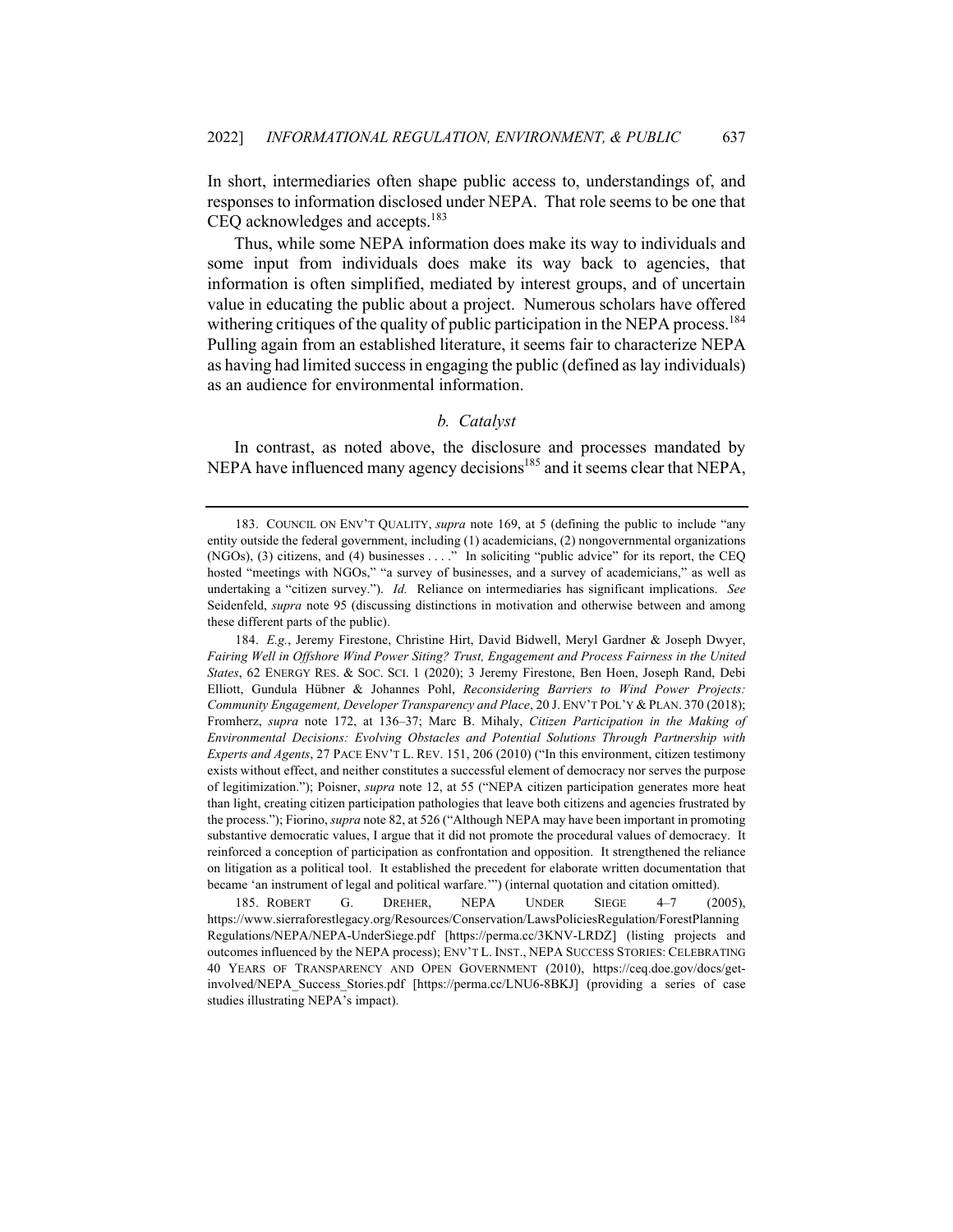despite not compelling a substantive outcome, serves as a catalyst to influence agency behavior and decision making.<sup>186</sup> Commentators offer different explanations for how NEPA serves this catalyst function. Disclosure and public participation can sometimes generate new information that educates agencies.<sup>187</sup> Agencies, anticipating the need to publicly explain and justify actions, may decline to put forward indefensible projects.188 And the prospect of judicial review may encourage agencies to develop better information about environmental impacts and to more carefully consider alternatives.<sup>189</sup>

An extensive literature explores, and offers different conclusions about, the normative value of the NEPA process, including its mandated public disclosures.<sup>190</sup> Criticisms range from pointing out how agencies may strategically navigate NEPA's requirements in ways that defeat the purpose of disclosure (for example, by producing complex analyses designed to provide litigation-proof support for predetermined courses of action as opposed to exploring impacts and soliciting input<sup>191</sup>) to questioning whether the costs of

189. *See* ENV'T L. INST.*, supra* note 185, at 7.

190. *E.g*., Karkkainen, *supra* note 164, at 917 ("NEPA in practice turns out to be a less elegant, efficient, and effective engine for producing and transmitting information than its proponents suppose.").

191. COUNCIL ON ENV'T QUALITY, *supra* note 169, at iii ("[T]his NEPA Effectiveness Study finds that agencies may sometimes confuse the purpose of NEPA. Some act as if the detailed statement called for in the statute is an end in itself, rather than a tool to enhance and improve decisionmaking . . . . The Study finds that agencies sometimes engage in consultation only after a decision has — for all practical purposes — been made . . . . This may in turn lead to agencies seeking 'litigationproof' documents, increasing costs and time but not necessarily quality."). Other critiques about strategic manipulation of the NEPA process include the use of mitigated FONSIs to avoid EIS preparation and the absence of adequate post-approval monitoring of project implementation. Ronald Bjorkland, *Monitoring: The Missing Piece: A Critique of NEPA Monitoring*, 43 ENV'T IMPACT ASSESSMENT REV. 129, 130–31 (2013) (noting that agencies are not required to incorporate monitoring into the NEPA process and rarely do, and suggesting that monitoring a project during all phases of the NEPA processes would provide a much needed "scorecard" of NEPA performance); Karkkainen, *supra* note 164, at 933 (noting that mitigated FONSIs offer an opportunity for the agency to avoid triggering an EIS by incorporating mitigation measures into the project; however, mitigated FONSIs and EAs are not reported and are not tracked, so there is little detailed information on the number and kinds of mitigated projects). *See also* Larry Canter & Ray Clark, *NEPA Effectiveness—A Survey of Academics*, 17 ENV'T IMPACT ASSESSMENT REV. 313, 317 (1997) (concluding that, based on a study of NEPA academics to determine the strengths and weaknesses of NEPA, the concern of greatest importance to the academics was that "post project monitoring for mitigation and evaluation is rarely

<sup>186.</sup> PERCIVAL, SCHROEDER, MILLER & LEAPE, *supra* note 1, at 893–97 (summarizing assessments of NEPA's performance).

<sup>187.</sup> ENV'T L. INST.*, supra* note 185, at 6.

<sup>188.</sup> DREHER, *supra* note 185, at 6 ("NEPA's most significant effect has been to deter federal agencies from bringing forward proposed projects that could not withstand public examination and debate.").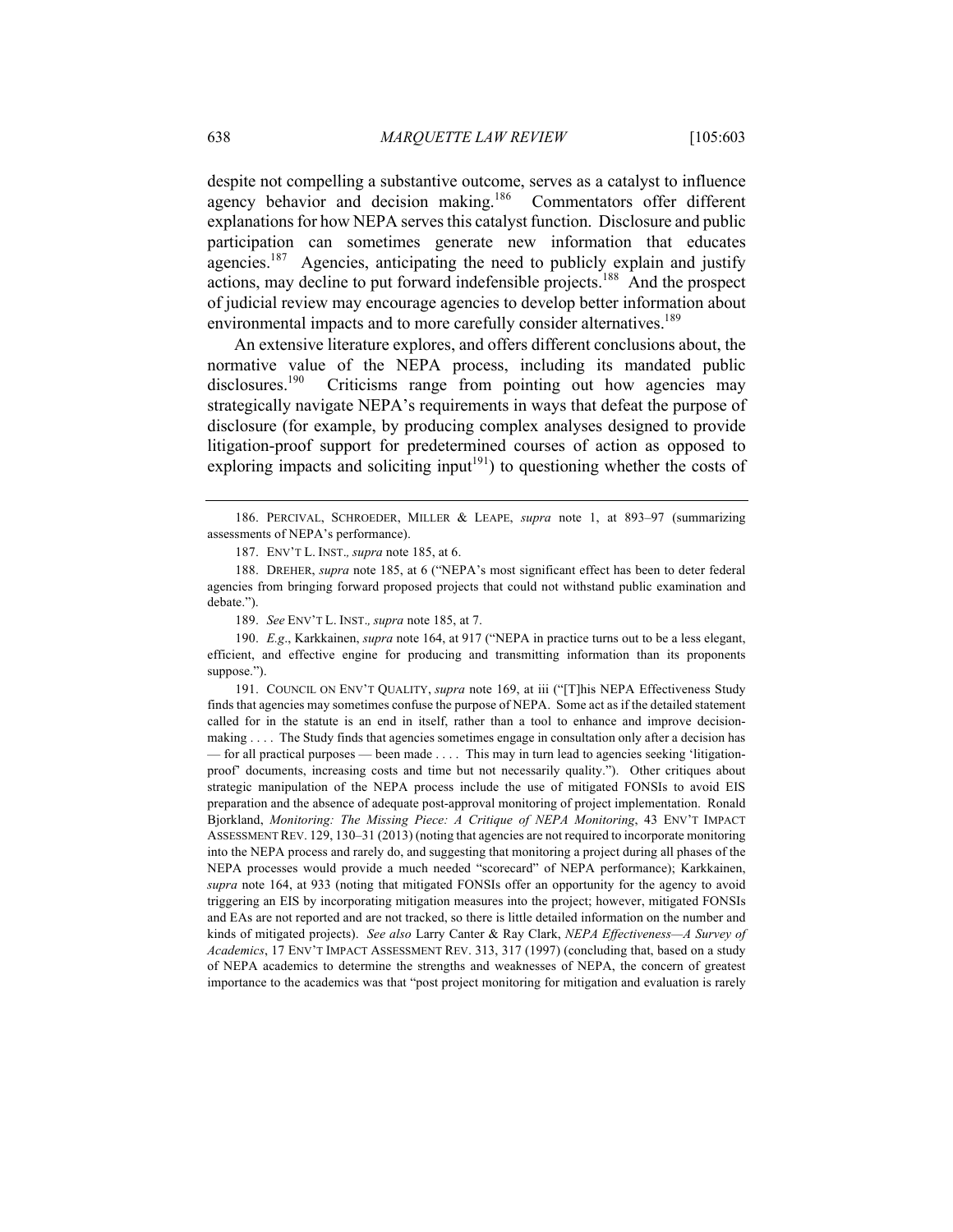NEPA compliance (time, expense, delays, the potential for NIMBY efforts to use the NEPA process to derail sound projects) justify the benefits.<sup>192</sup> Few, however, would question that—whether for good or bad— NEPA significantly influences agency behavior and decision making, suggesting that disclosure serves as a powerful catalyst.

# *D. Eco-labelling*

Eco-labels also constitute informational regulation.<sup>193</sup> As described in greater detail below, eco-labels can be understood to position the public in different roles—as an audience for product information to inform consumer choice; as a target, if the goal is to change consumer purchasing behavior; and as a catalyst to change the upstream choices made by commercial entities. Interestingly, as illustrated through an analysis of organic food labeling, there is some evidence that, as in the case of TRI, Proposition 65, and NEPA, ecolabeling may struggle to educate consumers despite its capacity to influence consumer and producer behaviors.

### 1. How It Works

Eco-labels communicate attributes about a product or the process by which it is produced and can advise the consumer about both private benefits that accrue directly to the consumer (the potential health benefits of avoiding exposure to certain chemicals, the "warm glow" of knowing one has chosen a product with reduced environmental impact) and public benefits that accrue more broadly (the broader environmental benefits of aggregated environmental-friendly consumer choices, e.g., the long term environmental benefits of reduced pesticide use).<sup>194</sup> Under the theory of eco-labelling:

> [L]abels may cause consumers to place a higher value on 'environmentally superior' products and . . . firms might react to this change in consumer preferences by improving the

conducted."). The lack of information about project implementation, in particular with respect to mitigated FONSIs, might thus be viewed as raising questions about the efficacy of the *ex ante* catalyst role of citizens.

<sup>192.</sup> Karkkainen, *supra* note 164, at 905 (observing that "[f]rom the critics' vantage point, NEPA appears to demand burdensome procedural formalities while accomplishing little or nothing of substance."); Linda Luther, *CRS Report for Congress*, THE NATIONAL ENVIRONMENTAL POLICY ACT: STREAMLINING NEPA at CRS-2-3 (2007) (summarizing concerns about NEPA implementation that motivate a desire to streamline its provisions), https://fas.org/sgp/crs/misc/RL33267.pdf [https://perma.cc/HDR5-E9BK].

<sup>193.</sup> Kleindorfer & Orts, *supra* note 6, a 157 (listing eco-labels as an example of informational regulation).

<sup>194.</sup> Margot J. Pollans, *Bundling Public and Private Goods: The Market for Sustainable Organics*, 85 N.Y.U. REV. 621, 646–47 (2010).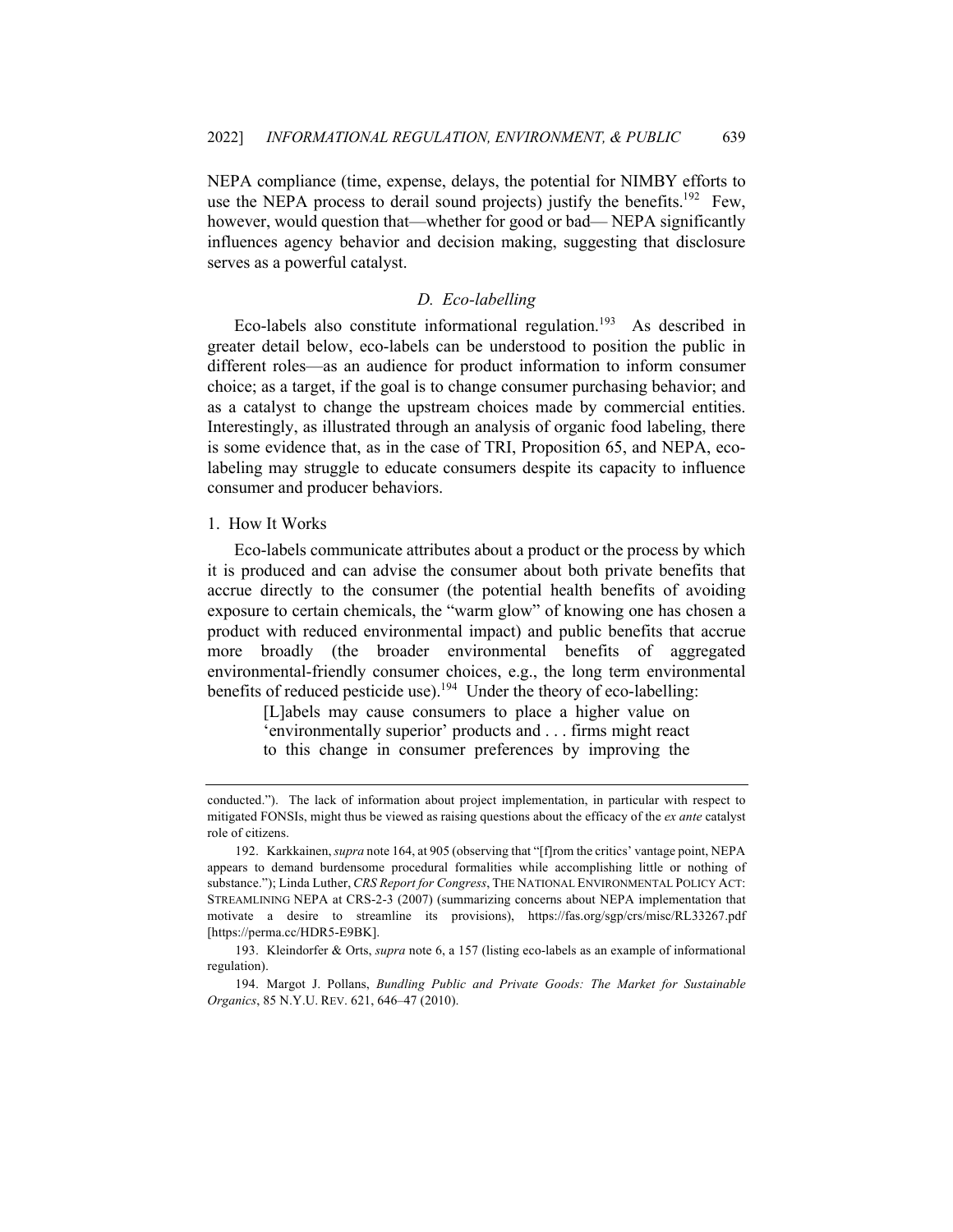environmental quality of their products.... [Information provision may also lessen environmental damage by] allow[ing] consumers with preferences for environmentally superior goods to alter their consumption in accordance with these preferences, reducing the consumption of environmentally inferior goods and increasing the consumption of environmentally superior goods. Thus, one might argue that environmental labels have the potential to open a second front in the regulation of environmental externalities—not only inducing manufacturers to produce cleaner products or employ cleaner processes, but also inducing consumers to purchase more of the cleaner products and less of the others. 195

Some eco-labeling appears to influence consumer behavior,  $196$  although many questions remain about whether, how, and why eco-labels influence consumers and, in turn, firm behavior. An extensive body of research explores consumer response to eco-labels.<sup>197</sup> Where the requirements to obtain an ecolabel require firms to change processes and as a result charge higher prices for a good,<sup>198</sup> that price increase may temper consumer response.<sup>199</sup> The nature of the source (government, private third party) that offers or certifies the label, whether the source's contact information is listed, the level of detail of information provided on the label, and numerous other aspects of label design

197. *E.g*., ENV'T PROT. AGENCY, DETERMINANTS OF EFFECTIVENESS FOR ENVIRONMENTAL CERTIFICATION AND LABELING PROGRAMS (1994).

<sup>195.</sup> Russell & Clark, *supra* note 1, at 114–15.

<sup>196.</sup> Christopher D. Clark & Clifford S. Russell, *Public Information Provision as a Tool of Environmental Policy*, *in* ENVIRONMENT, INFORMATION AND CONSUMER BEHAVIOUR 112 (Signe Krarup & Clifford S. Russell eds., 2005) (summarizing studies suggesting that "environmental labels have prompted changes in consumer behaviour."); Russell, Krarup & Clark, *supra* note 11, at 8 (observing that while "[e]mpirical evidence on whether or not consumers are actually willing to incorporate environmental information into their consumption decisions is still scarce . . . the very existence of green products and the accompanying 'green advertising' imply that companies (or at least their marketing departments) believe that consumers are willing to consider environmental issues when making purchasing decisions.").

<sup>198.</sup> John M. Crespi & Stephan Marette, *Eco-Labelling Economics: Is Public Involvement Necessary?*, *in* ENVIRONMENT, INFORMATION AND CONSUMER BEHAVIOUR 94 (Sign Krarup & Clifford S. Russell eds., 2005) ("[E]co-labels aim at increasing profits by attracting environmentally responsible consumers who are willing to pay a premium in order to support a costlier production process.").

<sup>199.</sup> *Id.* at 98 (reporting that "very few consumers are ready to pay more than 5–10 per cent compared to the price of a standard product" and "the niche eco market is likely to be a stable one even if it is small."). *But see supra* notes 195–97 and accompanying text (evidencing growth in the market for organic goods).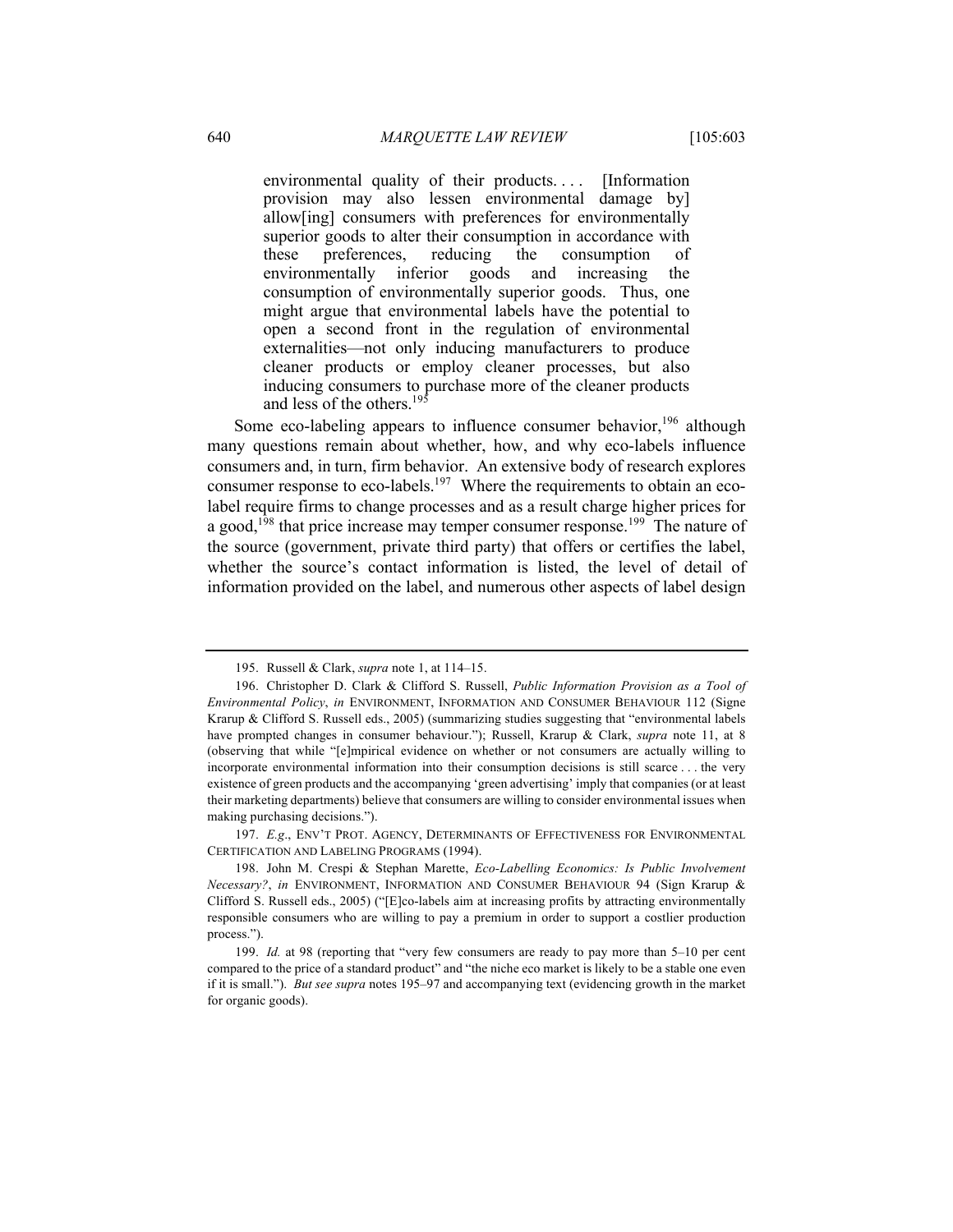can all impact consumer response.<sup>200</sup> It is clear that cognitive biases and other interpretation challenges can influence consumer response to labels and that labels can readily be misunderstood;<sup>201</sup> it is also clear that decisions about what product attributes labels communicate significantly impact the potential environmental benefits associated with labeling schemes and disputes abound about what information labels should capture to maximize their environmental benefits.<sup>202</sup> Overall, the efficacy of eco-labels, the precise mechanisms by which they function, and their normative value remain somewhat uncertain.<sup>203</sup>

For present purposes, what is most relevant is that eco-labels have the potential to position the public in all three capacities that we discuss in this Article—as an audience, target, or catalyst.<sup>204</sup> By informing "conscientious consumers" as an audience, eco-labels can support personal autonomy by allowing consumers to match consumption decisions to personal preference.<sup>205</sup> In addition, eco-labels can be used to promote greater consumer uptake of environmentally-friendly products (target) and to encourage upstream producers to adopt processes and sell products that match consumer preferences  $(catalyst)$ <sup>206</sup> Russell, Krarup, and Clark explain that, by providing information about the environmental attributes of a product or company, eco-labels may

<sup>200.</sup> Mario F. Teisl & Brian Roe, *Evaluating the Factors that Impact the Effectiveness of Eco-Labelling Programmes*, *in* ENVIRONMENT, INFORMATION AND CONSUMER BEHAVIOUR, at 74–83 (Signe Krarup & Clifford S. Russell eds., 2005).

<sup>201.</sup> Jason J. Czarnezki, K. Ingemar Jonsson & Katrina Kuh, *Crafting Next Generation Eco-Label Policy*, 48 ENV'T L. 409, 431 (2018) (explaining how eco-label design can influence consumer understanding and behavior); Ben-Shahar & Schneider, *supra* note 82, at 675–76 (describing studies illustrating consumer difficulty interpreting and applying mandated nutrition labels); Howard Latin, *"Good" Warnings, Bad Products, and Cognitive Limitations*, 41 UCLA L. REV. 1195, 1198, 1206–41 (1994).

<sup>202.</sup> *E.g.,* CZARNEZKI, *supra* note 2, at 80–83 (suggesting improvements to the design of food labels).

<sup>203.</sup> Russell & Clark, *supra* note 1, at 113 ("[W]hile we know that some consumers are willing to pay more for goods labelled as environmentally friendly, we do not know why.") (emphasis omitted); *id.* at 135 ( "The framework proffered in this chapter has been used to show that there is no general, theoretic basis for concluding that the ability of environmental labelling to influence both product design and production processes and consumer choice of competing products holds more promise as a means of achieving static efficiency than more traditional market-based environmental policy instruments.").

<sup>204.</sup> Notably, as with TRI, some suggest that eco-labels can also change producer behavior simply by providing information to businesses regardless of the reaction of consumers. Orts, *supra*  note 2, at 1272 (characterizing environmental labels as "strongly reflexive" and observing that they attempt to "generate internal self-reflective processes within business."). "The reflexive aim is not to constrain or dictate behavior, but rather to provide mechanisms or structures to increase the amount of self-reflection and social communication concerning serious environmental issues." *Id.* at 1268.

<sup>205.</sup> CZARNEZKI, *supra* note 2, at 74–75.

<sup>206.</sup> Russell, Krarup & Clark, *supra* note 11 at 7–8.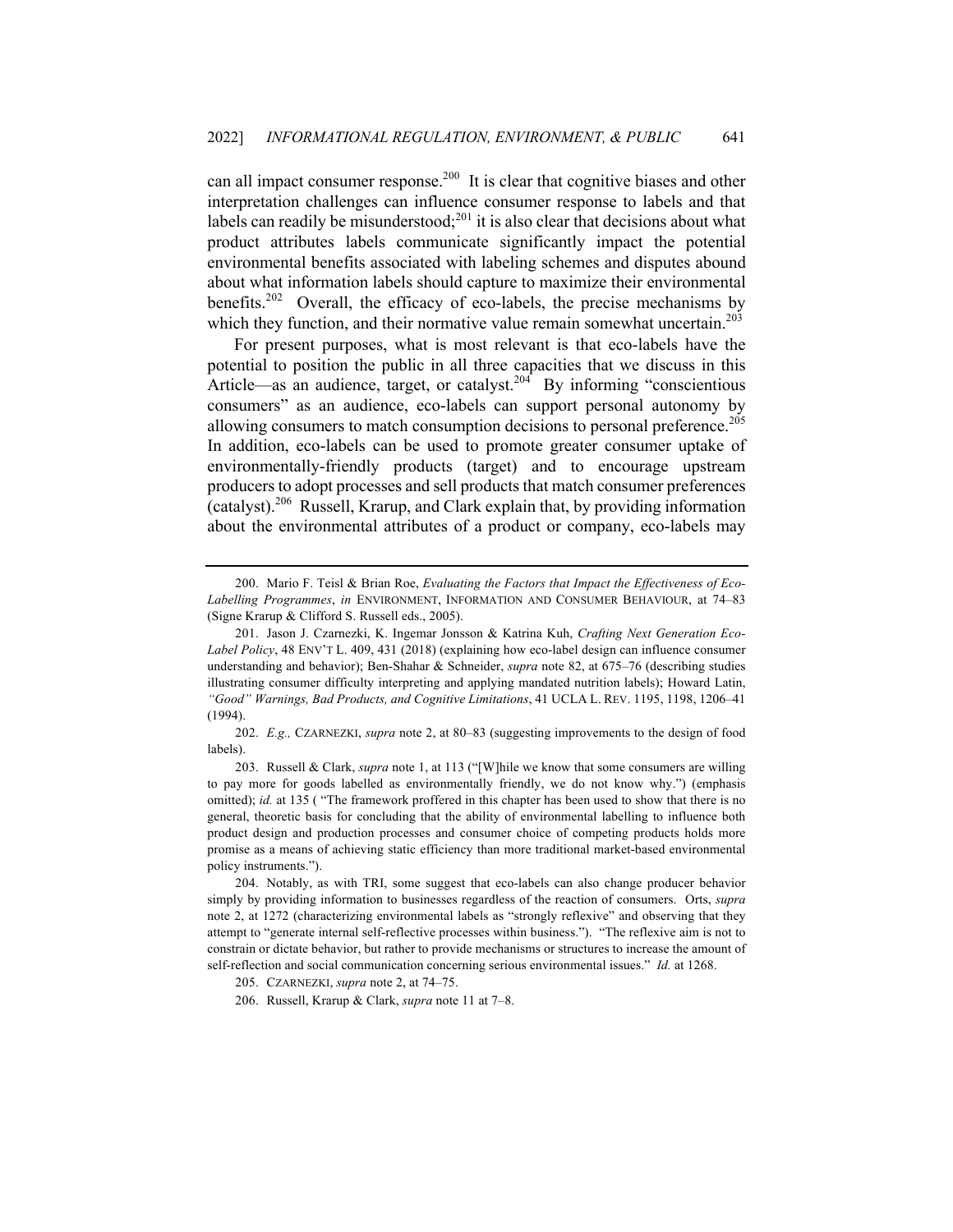cause individuals to "alter their consumption patterns" and "[t]o the extent that consumers do so, or to the extent that firms alter their product design or production methods in response to, or in anticipation of, such actions, then consumer action, or the threat of consumer action actually induces the change in polluter behaviour  $\dots$  ."207 Eco-labels can thus educate the public and thereby support informed consumer choice (public as audience), provide information to encourage the public to purchase environmentally-superior goods (public as target), and influence the practices of producers (public as catalyst for changes in upstream behavior).<sup>208</sup>

There are many types of eco-labels, including voluntary and private labeling regimes; evaluating eco-labels as a form of informational regulation, however, suggests a focus on government supported or mandated eco-labels.<sup>209</sup> A review of the experience with the National Organic Program's USDA Organic Seal implemented under the Organic Foods Production Act, one of the most prominent domestic eco-label protocols, provides a useful foil to evaluate the use of government eco-labels.<sup>210</sup>

The Organic Foods Production Act establishes a nationally uniform labeling program for organic products and provides that for an agricultural

As a provider of independent product endorsement, a labeling program can offer companies a selling point that is more credible than the manufacturers' own claims. As a consumer protection tool, labeling can provide product information that is not readily apparent or easily discerned . . . . As a policy instrument, labeling can influence marketplace behavior, guiding consumers and manufacturers to act in ways that further public policy goals.

ENV'T PROT. AGENCY, DETERMINANTS OF EFFECTIVENESS OF ENVIRONMENTAL CERTIFICATION AND LABELING PROGRAMS, 8 (1994). Notably, "not all consumers in a market need to be affected by the information programme to alter markets; only a subset of consumers need to respond to the information to impact producer behaviours." Teisl & Roe, *supra* note 200, at 65. *See also* Christine Moorman, *Firm Responses to Consumer Information Policy, 120*, *in* HANDBOOK OF MARKETING AND SOCIETY 120 (2001) ("What remains interesting about the impact of consumer behavior on competitive activity is the view that not all consumers in relevant markets need to change their search and choice behaviors. Instead, only a subset of 'activist' consumers need to respond to the information."). There is also a possibility that producers overestimate the impact of disclosure on consumers, the "tell-tale heart" effect. George Loewenstein, Cass R. Sunstein & Russell Golman, *Disclosure: Psychology Changes Everything*, 6 ANN. REV. ECON. 391, 396 (2014).

209. CZARNEZKI, *supra* note 2, at 42–44, 74, 82 (describing different eco-label systems); ENV'T PROT. AGENCY, ENVIRONMENTAL LABELING: ISSUES, POLICIES, AND PRACTICES WORLDWIDE (1998) (surveying eco-label systems). Proposition 65 consumer exposure warnings, discussed above in our analysis of the Proposition 65 program, are a form of eco-label.

210. 7 U.S.C § 6501(2)–(3). The Energy Star label is another well-established U.S. governmentsponsored eco-label. CZARNEZKI, *supra* note 2, at 42–43 (describing the Energy Star program).

<sup>207.</sup> *Id.* at 5.

<sup>208.</sup> Although EPA did not use the same terms, it aptly described these various functions of ecolabels in a 1994 report: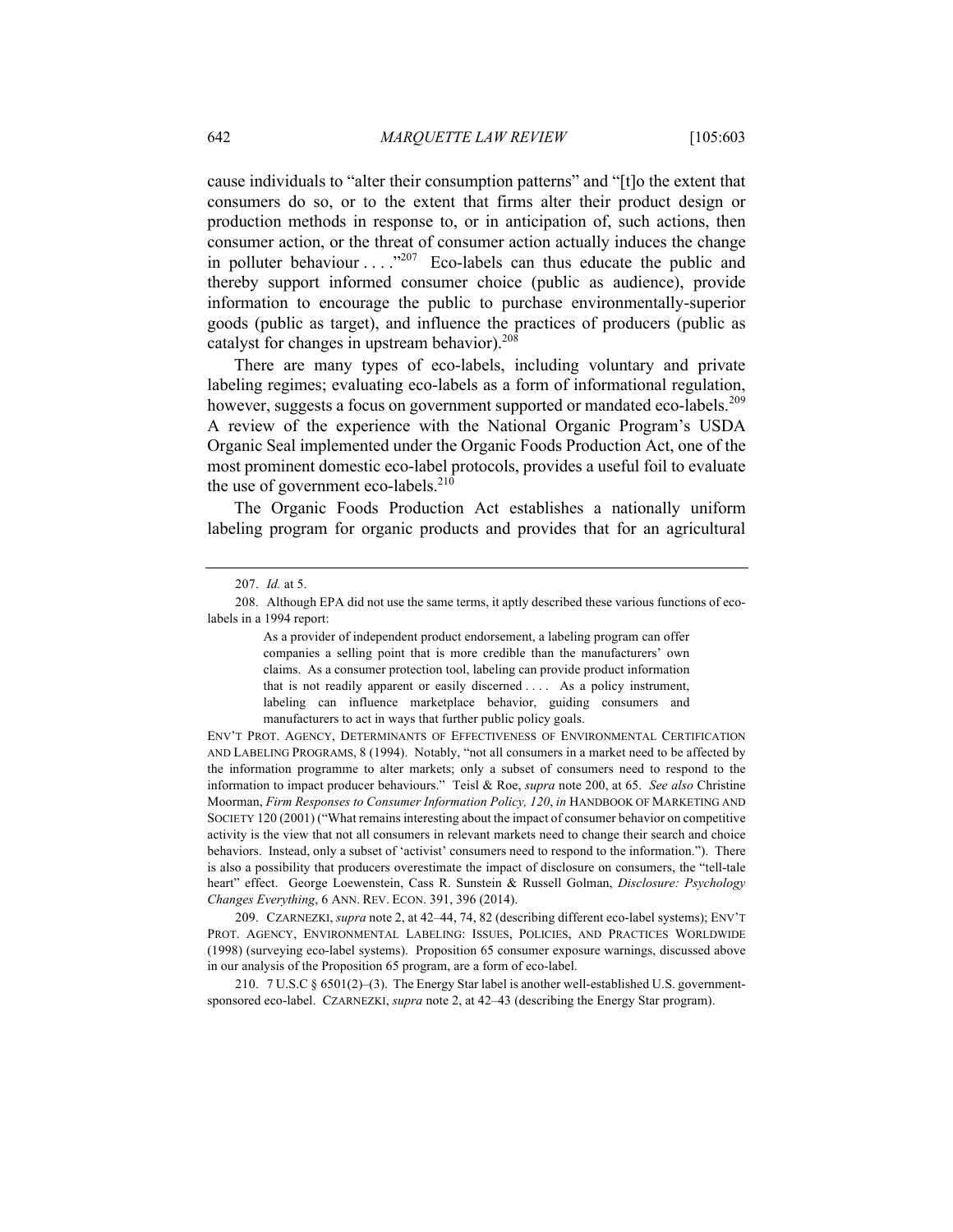product to be sold or labeled as organic (using the USDA Organic Seal) it must "have been produced and handled without the use of synthetic chemicals" and in accordance with an organic plan.<sup>211</sup> Although there are numerous specific requirements for obtaining and using one of the Act-approved organic labels,  $^{212}$ core requirements include that products are not irradiated or genetically modified,<sup>213</sup> crops are not (directly) sprayed with pesticides,<sup>214</sup> healthy livestock are not treated with antibiotics or growth hormones, $215$  and livestock living conditions meet a minimum standard.<sup>216</sup> The USDA Organic Seal signifies that a product meets the requirements of the National Organic Program.<sup>217</sup> Some consumers and others would prefer different, and in some cases, more comprehensive, requirements.<sup>218</sup> The label does not communicate performance regarding numerous other environmental attributes of labelled products, such as carbon intensity, $2^{19}$  nor does it make a representation regarding the food safety or nutritional value of labeled products.<sup>220</sup>

#### 2. Purposes

The Organic Foods Production Act was adopted inter alia "to assure consumers that organically produced products meet a consistent standard" and "to facilitate interstate commerce in fresh and processed food that is organically produced."221 Because the National Organic Program does not purport to recommend or promote products bearing the USDA Organic Seal and instead embodies an effort to avoid consumer confusion about the environmental attributes of labeled products, the Program's primary aim appears to situate the

<sup>211.</sup> 7 U.S.C § 6504(1), (3).

<sup>212.</sup> For the USDA's regulations implementing the statute, see the National Organic Program, C.F.R. § 205.100 (2021).

<sup>213.</sup> 7 C.F.R. § 205.105 (2021); 7 C.F.R. § 205.2 (2021) ("Excluded methods. A variety of methods used to genetically modify organisms or influence their growth and development by means that are not possible under natural conditions or processes and are not considered compatible with organic production. Such methods include cell fusion, microencapsulation and macroencapsulation, and recombinant DNA technology (including gene deletion, gene doubling, introducing a foreign gene, and changing the positions of genes when achieved by recombinant DNA technology).").

<sup>214.</sup> 7 C.F.R. § 205.206 (2021).

<sup>215.</sup> 7 C.F.R. § 205.238(c) (2021).

<sup>216.</sup> 7 C.F.R. § 205.239 (2021).

<sup>217.</sup> Jason J. Czarnezki, *The Future of Food Eco-Labeling: Organic, Carbon Footprint, and Environmental Life-Cycle Analysis*, 30 STAN. ENV'T L.J. 3, 16 (2011).

<sup>218.</sup> *Id.* at 48.

<sup>219.</sup> *Id.* at 30–31.

<sup>220.</sup> USDA, USDA OVERSIGHT OF ORGANIC PRODUCTS (2012) ("The USDA organic regulations do not address food safety or nutrition."). *See also* CZARNEZKI, *supra* note 2, at 71.

<sup>221.</sup> 7 U.S.C. § 6501(2)–(3).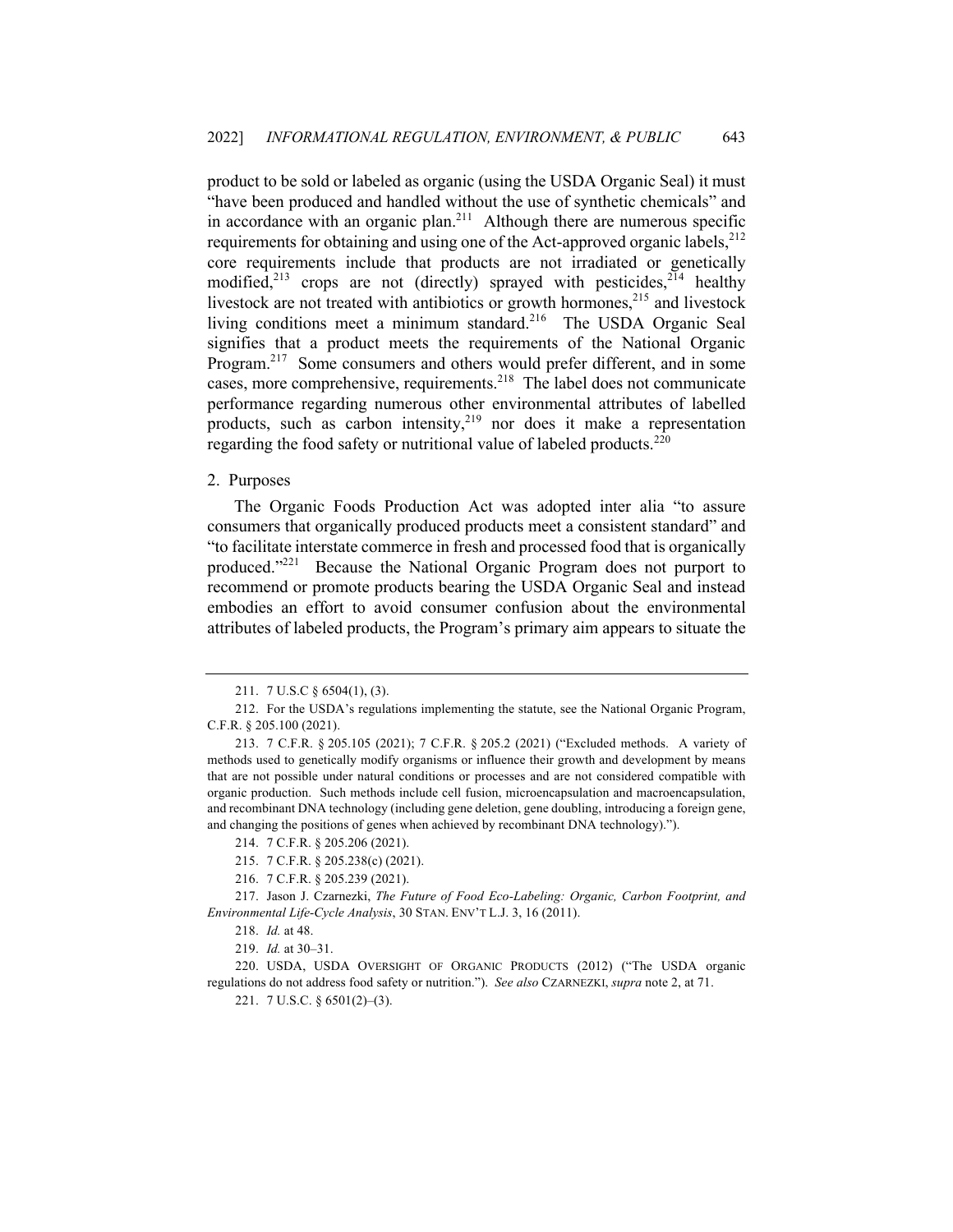public as an audience for information about the environmental attributes of products bearing the USDA Organic Seal in order to support informed consumer choice. The National Organic Program also expressly situates the public as a catalyst but for a quite limited purpose—to promote upstream uniformity in organic practices to facilitate interstate commerce in organic goods.<sup>222</sup> While individual producers may hope that the Program operates as a target mechanism by encouraging consumers to change their purchasing behaviors to purchase more USDA Organic Seal-labelled products, increasing the purchase of organic products is not a stated policy aim. Similarly, although supporters of organic foods may value the Seal for its potential to prompt more environmentally-friendly upstream practices in food production (public as catalyst), that is not an express purpose of the law.

## 3. Results

The National Organic Program has had a significant impact both with respect to situating the public as a target (influencing purchasing behavior) and a catalyst (prompting more upstream producers to adopt practices consistent with the requirements to obtain the Seal). The market for organic products is robust. U.S. sales of organic products rose to nearly \$62 billion in 2020 and organic food sales grew faster than conventional food sales.<sup>223</sup> The USDA organic label appears to be influencing both consumer and producer behaviors in ways consistent with the theory of eco-labelling.<sup>224</sup> Notably, these target and catalyst outcomes—increased purchases of organic products and growing the organics industry—are not those adopted by the statute. The growth in the organics industry suggests, however, that the statute's narrower catalyst goals of inducing uniformity and facilitating interstate commerce in organic goods are also being met, although it should be noted that there is enormous debate

<sup>222.</sup> *Id.*

<sup>223.</sup> Russell Redman, *Organic Food Sales Jump Nearly 13% To Record High in 2020*, SUPERMARKET NEWS (May 25, 2021), https://www.supermarketnews.com/produce-floral/organicfood-sales-jump-nearly-13-record-high-2020 [https://perma.cc/ZV3L-ANVP] (reporting on data from the Organic Industry Report 2021); CAROLYN DIMITRI & CATHERINE GREENE, RECENT GROWTH PATTERNS IN THE U.S. ORGANIC FOODS MARKET (2002); USDA Economic Research Service, Organic Market Summary and Trends, https://www.ers.usda.gov/topics/natural-resourcesenvironment/organic-agriculture/organic-market-summary-and-trends [https://perma.cc/6D2P-K4Z7].

<sup>224.</sup> USDA, *USDA Reports Record Growth in U.S. Organic Producers, \$1 Billion in USDA Investments Boost Growing Markets for Organic Products and Local Foods*, Release No. 084-16 (Apr. 4, 2016) (reporting a significant increase in the number of certified organic operations).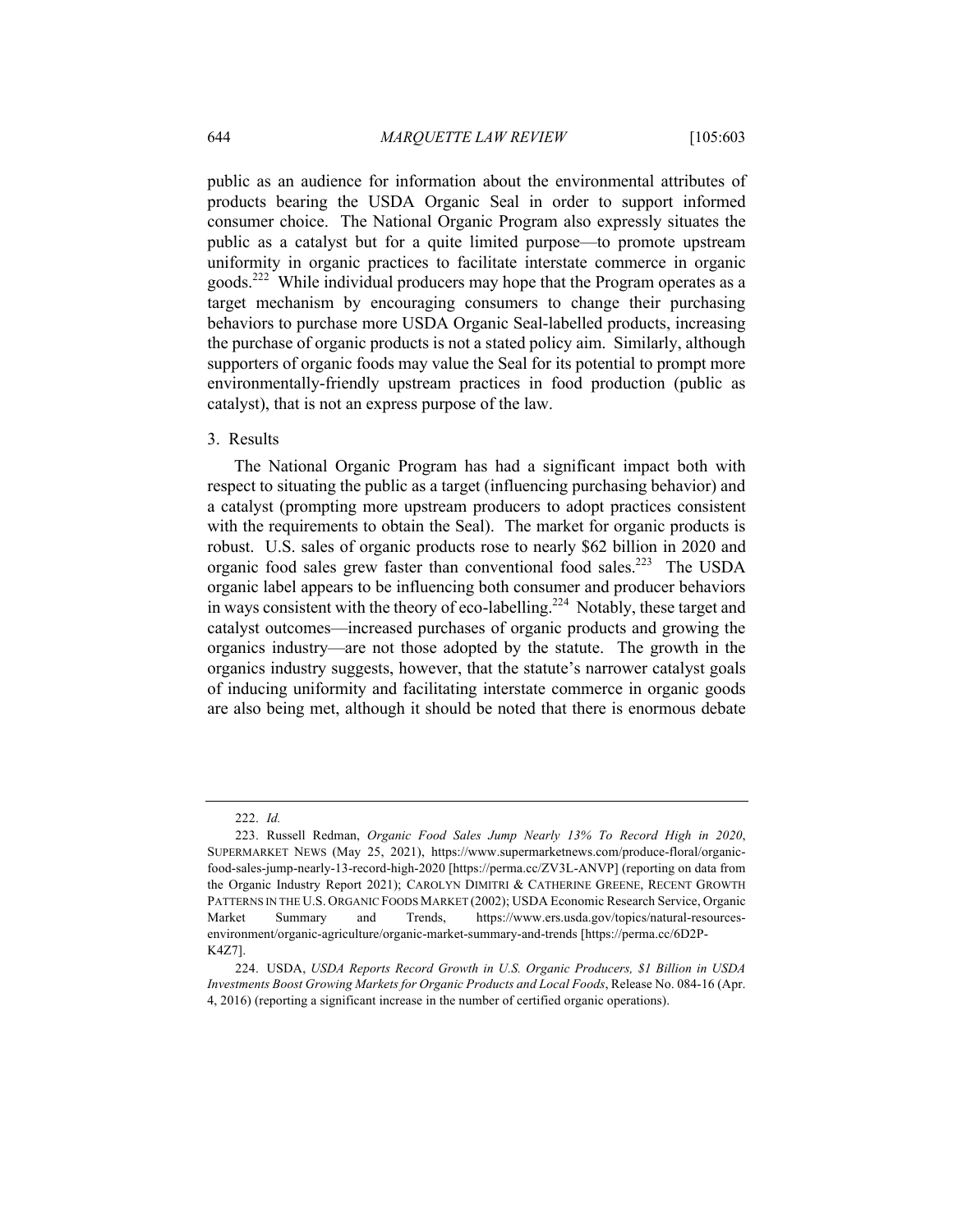about whether the producer practices and resulting organics industry supported by the Seal are normatively desirable.<sup>225</sup>

The USDA Organic Seal has been notably less effective at situating the public as an audience. The Seal appears to be influencing consumer and producer behavior even though there is widespread confusion amongst consumers about the meaning and function of the label.<sup>226</sup> In one study, cookies labeled as organic were perceived to be more nutritious and have fewer calories; other studies have revealed that some consumers mistakenly believe that organic signifies local and that many concede that they simply don't know what organic means.<sup>227</sup> Indeed, one scholar observes that the above-described confusion may explain the apparent success of organic labels: "[I]t may be that the recent success of organic labels can be attributable to their ability to represent different things to different people."<sup>228</sup> "Individuals buy organic products to promote sustainable and chemical-free agriculture [(public benefit)], as well as to keep their bodies free of synthetics and pesticides  $[$ (private benefit)]."<sup>229</sup> Considerable research suggests that consumers are motivated to buy organic products primarily because of perceived (private) health benefits, as opposed to public (environmental) benefits.<sup>230</sup> Yet, those

227. Joe Pinsker, *Millennials Like 'Organic'–Even If They Have No Idea What It Means*, ATLANTIC (Nov. 23, 2014), https://www.theatlantic.com/business/archive/2014/11/millennials-likeorganiceven-if-they-have-no-idea-what-it-means/383006/ [https://perma.cc/D4L8-CM9D].

<sup>225.</sup> *E.g.*, Megan S. Houston, *Ecolabel Programs and Green Consumerism: Preserving A Hybrid Approach to Environmental Regulation*, 7 BROOK. J. CORP. FIN. & COM. 225, 240–41 (2012), and CZARNEZKI, *supra* note 2, at 71–73.

<sup>226.</sup> Houston, *supra* note 225, at 240 ("Many [mistakenly] believe the organic label means that the product is free from residual amounts of banned products that unintentionally contaminated the product, that buying organic products supports small farms, that organic farms are local farms, or that organic livestock promotes animal welfare."); Pollans, *supra* note 194, at 644 (citing studies and observing that "[c]onsumers also have insufficient knowledge about the meaning of the current organic label and the environmental impacts of organic farming. Many consumers unjustifiably believe that organic foods are better for the environment and have substantial health benefits.") (internal citations omitted). *See also* CZARNEZKI, *supra* note 2, at 72 ("For many, the organic label means healthy, environmentally friendly, safe, and pesticide free. While in some cases these characteristics are true, they are not elements of the legal definitions of organic.").

<sup>228.</sup> Russell, Krarup & Clark, *supra* note 11, at 14.

<sup>229.</sup> CZARNEZKI, *supra* note 2, at 71.

<sup>230.</sup> Pollans, *supra* note 194, at 646–47 ("Although consumer studies find that strong environmental concerns do correlate with willingness to pay higher prices for organic foods, environmental interests fall far behind the other motivating values of health, including safety and nutrition, taste, and price. Health is consistently identified as the primary factor.") (internal citations omitted). Ramu Govindasamy, Marc DeCongelio & Sanjib Bhuyan, *An Evaluation of Consumer Willingness To Pay for Organic Produce in the Northeastern U.S.,* J. FOOD PRODS. MKTG., Jan. 2006, at 3, 4; Renée Shaw Hughner, Pierre McDonagh, Andrea Prothero, Clifford J. Shultz II & Julie Stanton,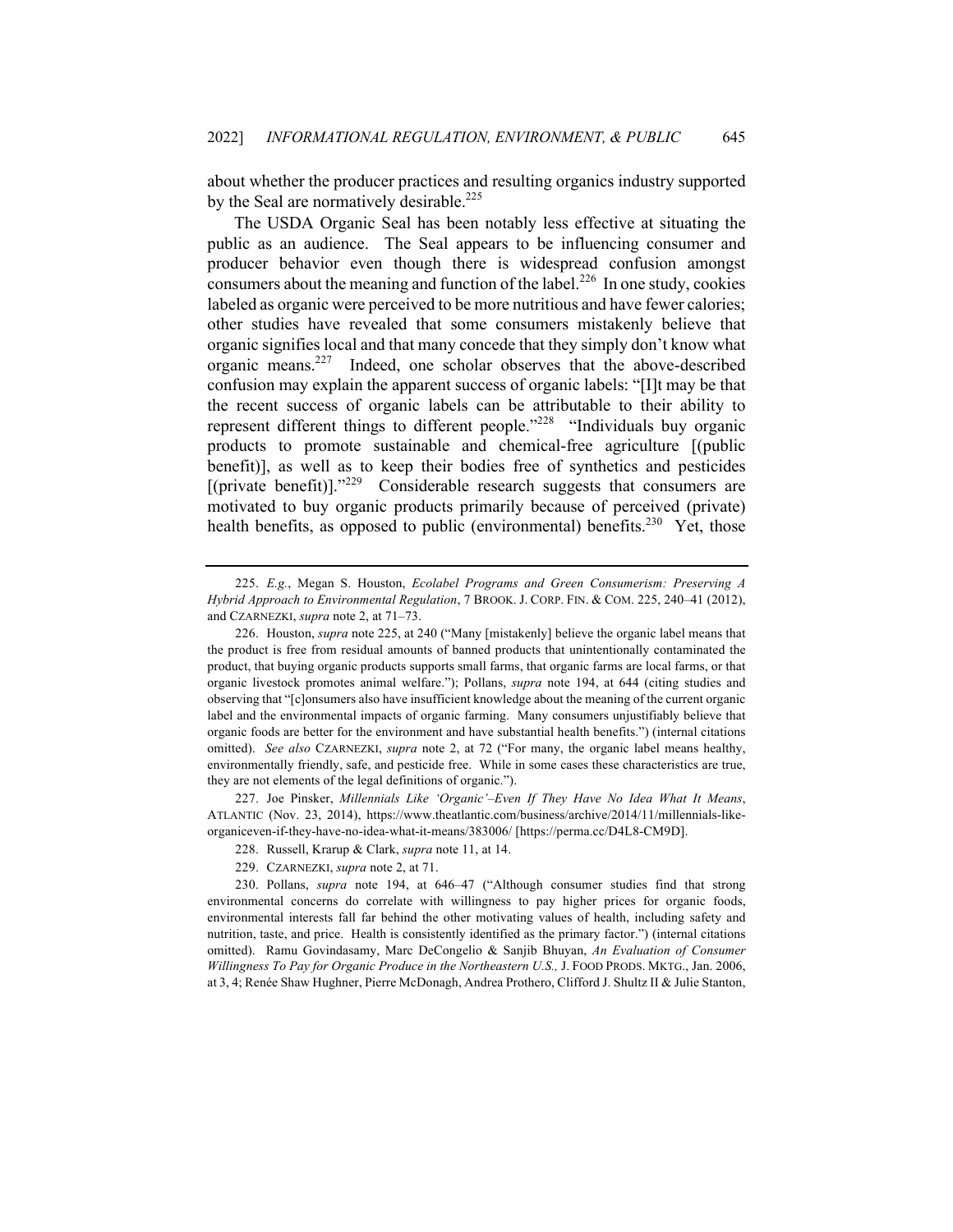perceived private health benefits are disputed $^{231}$  and, moreover, are not an attribute that the USDA Organic Seal purports to advance (at least not directly).<sup>232</sup> Awareness of the mismatch between the consumer beliefs underlying "organic" purchases and what the USDA Organic Seal signifies has led to backlash,<sup>233</sup> including allegations that organic marketers have purposefully encouraged public association of organic with healthy.<sup>234</sup>

From the perspective of interface with the public, then, the experience with eco-labeling through the National Organic Program seems to parallel the experience with TRI, NEPA and Proposition 65 in that public information disclosure through the USDA Organic Seal program has influenced public (consumer) and upstream (in this case market) behaviors, but has been somewhat less effective in its audience function of using disclosure to meaningfully inform choice. Providing the public with information in the form of the USDA Organic Seal serves a clear instrumental end—it has shaped consumer and producer behavior and undergirds a thriving market for organiccertified products.<sup>235</sup> The USDA Organic Seal effectively situates the public as

*Who Are Organic Food Consumers? A Compilation and Review of Why People Purchase Organic Food*, 6 J. CONSUMER BEHAV. 94, 103 (2007); Mette Wier, Laura Mørch Andersen & Katrin Millock, *Information Provision, Consumer Perceptions and Values—the Case of Organic Foods*, *in*  ENVIRONMENT, INFORMATION AND CONSUMER BEHAVIOR 176.

231. For example, while research suggests that children eating organic as opposed to conventional diets have lower exposure to some synthetic pesticides, see, e.g., Cynthia L. Curl, Richard A. Fenske & Kai Elgethun, *Organophosphorus Pesticide Exposure of Urban and Suburban Preschool Children with Organic and Conventional Diets*, 111 ENV'T HEALTH PERSP. 377–82 (Mar. 2003), questions have been raised about *inter alia* whether exposure to synthetic pesticides through a conventional diet in fact harms health and the potential health effects of natural pesticides permitted for use in the production of organic products. *See generally* Carl K. Winter & Josh M. Katz, D*ietary Exposure to Pesticide Residues from Commodities Alleged to Contain the Highest Contamination Levels*, 2011 J. TOXICOLOGY 6 (May 15, 2011).

232. *See* 7 C.F.R. § 205.311 (2021).

233. *E.g.*, Melinda Wenner Moyer, *Organic Shmorganic: Conventional Fruits and Vegetables Are Perfectly Health for Kids*, SLATE (Jan. 28, 2014), https://slate.com/humaninterest/2014/01/organic-vs-conventional-produce-for-kids-you-dont-need-to-fear-pesticides.html [https://perma.cc/TP4R-SNW7].

234. ACADEMICS REVIEW, ORGANIC MARKETING REPORT (2014) (describing "pervasive" "organic marketing campaigns that imply or directly assert food health and safety risks with foods produced using competing conventional practices" and concluding that because of consumer reliance on the USDA Organic Seal "the American taxpayer funded national organic program is playing an ongoing role in misleading consumers into spending billions of dollars in organic purchasing decisions based on false and misleading health, safety and quality claims.").

235. Calorie labeling provides another similar example. Requiring that certain restaurants reveal calorie counts to consumers appears to have caused restaurants to make their offerings less calorieheavy, but evidence is mixed regarding whether calorie counts cause individuals to choose lower calorie options. Jason J. Czarnezki, *New York City Rules! Regulatory Models for Environmental and*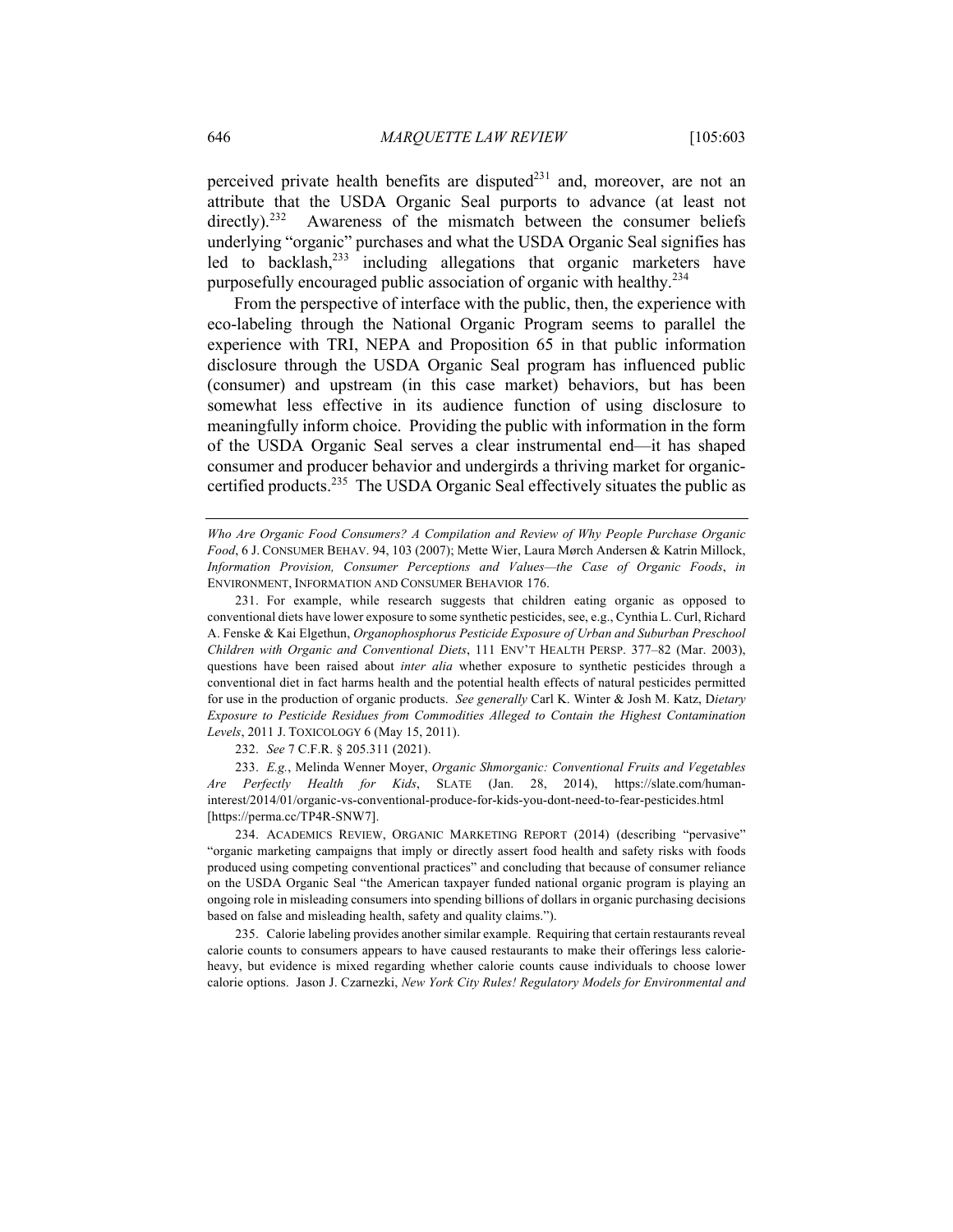a catalyst because the public's response to the Seal supports the market for goods bearing the Seal. From the perspective of organic producers, the USDA Organic Seal effectively situates the public as a target because its presence encourages some portion of the public to purchase goods bearing the Seal. However, as with TRI, Proposition 65, and NEPA, the USDA Organic Seal arguably is not as effective in situating the public as an audience, at least with respect to supporting accurate, meaningfully-informed consumer choice. Indeed, it appears that the *failure* of the USDA Organic Seal as an audience measure (the extent to which consumers misunderstand its significance and erroneously ascribe health and exaggerated environmental benefits to the Seal) may actually *enhance* its power to influence the public as a target and catalyze upstream producer behavior.  $236$ 

The program thus successfully deploys the disclosure of information about food production methods to consumers so as to allow the public to serve as a catalyst for upstream producer behavior (encouraging through a growing consumer market increased production of organic products) and also to target the public's consumption behaviors (spurring demand for food produced through what at least some members of the public perceive to be more environmentally sensitive methods). However, although the Organic Foods Production Act was aimed in part at alleviating consumer confusion regarding the meaning of organic claims, $237$  it is far less clear that the USDA Organic Seal functions effectively when the public is viewed as an audience to be educated about the environmental facts of food production and consumption. Some

237. 7 U.S.C. § 6501(2)–(3).

*Public Health*, 66 HASTINGS L.J. 1621, 1657 (2015) ("[I]t is not clear that calorie labeling has been directly effective in reducing calorie consumption. That said, there may be substantial ancillary benefits. . . . [D]ue to labeling, the evidence suggest that existing menus will likely be modified to include healthier, low-calorie items.").

<sup>236.</sup> The way that erroneous understandings of what the USDA Organic Seal signals about the health and environmental attributes of labelled products can spur an exaggerated public response and correlated upstream (market) behavior is reminiscent of the documented potential for public misunderstandings about small risks from chemical exposure to cause the public to overreact to disclosures under TRI and Proposition 65, thereby enhancing the catalyst effects of disclosure under those measures, see *supra* note 13 and *infra* note 274 and accompanying text. The potential for slippage between fact and public understanding after information disclosure is perhaps especially pronounced in the environmental context where the public has little first-hand knowledge and the underlying questions may require scientific explanation. *See generally* Anthony Patt & Richard J. Zeckhauser, *Behavioral Perceptions and Policies Toward the Environment*, *in* JUDGMENTS, DECISIONS AND PUBLIC POLICY 273 (Rajeev Gowda & Jeffrey C. Fox eds., 2002) ("Many environmental problems are abstract and are recognized as problems only because scientists tell us about them. People cannot directly sense ozone holes, increased climate variability, or the relationship between toxic waste and cancer rates. Thus they are readily subject to manipulating tales and images.").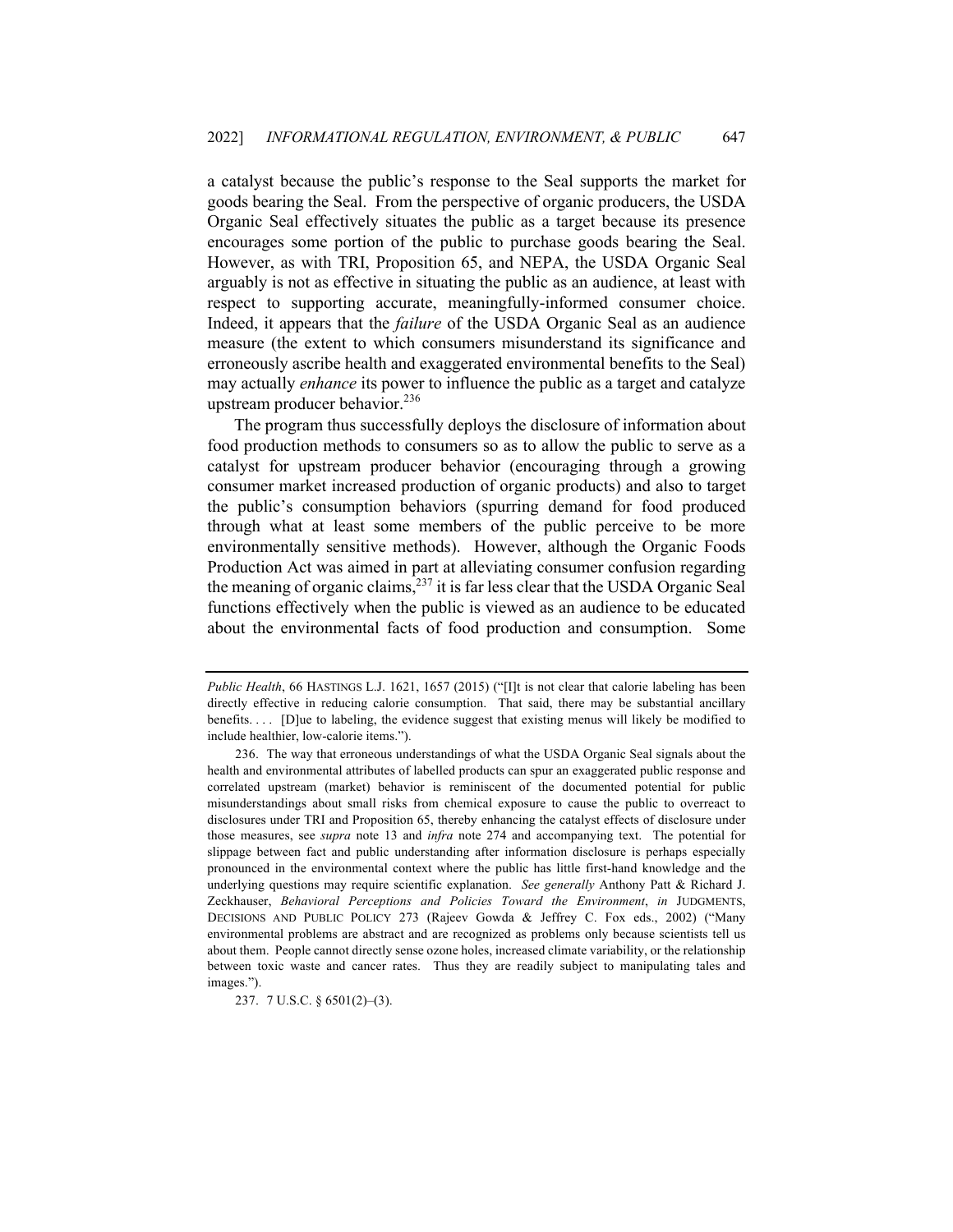evidence suggests that the information communicated through the National Organic Program has done little to help consumers understand how their consumption decisions impact the environment or health.<sup>238</sup> Experience with the USDA Organic Seal—often misunderstood by consumers, but supporting a booming market—again illustrates the difficulty of educating the public as an audience and the potential for disconnect, i.e., for disclosure to support upstream catalyst effects even in the absence of public understanding of disclosed information.

## *E. Behavioral Interventions*

Some environmental policies attempt to use informational regulation to directly influence the behaviors of individuals in desired directions, thereby situating the public as a target. Because these measures seek to steer individuals toward or away from specific behaviors, they differ from measures that situate the public simply as an audience, i.e., provide information to empower individual autonomy and choice while remaining agnostic as to the choices individuals ultimately make. Informational regulation in service of behavioral interventions typically, however, anticipates successfully speaking to the public as an audience as a means to achieve the desired behavior change, resting on the assumption that providing information or education will lead to the desired changes in behavior. In short, these approaches seek to educate individuals to encourage a specified, public policy favored change in individual behavior. For example, municipal authorities may stencil images of fish and text explaining that the collection area drains to a watershed that in the hopes that, so informed (audience), individuals will choose not to send harmful toxics into the drain (target). Or utilities may provide customers with new information revealing how their use of power compares to similarly situated neighbors to educate the customer (audience) in the hopes of encouraging energy conservation behavior (target).

Two notable types of behavioral interventions are risk avoidance policies and persuasive campaigns. Risk avoidance signifies "a regulatory approach

<sup>238.</sup> Notably, one study suggests that in Denmark, which coupled organic labeling efforts with public information campaigns explaining the public good attributes of organic farming (environmental and animal welfare), consumers "have a good understanding of the organic rules" but nonetheless are motivated to purchase food with organic labels in large measure as a result of the perceived private goods associated with organic foods (health, taste and freshness) which are not part of the labeling scheme. Wier, Andersen & Millock, *supra* note 230, at 166, 176–77 ("Consequently, even though the Danish organic label and the associated public campaigns lay emphasis on public-good attributes exclusively, consumers seem to create their own perceptions on top of this information. They have a good understanding of the organic production rules, but they perceive the consequences of employing these partly independently of the information provided.").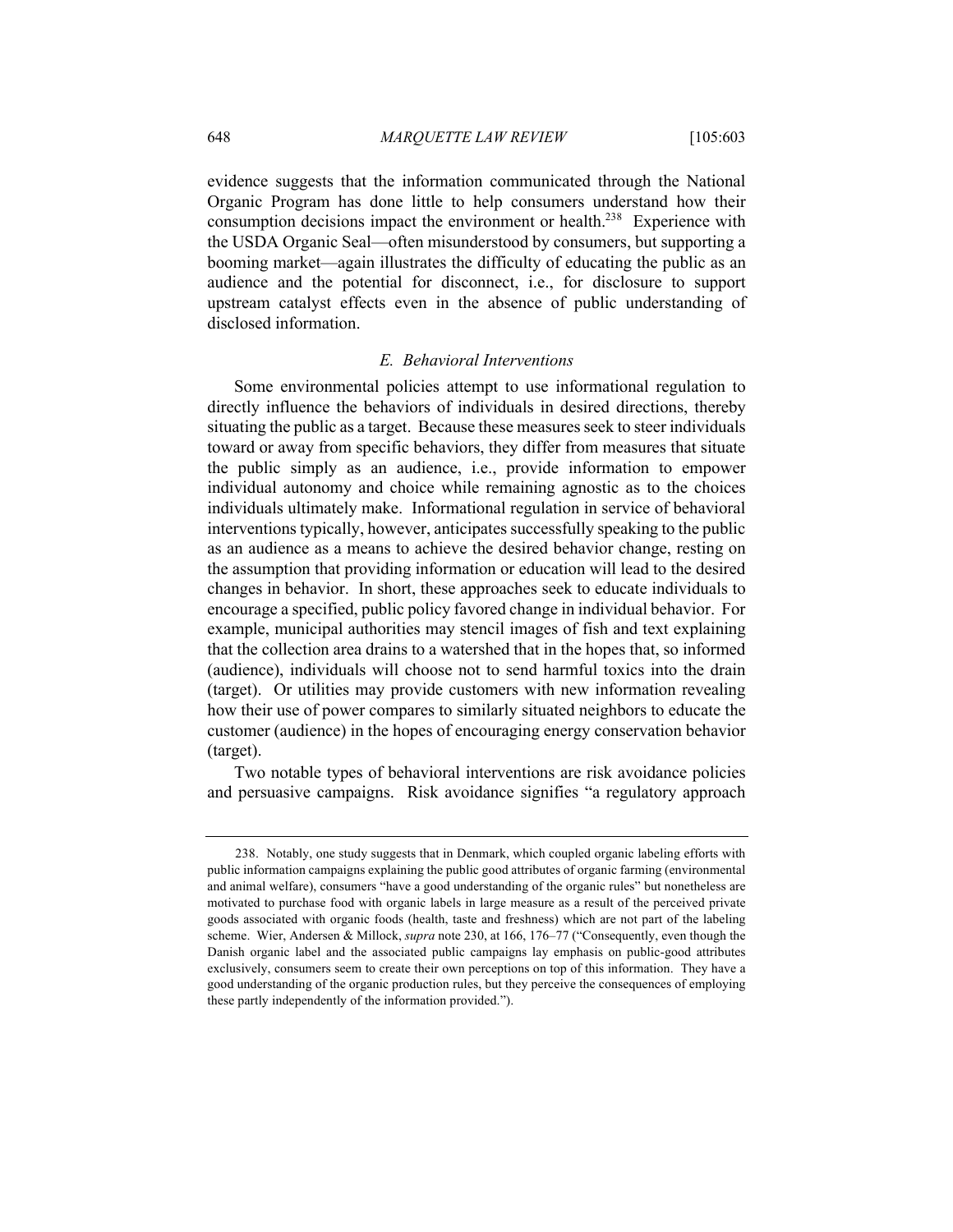that addresses environmental risks by asking those whose practices or lifeways expose them to contaminants to alter their ways to avoid exposure."<sup>239</sup> It includes measures such as fish and wildlife consumption advisories, ozone alerts, beach advisories and closures, and boil-water notices.<sup>240</sup> Persuasive campaigns use information disclosure as one means to persuade individuals to voluntarily change environmentally significant individual behaviors to achieve environmental benefits. Examples include, inter alia, efforts to encourage individuals to reduce energy consumption,  $241$  recycle,  $242$  and limit storm drain runoff.<sup>243</sup> The use of informational regulation for risk avoidance and as part of persuasive campaigns are analyzed below.

#### 1. Risk Avoidance

The concept of risk avoidance as well as many of the examples that follow are borrowed from an article by Catherine O'Neill, *No Mud Pies: Risk Avoidance as Risk Regulation*. 244 That article critically analyzes risk avoidance as a means to augment traditional controls on environmental harms where those controls have not succeeded in reducing risk to acceptable levels.<sup>245</sup> Although O'Neill does not frame risk avoidance policies as a form of informational regulation per se, many of the risk avoidance policies she examines constitute informational regulation because they disclose information about risk to

242. Ann E. Carlson, *Recycling Norms*, 89 CAL. REV. 1231, 1235 (2001) ("New York City, for example, uses ad campaigns featuring Oscar the Grouch and Yankee manager Joe Torre to encourage household recycling; many states exhort their residents to recycle through persuasive mailers sent to individual households; state recycling curricula aimed at young children are commonplace."); *see also id.* at 1269–70.

243. ENV'T PROT. AGENCY, *supra* note 39.

<sup>239.</sup> Catherine A. O'Neill, *No Mud Pies: Risk Avoidance As Risk Regulation*, 31 VT. REV. 273, 274 (2007).

<sup>240.</sup> Proposition 65's produce warning labels arguably also fall within this category, although because of its orientation toward influencing firm behavior, Proposition 65 was discussed with the previous group.

<sup>241.</sup> Matto Mildenberger, Leah Stokes, Beth Savan, Brian Kolenda & Dan Dolderman, *Beyond the Information Campaign: Community-Based Energy Behavioral Change at the University of Toronto,* ENV'T PRAC. 1–2 (noting that many efforts to reduce energy consumption have consisted of public education campaigns).

<sup>244.</sup> O'Neill, *supra* note 239. For an interesting assessment of hazard communication and individual responses, see Sims & Baumann, *supra* note 89, at 170 ("In sum, the evidence supporting the causal link between hazard awareness and protective responses is minimal, and correspondingly, the evidence documenting the failure of such educational efforts is considerable.").

<sup>245.</sup> O'Neill, *supra* note 239, at 274 ("Risk avoidance stands in contrast to risk reduction, which addresses environmental risks by requiring contaminants to be prevented, reduced, or cleaned up at the source. Risk avoidance leaves contamination unabated, in whole or in part. It places responsibility on those exposed to avoid the fish, water, soils, or air left polluted.").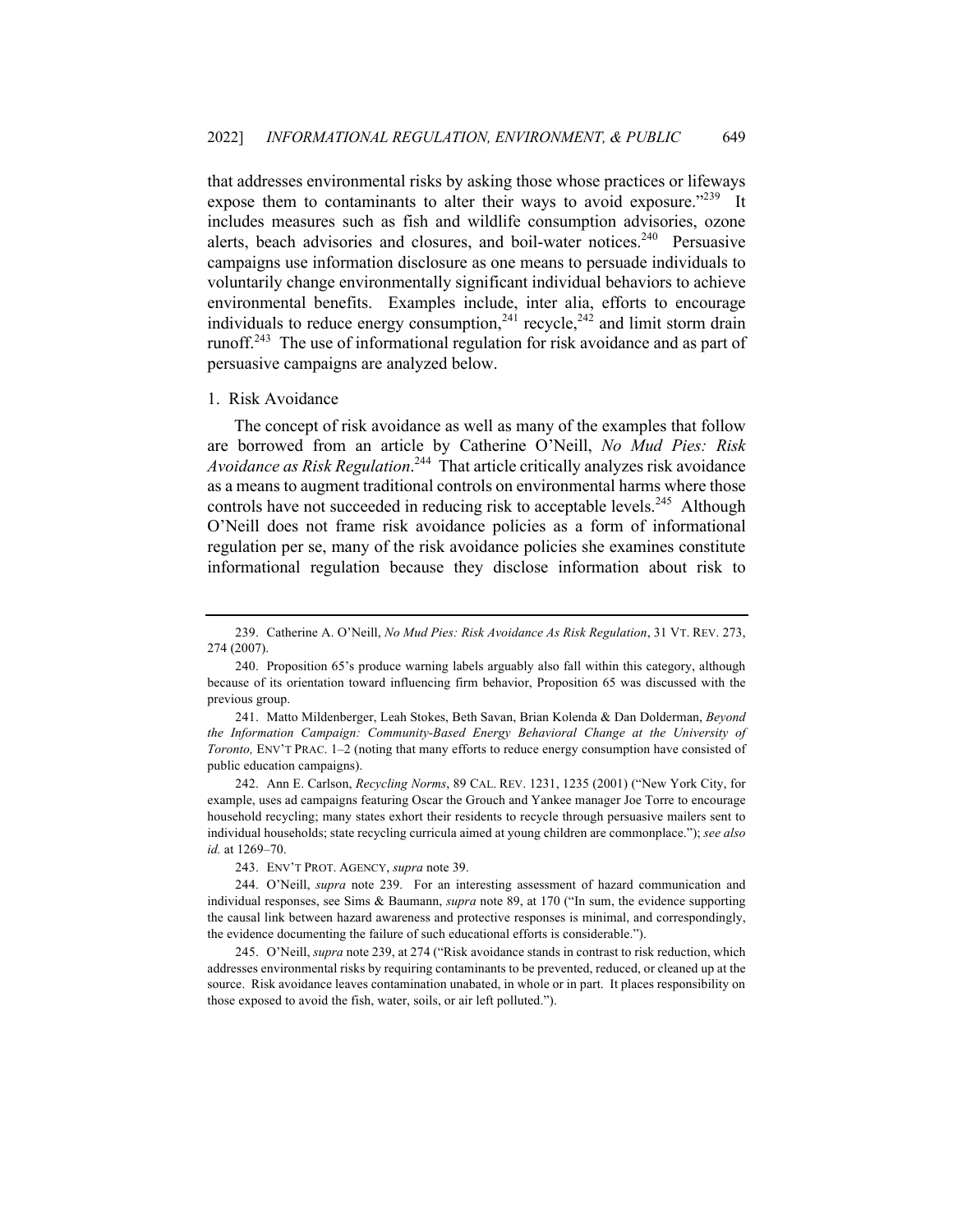individuals to encourage those individuals to voluntarily avoid risk.246 Risk avoidance strategies thus position the public as a target of information disclosure—they seek to use information disclosure to persuade individuals to behave in ways that limit exposure to environmental risk.<sup>247</sup> Fish consumption advisories provide a particularly useful exemplar.

According to the EPA, in 2011, there were 4,821 fish advisories in effect covering 42% of the nation's total lake acreage and 36% of the nation's total river miles.<sup>248</sup> The vast majority of these advisories—94%—involved five bioaccumulative chemical contaminants: Mercury, PCBs, chlordane, dioxins, and DDT.<sup>249</sup> Fish consumption advisories are typically developed by state public health and environmental agencies,<sup>250</sup> although EPA and the Federal Drug Administration have issued a joint federal advisory for mercury in fish.<sup>251</sup> EPA compiles access to advisories issued by states, territories, and tribes.<sup>252</sup> Fish advisories provide individuals with information about the levels of contaminants in fish and about the amount of fish it is safe to eat in an effort to spur individuals to voluntarily limit their consumption of fish to safe amounts:

248. National Listing of Fish Advisories: General Fact Sheet 2011, ENV'T PROT. AGENCY, http://water.epa.gov/scitech/swguidance/fishshellfish/fishadvisories/generalfs2011.cfm [https://perma.cc/WUR9-LAE7].

249. *Id.*

250. *See*, *e.g.*, W. VA. BUREAU FOR PUB. HEALTH, W. VA. DIV. ENV'T PROT., & W. VA. DIV. NAT. RES., WEST VIRGINIA FISH CONSUMPTION ADVISORY INTERAGENCY AGREEMENT (2000). There does not appear to be a single (federal) authority compelling the production of state fish consumption advisories, although fish advisories may sometimes be issued as an institutional control under CERCLA or RCRA and states often identify water bodies as impaired on the lists required to be submitted under section 303(d) of the Clean Water Act because the water body does not support the fish consumption use as a result of a restricted or no consumption fish advisory.

251. ENV'T PROT. AGENCY & FOOD AND DRUG ADMIN., *supra* note 38. A proposed update to has been published and made available for public comment. Env't Prot. Agency & Food and Drug Admin., Advice About Eating Fish: Availability of Draft Update, 79 Fed. Reg. 33559 (June 11, 2014).

252. *State, Territorial and Tribal Fish Consumption Advisories*, ENV'T PROT. AGENCY, https://www.epa.gov/fish-tech/state-territorial-and-tribal-fish-consumption-advisories [https://perma.cc/XC4Q-885L].

<sup>246.</sup> *Id.*

<sup>247.</sup> O'Neill, *supra* note 239, at 278–79. One might conceive of fish consumption advisories as situating the public as an audience in the sense that advisories could be viewed as providing individuals with information about the risks fish consumption so as to enable informed consumption choices. However, fish consumption advisories start from the proposition that certain levels of fish consumption are likely to result in exposures established as unsafe and seek to protect the citizenry from such unsafe exposures. This is in contrast to Proposition 65, for example, which was initially explained in part as an effort to allow individuals to select an exposure to risk that was more protective than that settled upon as acceptable by regulators, see *supra* notes 124–27 and accompanying text, discussing the legislative history of Proposition 65. Although this distinction is somewhat fine, it is significant. Fish consumption advisories are best characterized as measures that situate the public as a target whose behavior the advisories seek to influence in specific directions.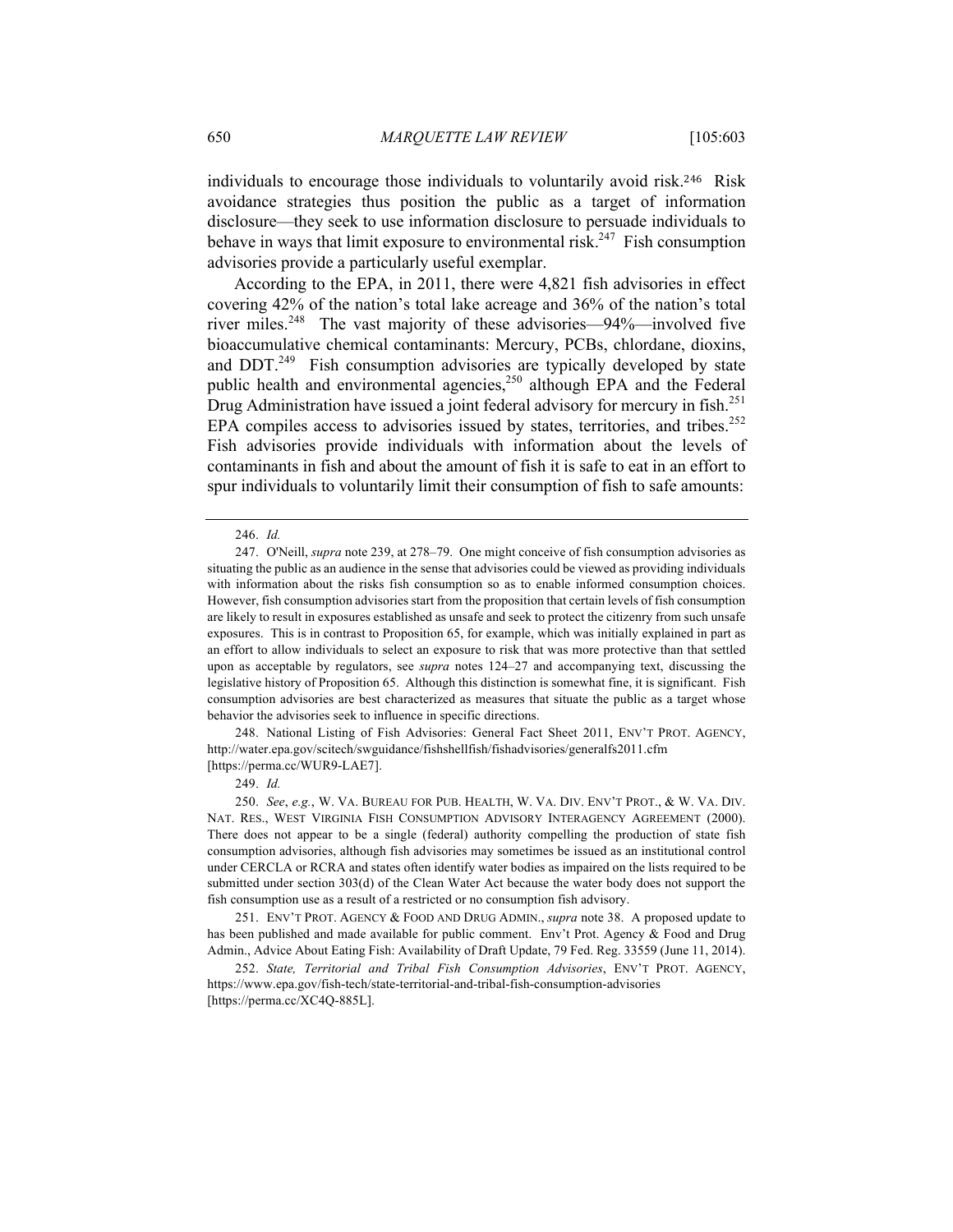Fish consumption advisories are directed to people who would consume fish from contaminated waters, particularly those subpopulations likely to suffer adverse effects given the contaminants at issue.

Advisories typically provide information about the nature and extent of the contamination (e.g., indicating the water bodies affected and the fish species implicated) and its adverse health effects (e.g., noting whether the contaminants of concern are carcinogens, neurodevelopmental toxins, etc.). Advisories then recommend avoidance by one or more of several means (e.g., refraining altogether from eating a particular species; reducing the amount of fish over a certain size or age that is consumed; substituting alternate fishing sites; or altering preparation methods).<sup>253</sup>

There is no established protocol for the design and communication of fish consumption advisories, which are often developed by individual states, localities, and government agencies, although there is some evidence of a growing consensus around best fish advisory practices.<sup>254</sup> The considerations involved in designing and distributing advisories are complex—for example, how to communicate the risks of toxics as well as the health benefits of fish consumption, and how best to reach different audiences. Questions about content, presentation, format, and distribution methods (e.g., signs posted near water bodies, mass media public service announcements, wallet cards and refrigerator magnets) can generate disagreement.<sup>255</sup> EPA, for example, relied primarily on health care professionals and public service announcements to publicize its 2004 FDA/EPA Consumer Advisory: "What You Need to Know About Mercury in Fish and Shellfish";<sup>256</sup> many have been critical of EPA's

<sup>253.</sup> O'Neill, *supra* note 239, at 278–79.

<sup>254.</sup> T. BRUCE LAUBER, NANCY A. CONNELLY, JEFF NIEDERDEPPE & BARBARA A. KNUTH, WHAT WE KNOW ABOUT FISH CONSUMPTION ADVISORIES: INSIGHTS FROM EXPERTS AND THE LITERATURE (Sept. 2013).

<sup>255.</sup> *Id.* at 4–31 (describing the results of a survey of fish advisory practitioners).

<sup>256.</sup> U.S. ENV'T PROT. AGENCY, BACKGROUNDER FOR THE 2004 FDA/EPA CONSUMER ADVISORY: WHAT YOU NEED TO KNOW ABOUT MERCURY IN FISH AND SHELLFISH (Mar. 2004), https://archive.epa.gov/epa/sites/production/files/2018-12/documents/backgrounder-2004-fda-epa.pdf [https://perma.cc/EQ33-Z8R5] ("FDA and EPA are planning a comprehensive educational campaign to reach: women who might become pregnant; pregnant women; nursing mothers; and young children. The agencies will work with state, local and tribal health departments to get information out into their communities. Physicians, other health professionals, and health care associations will be sent information to distribute through their offices. Extensive outreach through the media is also planned. Radio and television stations, health editors at newspapers, magazines, and other popular media will be contacted to encourage them to carry the public service message. The methylmercury advisory will also be an important part of a comprehensive food safety education program to be used by educators of pregnant women. FDA plans to launch the comprehensive education program later this year.").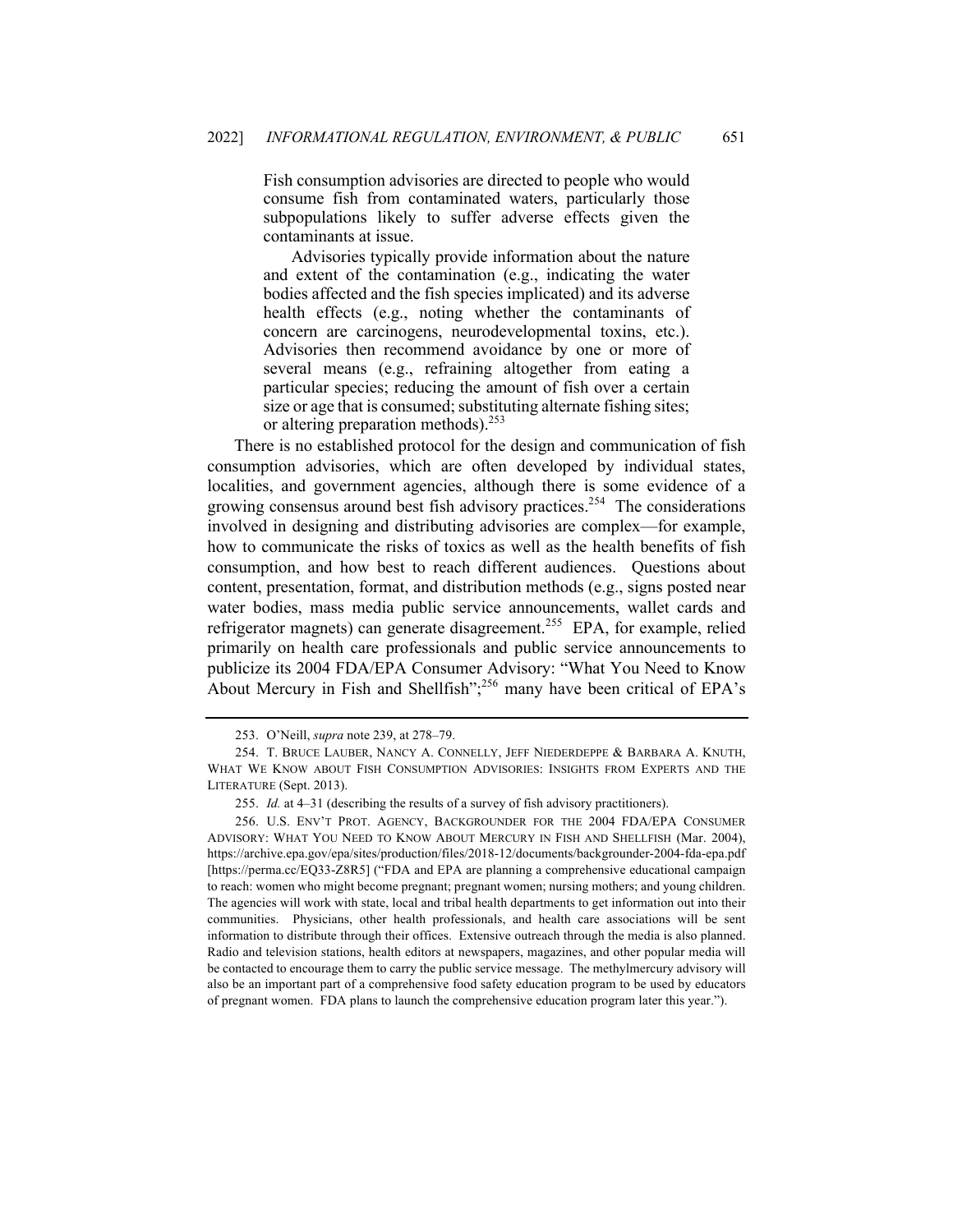dissemination effort and suggested that the advisory would have been much more useful if EPA had provided it at the point of sale.<sup>257</sup>

Significant questions remain about the extent to which the fish consumption advisories are received and understood and succeed in convincing individuals to change their behavior to avoid the risks of excess consumption of contaminated fish, although there is reason to be doubtful about their performance. A 2013 study prepared by the Human Dimensions Research Unit in Cornell University's Department of Natural Resources, which set out to "synthesize existing knowledge about effective fish consumption advisory practice,"<sup>258</sup> concludes that little is known about the effect of advisories on public consumption:

> The existing literature has yielded insights into how key audiences interpret fish consumption advisory materials. However, little evidence exists to demonstrate the degree to which these [fish consumption advisory] materials actually influence behavior and reduce the exposure of target audiences to contaminants in fish. The types of evidence that would be worthwhile to collect fall into two areas: (1) If target audiences receive advisory materials . . . , to what degree do these materials increase awareness and knowledge, influence fish consumption behavior, and reduce exposure to contaminants? (2) What delivery mechanisms are effective for getting these materials to a large enough segment of a target audience to influence the behavior of that audience? $259$

<sup>257.</sup> *E.g.*, Katherine Renshaw, *Sounding Alarms: Does Informational Regulation Help or Hinder Environmentalism?*, 14 N.Y.U. ENV'T L.J. 654, 683–84 (2006) ("The FDA advisory fails to reach numerous consumers because there is no way of guaranteeing that a consumer is aware of such a warning at the time of purchase."). Notably, California has successfully required that Proposition 65 warning related to the mercury content of seafood be posted in restaurants, Proposition 65 Fish Cases, Consent Judgment, Case Nos. CGC-03419292, BC-293749 (Sup. Ct. Jan. 2005), and many supermarkets have voluntarily posted mercury seafood warnings while a Proposition 65 case against supermarkets is pending, Jane Kay, *Grocers Post Mercury Warnings on Fish/Safeway and Others Respond to State Suit*, S.F. CHRONICLE, Feb. 21, 2003, at A17. The California AG was unable, however, to require that point of sale or label warnings be applied to canned tuna based on a court finding that mercury in tuna is naturally occurring and thus exempt from Proposition 65 disclosure. People *ex rel.* Brown v. Tri-Union Seafoods, LLC, 171 Cal. App. 4th 1549, 1576, 90 Cal. Rptr. 3d 644, 664 (2009) ("We affirm the judgment on the narrow ground that substantial evidence supports the trial court's finding that methylmercury in tuna is naturally occurring, and thereby removing the Tuna Companies from the reach of Proposition 65.").

<sup>258.</sup> LAUBER, CONNELLY, NIEDERDEPPE & KNUTH, *supra* note 254, at i.

<sup>259.</sup> *Id.* at iii, 45. The report acknowledges that there are many recommendations for how to communicate fish advisory information. Building on knowledge from the literature and practitioners with expertise in fish consumption advisory communication, the report offers numerous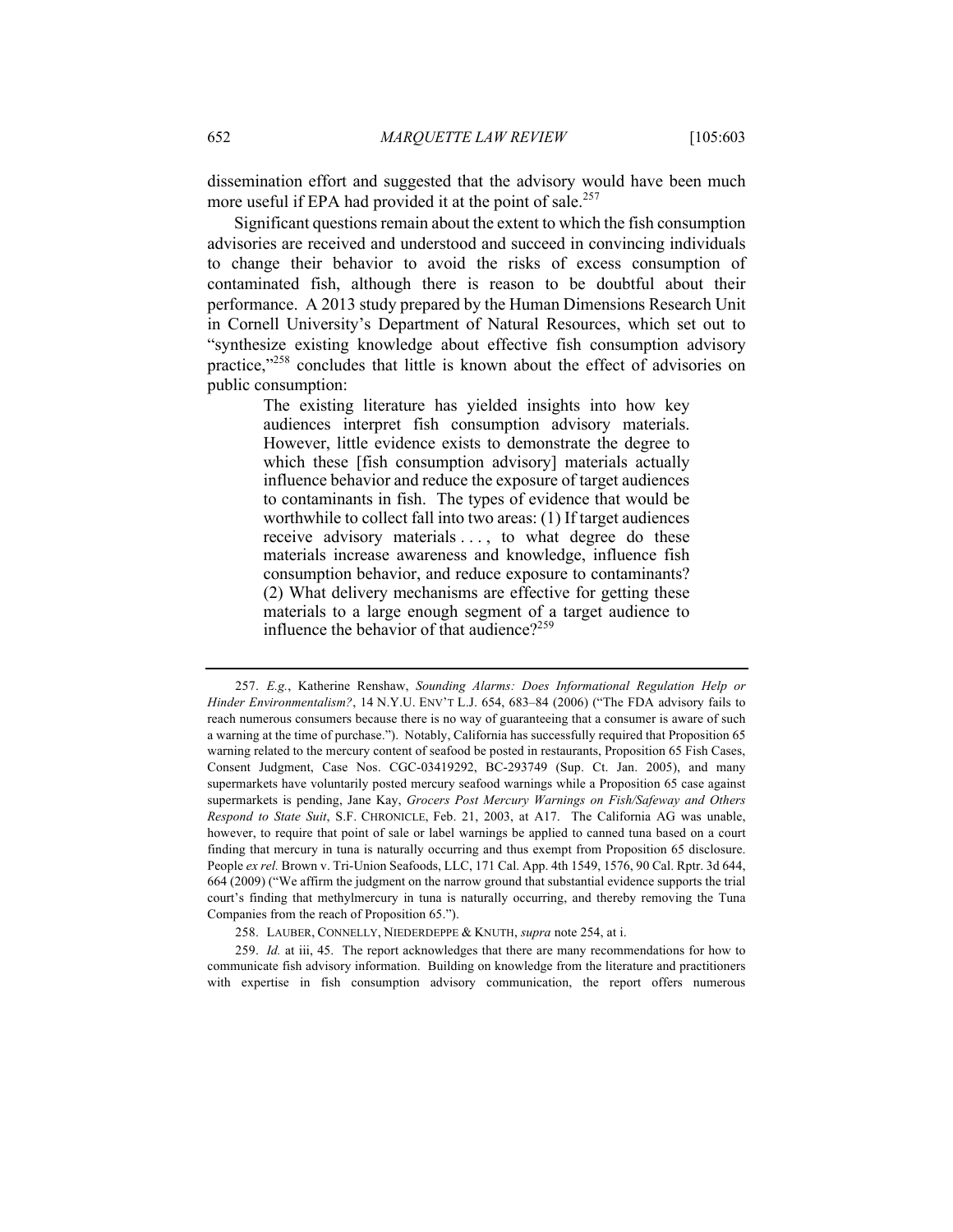Other research concludes that fish consumption advisories, at least as historically constituted and distributed, are often unnoticed, misunderstood, or disregarded:

> There is ample evidence that advisories and warnings often do not reach their intended audience. For example, a recent study showed that half of those consuming fish caught on the Great Lakes were unaware of the relevant fish consumption advisories. Similarly, another study found that only 45% of those fishing the Newark Bay Complex were aware of the relevant fish and crab consumption advisories . . . . Even if risk avoidance measures are completely effective in each of these two respects—they reach and are understood by their intended audiences and they are maintained in perpetuity—it is enormously difficult to effect behavior changes in people. . . . According to one recent survey, of the 48.5% of respondents who were aware of the relevant fish consumption advisories for the San Francisco Bay, only 60.3% reported reducing their fish intake as a result. Indeed, health and environmental agencies have emphasized the difficulty of getting risk-bearers to "comply" with fish consumption advisories by altering their preparation and consumption practices.260

Thus, although fish consumption advisories are expressly intended to "[e]nable target audiences to make informed choices about eating fish"<sup>261</sup> and avoid harms associated with excessive consumption of contaminated fish, they often fail to inform a large number of individuals and do not appear to be particularly successful at influencing public behavior.<sup>262</sup> This is so even though the individuals to whom the information is directed may face significant personal health risks by failing to heed the relevant warnings.<sup>263</sup>

Where individuals receive and comprehend advisories but nonetheless choose to consume fish in contraindicated ways, the advisories do inform choice and thereby satisfy the audience function (i.e., individuals may understand but nonetheless choose to accept risks from the consumption of

recommendations about how to design fish consumption advisories to effectively communicate information to the public. *Id.* at i–ii. A literature review suggested that it is important *inter alia* to keep messages simple and include information about risks and benefits. *Id.* at 32–42. A survey of experts in the field yielded agreement that advisories should, inter alia, be concise, use simple and readily understood language, communicate easily-followed recommendations, provide balanced information about risks and benefits, and be limited in number. *Id.* at 4–9.

<sup>260.</sup> O'Neill, *supra* note 239, at 312, 314–15 (internal citations omitted).

<sup>261.</sup> LAUBER, CONNELLY, NIEDERDEPPE & KNUTH, *supra* note 254, at 44.

<sup>262.</sup> O'Neill, supra note 239, at 312–13, 315.

<sup>263.</sup> *Id.*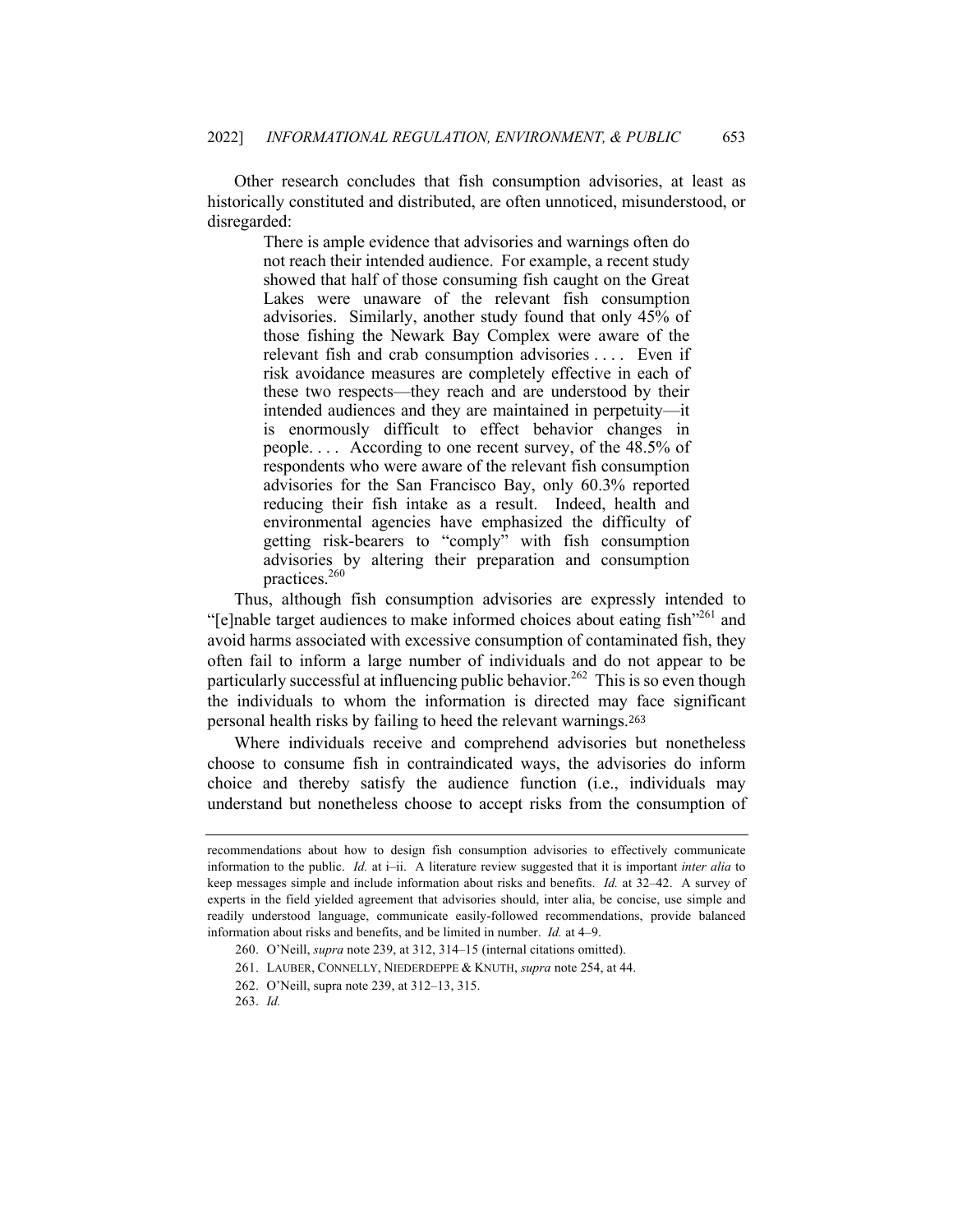contaminated fish); the advisory would still, however, fail to satisfy the target function of keeping consumption within levels of acceptable risk. Where individuals fail to become aware of or comprehend an advisory, it would fail both the audience and target functions. Although knowledge about the efficacy of fish consumption advisories is incomplete, existing learning signals difficulties both in use of such advisories to reach and educate the individuals (audience) and prompt them to change their behavior as a result of the received information (target).

## 2. Persuasive Campaigns

Information strategies are also often used—independently, or in conjunction with economic incentives or other inducements—to persuade individuals to voluntarily change environmentally significant individual behaviors to achieve environmental benefits.<sup>264</sup> These information strategies thus position the public as a regulatory target.<sup>265</sup> Sometimes these efforts take the form of relatively unadorned information disclosure (such as stenciling storm drains to indicate the water body receiving run off to serve as educational reminders to the public that storm drains often discharge untreated runoff directly into rivers and lakes and discourage individuals from dumping litter, oil, etc.266). At other times, campaigns to change individual environmental behaviors not only include the disclosure of information (for example, publicizing the environmental benefits of and possibilities for recycling), but also deploy jingles, endorsements, or appeals to social norms in an effort to persuade.<sup>267</sup> In the context of energy demand reduction, for example, peerbased comparative feedback seeks to tap into the power of social norms to motivate individuals to reduce energy use by providing information about how

<sup>264.</sup> *E.g.*, Vandenbergh, *supra* note 29, at 613–15.

<sup>265.</sup> By way of distinction from risk avoidance strategies, where the motivation is to help individuals obtain a private health benefit (reduced exposure to a health risk), these persuasive measures are typically motivated by a desire to change behavior to achieve a public benefit (minimizing solid waste, decreasing energy consumption, reducing pollutants in stormwater runoff). Of note, however, where there are both public and private benefits associated with conduct (reducing energy consumption may save an individual money, acting in a "green" way may make individuals feel good (give them a "green halo") or have positive reputational effects), persuasive campaigns may highlight those private co-benefits to spur greater behavior change. Czarnezki & Kuh, *supra* note 201, at 450 (proposing improvements to eco-labels to improve efficacy grounded in evolutionary psychology, including emphasis on private consumer benefits).

<sup>266.</sup> *Storm Drains & Stenciling*, CLEAN OCEANS ACTION, https://cleanoceanaction.org/education-programs/storm-drain-stenciling [https://perma.cc/4YCY-6ZDE].

<sup>267.</sup> For an overview and critique of the use of persuasive campaigns to influence individual behaviors in the environmental context, see Vandenbergh, *supra* note 29, at 610–17.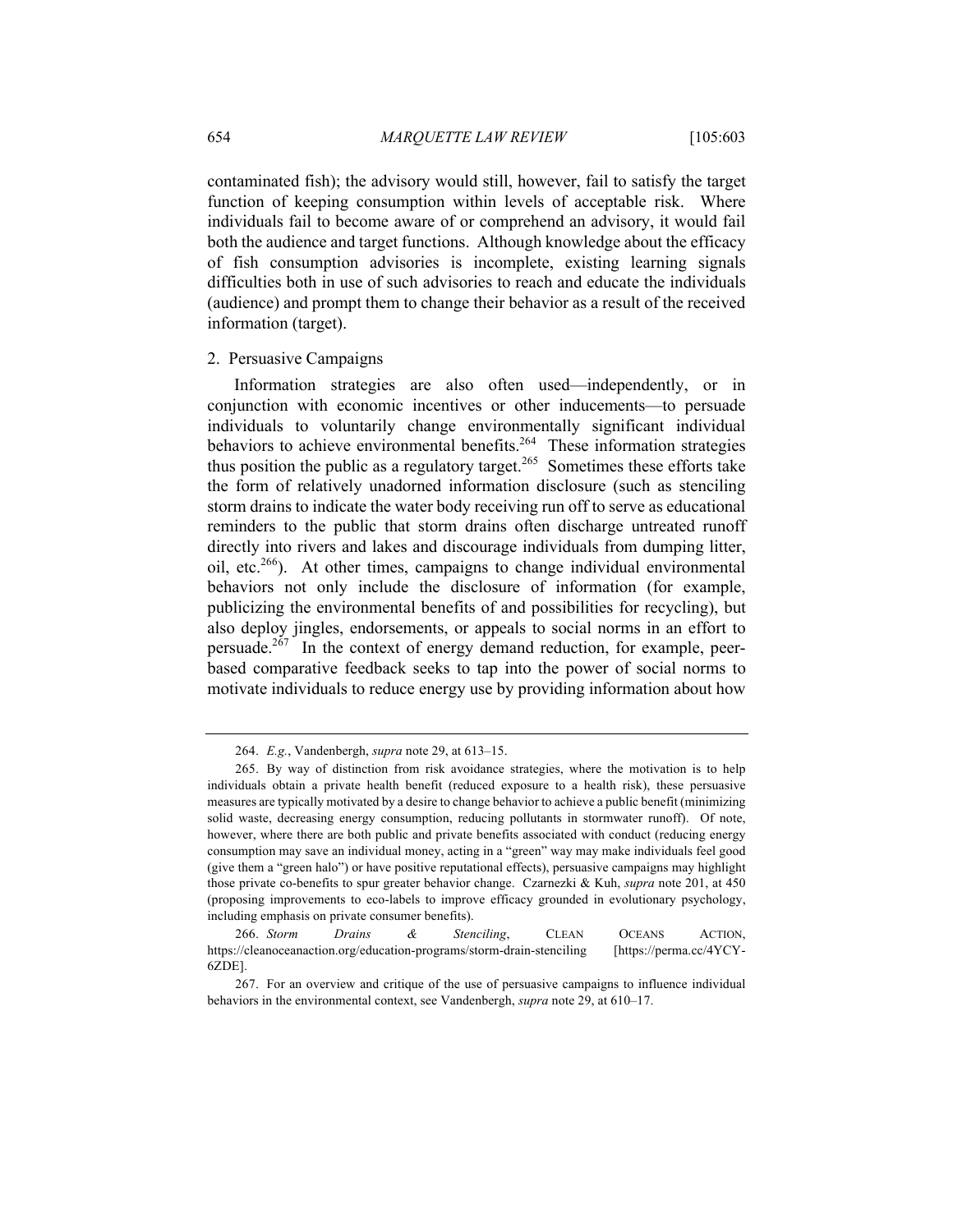an individual's energy consumption compares to that of similarly situated peers.268 In part because of feasibility and other concerns about alternate methods of regulating individual behavior (for example, mandates),  $269$ informational approaches are viewed as an important tool for influencing environmentally significant individual behaviors.<sup>270</sup> Although the sophistication of communicating with individuals in this context is growing,  $271$ experience and research to date attest to the challenges of relying on information to change environmentally significant individual behaviors, particularly outside of the consumer context.<sup>272</sup>

It is generally understood to be quite difficult to change individual behaviors using information strategies alone; significant challenges exist in formulating information disclosure strategies that lead individuals to voluntarily change behavior in desired ways.<sup>273</sup> As in the context of risk

270. Folke Ölander & John Thogersen, *Informing Versus Nudging in Environmental Policy*, 37 J. CONSUMER POL'Y 341, 342 (2014) (observing that other instruments for changing behavior, such as economic measures and legal regulation, "are often met by public and political resistance that can block them from being decided and implemented and alone, they are often insufficient."); Carlson, *supra*  note 242, at 1235 ("When numerous people must act to solve a collective problem and lack the economic incentive to do so, traditional government regulation, such as formal law, may be infeasible, ineffectual, or politically difficult. The costs of monitoring and enforcement can be prohibitively expensive or may raise privacy concerns.").

271. *See* Mildenberger, Stokes, Savan, Kolenda & Dolderman, *supra* note 241, at 3–8 (describing community-based social marketing).

273. Ölander & Thogersen, *supra* note 270, at 342–43 (reviewing relevant studies and concluding that "all in all, what emerges about the possibilities to achieve behavioural change in the environmental field by means of mass media communication is not very heartening."); Paul C. Stern, *Information, Incentives, and Proenvironmental Consumer Behavior*, 22 J. CONSUMER POL'Y 461, 464–66, 468 (1999) ("In short, information alone can, if carefully designed and delivered, change certain kinds of environmentally significant consumer behaviors to a modest extent. However, little or no effect has been achieved when there are important barriers to action external to the individual,

<sup>268.</sup> ENERGY & ENV'T ECONS., OVERVIEW OF RESIDENTIAL ENERGY FEEDBACK AND BEHAVIOR-BASED ENERGY EFFICIENCY 18–20 (Feb. 2011).

<sup>269.</sup> For example, "[a]gencies have begun to develop regulations and policies that reflect the insights of behavioral economics, and the Office of Information and Regulatory Affairs (OIRA) within the Office of Management and Budget (OMB) has introduced behavioral economics to White House review of agency regulations." Michael P. Vandenbergh, Amanda R. Carrico & Lisa Schultz Bressman, *Regulation in the Behavioral Era*, 95 MINN. REV. 715, 716–17 (2011) (analyzing *inter alia* how regulation designed to influence individual behavior, including through public information campaigns, can become more effective by taking into account psychological and behavioral insights, such as the effects of motivational crowding, framing, and pluralistic ignorance).

<sup>272.</sup> And, as discussed *supra*, although in the consumer context eco-labels sometimes can and do change some individual purchasing decisions and thereby occasion market effects, significant questions remain about the extent to which the information provided on labels results in meaningfully informed choice with respect to purchasing decisions.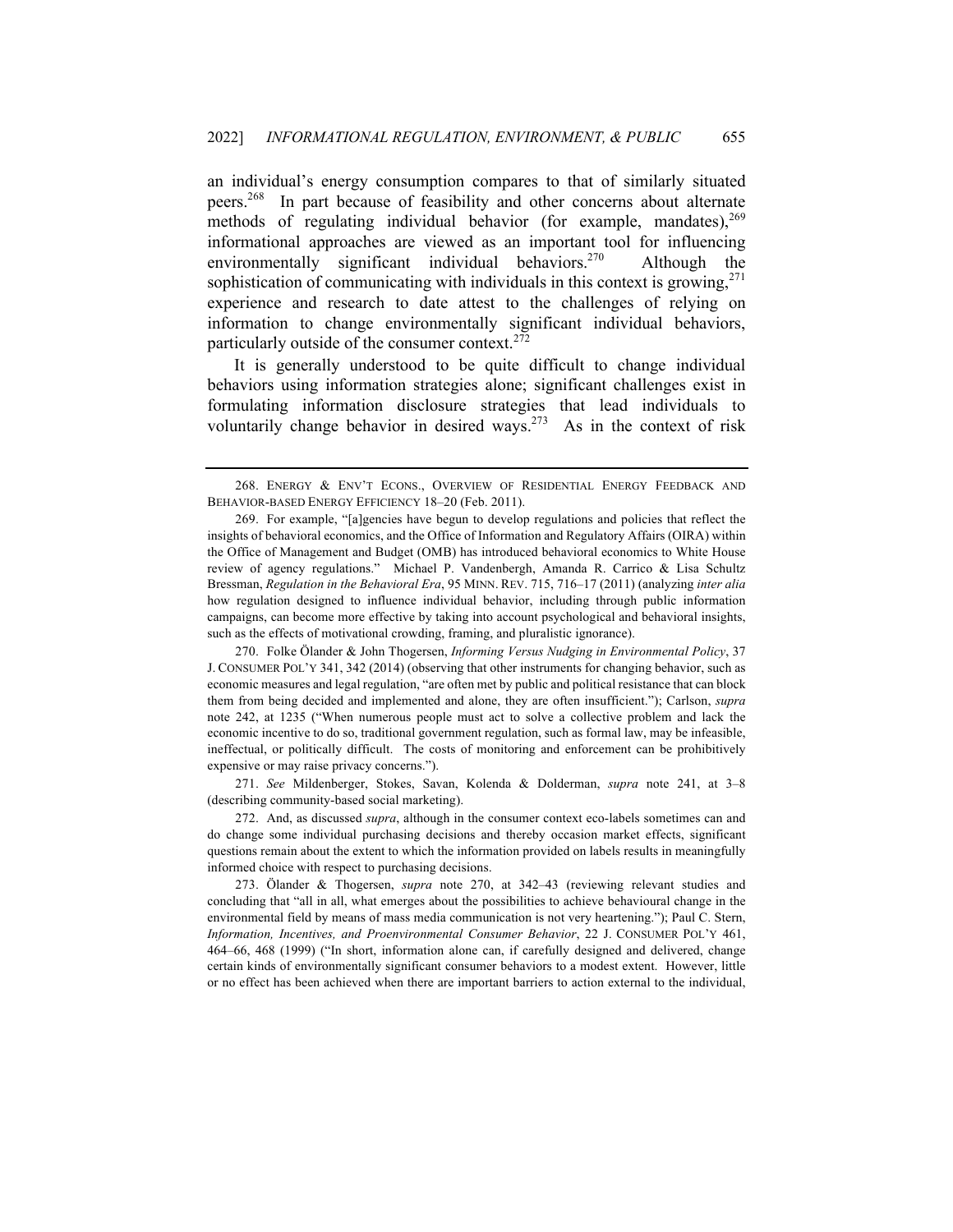avoidance, difficulties inhere both in effectively communicating relevant information to individuals (audience) and generating behavior changes in response (target). With respect to the former, individuals often do not receive and respond to information in "rational" ways—a host of cognitive biases, perspectives informed by cultural worldview, personal and social norms and competing values, and other motivations and variables inform how individuals comprehend and respond to information.<sup>274</sup> With respect to the latter (translating information into behavior change), individual behaviors amenable to change are often limited to those where there are low "barriers" to change (e.g., they do not impose significant monetary costs, they are not inconvenient, and there is infrastructure such as public transportation to support the change).275 Frustration with or simply recognition of the limitations of

such as significant financial cost or inconvenience."); Carlson, *supra* note 242, at 1236 (reviewing research demonstrating that increasing convenience is much more effective at increasing recycling behaviors than norm management (using informational strategies) and concluding that "[t]hough social norms can, and sometimes do, play a role in encouraging cooperative behavior to resolve large-number, small-payoff problems, if recycling is any indication, their force is fairly limited.").

<sup>274.</sup> *E.g.*, Paul C. Stern, *Toward a Coherent Theory of Environmentally Significant Behavior*, 56 J. SOC. ISSUES 407, 416–18 (2000); Amanda R. Carrico, Michael P. Vandenbergh, Paul C. Stern, Gerald T. Gardner, Thomas Dietz & Jonathan M. Gilligan, *Energy and Climate Change: Key Lessons for Implementing the Behavioral Wedge*, 2011 J. ENERGY & ENV'T L. 61–67 (2011); Kahan & Braman, *supra* note 87, at 170; Vandenbergh, Carrico & Schultz, *supra* note 269, at 716–17. For example, a sign posted in the Petrified Forest National Park in Arizona as part of a research study that read, "Many past visitors have removed the petrified wood from the park, changing the state of the Petrified Forest," appeared to encourage the theft of petrified wood, perhaps by "signal[ing] to park visitors who would otherwise not have stolen that stealing the petrified wood was a common behavior." Kesten C. Green & J. Scott Armstrong, *Evidence on the Effects of Mandatory Disclaimers in Advertising*, 31 J. PUB. POL'Y & MKTG. 293, 295–96 (2012) (concluding that "attempts to change behavior using mandatory disclaimers are often ineffective and, in many cases, lead to effects that are opposite to those intended.").

<sup>275.</sup> Stern, *supra* note 274, at 464–66 ("The chief implication for policy is that the extent to which behavior can be changed by interventions in the personal domain, such as education or information, depends on the strength of contextual forces: There are times and places when personaldomain interventions are likely to be effective and others when they will predictably fail."); *id.* at 468 ("[E]ven information programs that are carefully designed to achieve these objectives produce only modest short-term behavioral changes. The most carefully crafted informational interventions have produced reductions of 10–20% in certain targeted consumer behaviors, such as littering, electricity consumption during peak-load periods, and electricity use for home cooling. The behaviors that change to produce these effects are almost always simple behaviors that can be changed with little inconvenience or expense—that is, behaviors for which external constraints are weak."); Carlson, *supra* note 242, at 1295–1300 (describing lessons from empirical data on recycling participation for efforts to change individual behaviors with respect to "large-number, small-payoff collective action problems," including that measures to increase the convenience of a behavior may be particularly important for "high-effort" behaviors and that simply providing individuals with information without more is often not sufficient to achieve behavior change). *See generally* Michael P. Vandenbergh, Jack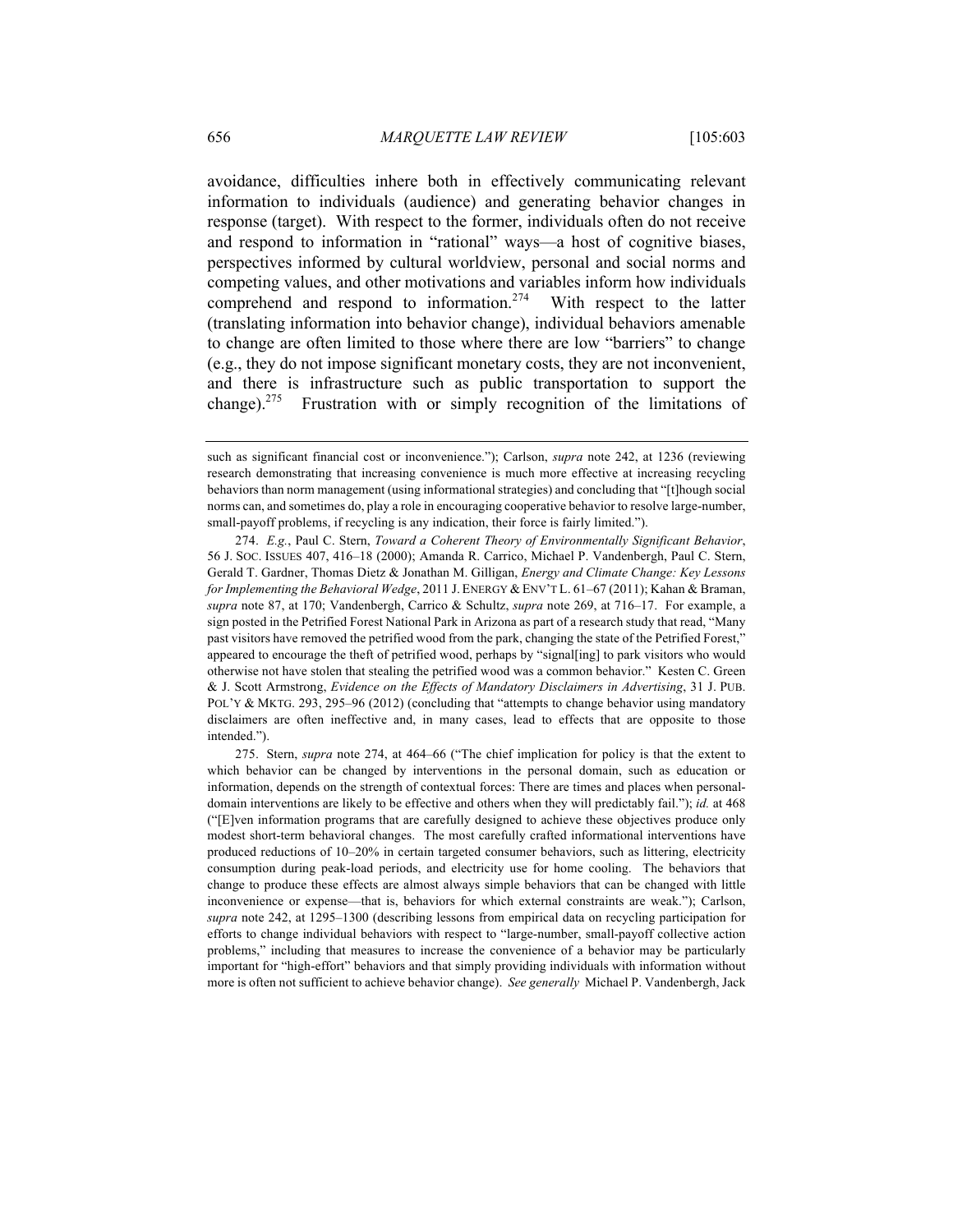information-driven efforts to influence individual behaviors causes some scholars to recommend a focus on other approaches as a means to influence environmentally significant individual behavior.<sup>276</sup> On the other hand, there is some optimism that more carefully crafted and better funded public information campaigns may prove more effective.<sup>277</sup> Further, there is evidence that providing individuals with information has significant potential to complement and enhance efforts to influence behavior using other modalities (economic incentives, mandates, etc.).<sup>278</sup> Overall, however, experience with persuasive campaigns likewise reveals difficulties both in communicating information effectively to individuals (audience) and prompting individuals to change their behavior in response (target).

This Part reviews use of informational regulation in different environmental policy settings, applying a three-part typology characterizing how the public operates in informational regulation regimes in different potential capacities, as an "audience," "catalyst," or "target." The survey across a wide array of settings suggests that, in terms of efficacy, such regulation in the environmental context appears to function best when the public is positioned as a catalyst for influencing upstream agency, corporate or market behaviors. Broadly speaking, informational regulation in the environmental context has leveraged

277. Vandenbergh, Barkenbus & Gilligan, *supra* note 275, at 1722 ("Public information campaigns directed at environmentally significant behaviors have had mixed success in the past, but many of them were severely underfunded. Recent literature reviews have concluded that more than half of the well-designed and funded programs have resulted in significant and positive behavior change, with changes in the targeted behaviors of 7 to 30 percent.").

278. Stern, *supra* note 273, at 469 ("[T]he effectiveness of incentive programs depends on factors in the personal domain and can be increased markedly by combining the incentives with appropriate informational interventions."); Carrico, Vandenbergh, Stern, Gardner, Dietz & Gilligan, *supra* note 274, at 64 ("Although simply providing information to consumers is rarely sufficient to change behavior, accurate and actionable information is often a necessary component to achieving this end.").

Barkenbus & Jonathan Gilligan, *Individual Carbon Emissions: The Low-Hanging Fruit*, 55 UCLA L. REV. 1701, 1715–16 (2008) (suggesting that there is the best possibility to influence "low-hanging fruit" individual GHG emission behaviors, meaning *inter alia* those that present low costs and few other barriers to individuals, although observing that "if the perception that catastrophic climate change is likely becomes widespread, then personal cost constraints may become less important to behavior change efforts" and that "barriers can be overcome.").

<sup>276.</sup> Stephanie M. Stern, *Smart-Grid: Technology and the Psychology of Environmental Behavior Change*, 86 CHI.-KENT L. REV. 139, 155 (2011) (arguing for increased reliance on technology and automation to reduce energy demand); Cass R. Sunstein & Lucia A. Reisch, *Automatically Green: Behavioral Economics and Environmental Protection*, 38 HARV. ENV'T L. REV. 128 (2014) (advocating for the use of "green defaults" in some contexts); BEN-SHAHAR & SCHNEIDER, *supra* note 26, at 121–37 (criticizing information disclosure as a regulatory approach in part on the grounds that even improved communication approaches incorporating behavioral insights cannot overcome numerous identified difficulties posed by disclosure vis-à-vis individuals).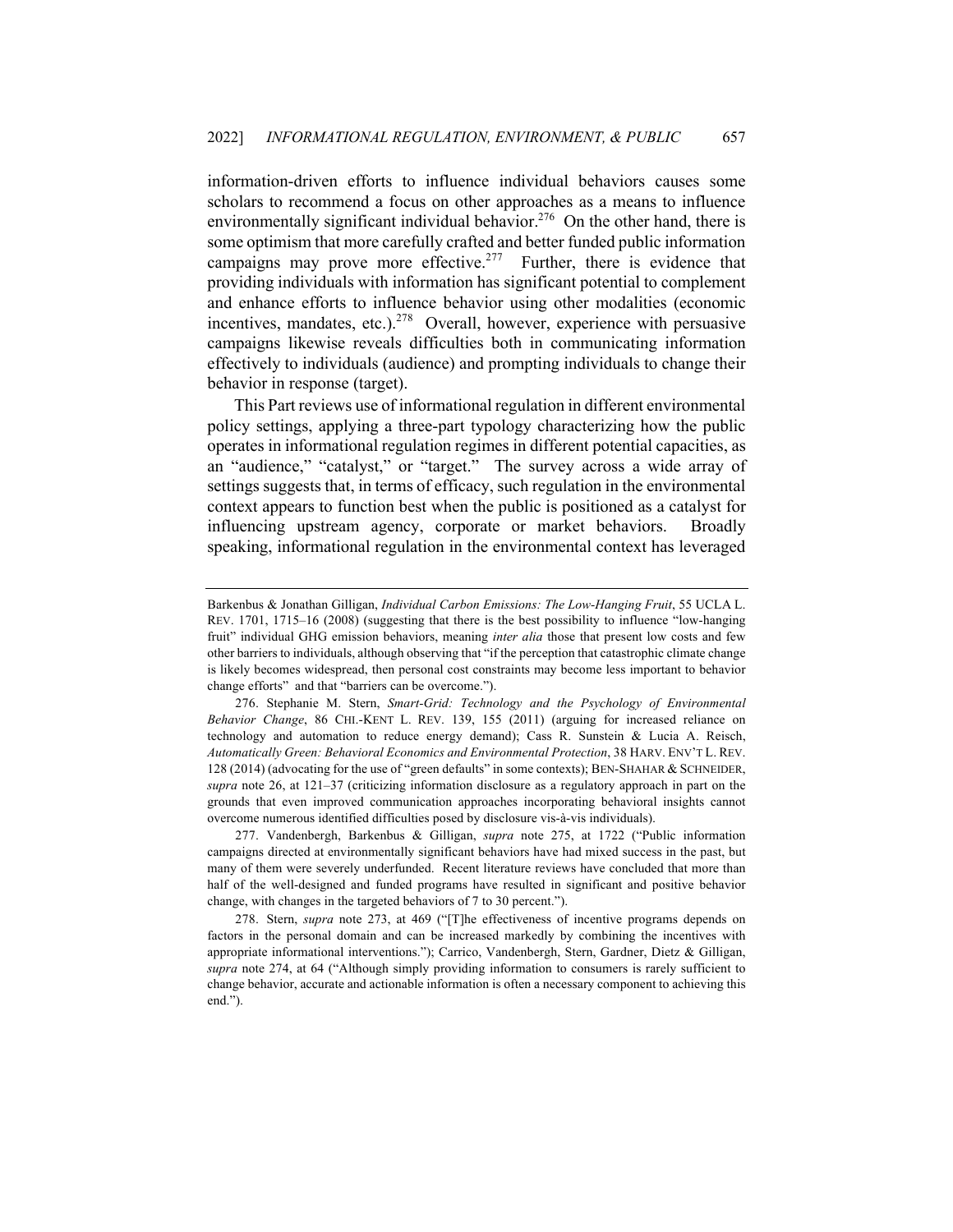disclosure to the public into (often beneficial)<sup>279</sup> changes in commercial and such behaviors. With respect to influencing individual knowledge and behaviors when the public is positioned as an audience or target, to date, efforts to engage the public through informational regulation in the environmental context are less well understood and of decidedly mixed efficacy.<sup>280</sup> It has proved difficult to use information strategies (alone) to change individual environmental behaviors,<sup>281</sup> protect individuals from environmental risks,<sup>282</sup> support environmental consumer choices, $283$  or educate the public about environmental issues.<sup>284</sup> Policies aimed at changing targeted public environmental behaviors in desired ways, such as fish consumption advisories and persuasive campaigns aimed at individual environmental behaviors, can succeed in certain contexts, but must be supported by sophisticated research and careful implementation. The next Part offers several tentative insights about the role of the public in informational regulation based on the experience in these settings.

281. *E.g.*, Stern, *supra* note 276, at 155 ("Decades of information provision and behavior change initiatives have made only limited headway in reducing electricity consumption—and those gains have been virtually obliterated by the proliferation of energy-draining appliances such as computers and flat-screen televisions.").

282. O'Neill, *supra* note 239.

<sup>279.</sup> Karkkainen, *Framing Rules, supra* note 2, at 86 (discussing the benefits of NEPA). While many reductions in releases under TRI have been considered beneficial, there are situations in which that may not be the case (e.g., releases of non-TRI chemicals increase, and situations in which the social value of reductions is outweighed by the social value of activity that produced these releases that was curtailed). For a discussion of unintended negative consequences of mandated environmental disclosure, see Volokh, *supra* note 12, at 814–38.

<sup>280.</sup> *E.g.*, O'Neill, *supra* note 239, at 275 (describing and critiquing "the rise of risk avoidance as a regulatory tool"); *id.* at 312 ("Risk avoidance is often ineffective . . . . There is ample evidence that advisories and warnings often do not reach their intended audience."); Lucia A. Reisch & Cass R. Sunstein, *Redesigning Cockpits*, 37 J. CONSUMER POL'Y 333, 336 (2014) (commenting on the acknowledgment by others that "information has not been proven to be a very successful means of promoting voluntary behavior change to protect the environment.").

<sup>283.</sup> Lowenstein, Sunstein & Golman, *supra* note 208, at 413 (reviewing studies assessing disclosure and concluding that "[a]s a result of limited attention and many other psychological factors . . . , disclosure requirements appear to have been less effective in changing recipient behavior than their most ardent proponents seem to assume they are, or should be."). *See also* Reisch & Sunstein, *supra* note 280, at 335 ("When, for example, do disclosure policies actually affect consumers? On that question, the most substantial questions are unanswered, with some evidence that at least in some contexts consumers are often not much affected, but that producers do alter their offerings.").

<sup>284.</sup> *See generally* Kahan & Braman, *supra* note 87, at 170 (explaining how cultural cognition shapes individuals' acceptance of facts about climate change).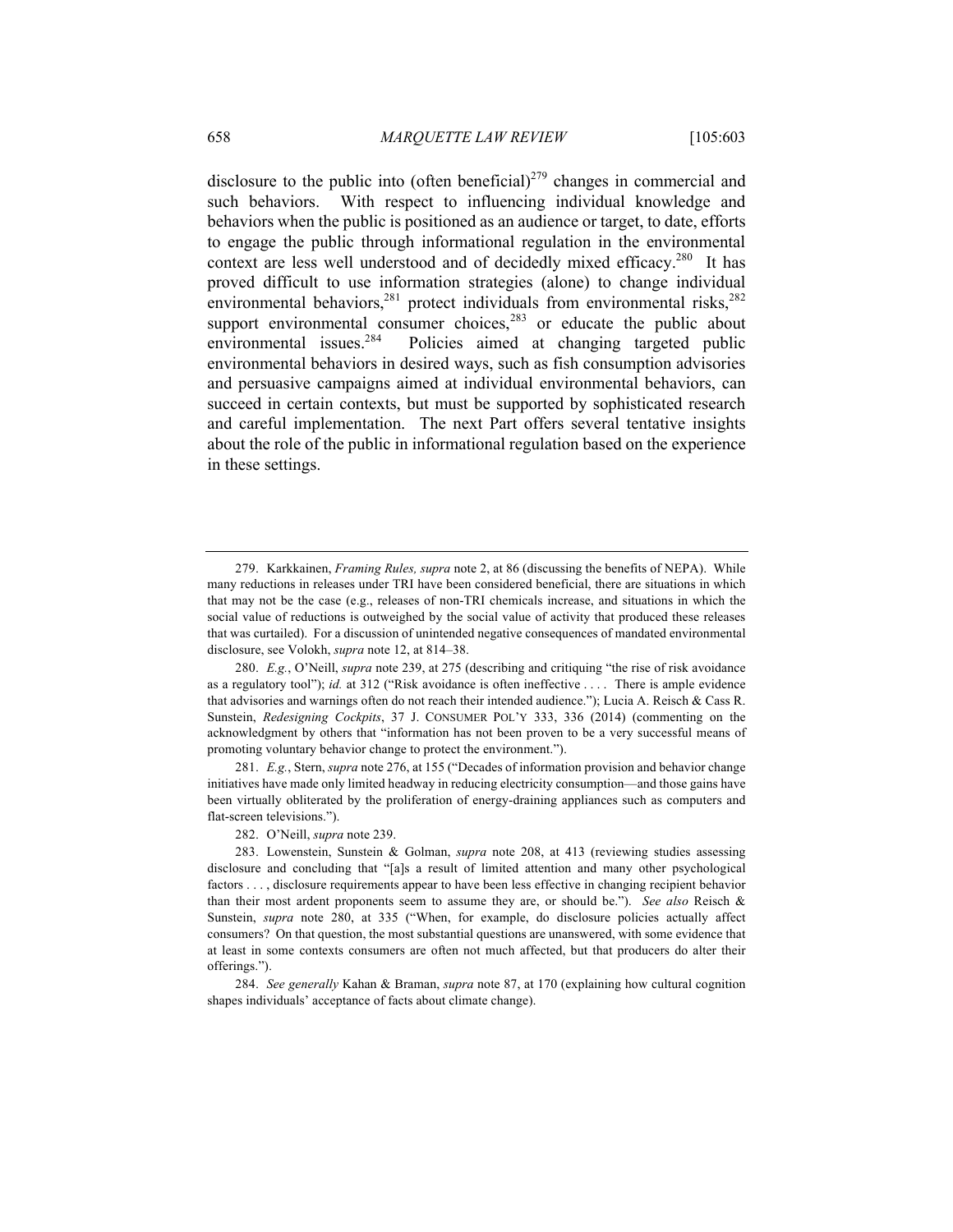### IV. INSIGHTS FOR INFORMATIONAL REGULATION

A clear but somewhat puzzling phenomenon emerges from comparing how informational regulation functions vis à vis the public across a variety of environmental programs: Mandated public disclosure often fails to meaningfully inform the lay public as an audience while nonetheless catalyzing sometimes significant responses by upstream actors. Considerable commentary characterizes many of the information regulation approaches discussed in Part III as successful examples of the genre because they have influenced the behavior of upstream private sector and government entities in ways beneficial to the environment.<sup>285</sup> Although no definitive research establishes precisely the extent of the change in behavior attributable to public disclosure or precisely how and why regulated entities and agencies change their behavior because of public disclosure,<sup>286</sup> broadly speaking, informational regulation in the environmental context successfully leverages disclosure to the public into (often beneficial)<sup>287</sup> changes in commercial and agency behaviors i.e., successfully deploys public disclosure as a catalyst for influencing upstream commercial and agency behaviors.

Although the mechanism(s) by which the laws analyzed in Part III prompt upstream catalyst effects are, like the extent of those effects, difficult to quantify precisely, the mandated disclosure of information to the public is

287. Karkkainen, *Framing Rules, supra* note 2, at 86 (discussing the benefits of NEPA). While many reductions in releases under TRI have been considered beneficial, there are situations in which that may not be the case (e.g., releases of non-TRI chemicals increase, and situations in which the social value of reductions is outweighed by the social value of activity that produced these releases that was curtailed). For a discussion of unintended negative consequences of mandated environmental disclosure, see Volokh, *supra* note 12, at 814–38.

<sup>285.</sup> *See supra* notes 98, 125–27, 163, 185–85, 196 and accompanying text.

<sup>286.</sup> *E.g.*, KRAFT, STEPHAN & ABEL, *supra* note 43, at 40–41, 55, 139–40 (discussing the results of an empirical study examining the means by which TRI disclosure prompts voluntary changes in releases); Cohen, *supra* note 99, at 2. Laws mandating disclosure may also influence behavior for reasons unrelated to public disclosure of information; for example, the requirement to generate the information disclosed may alert entities to previously unrecognized inefficiencies or concerns. *Id.* In the context of NEPA, agencies may make projects less environmentally harmful to avoid having to engage in NEPA's costly disclosure mechanisms, chiefly production of an EIS. Karkkainen, *Framing Rules, supra* note 2, at 86 ("The widespread use of EAs, FONSIs, and mitigated FONSIs suggests that NEPA has indeed changed the terms of decision-making in federal agency actions, generally elevating the role of environmental considerations, albeit through a circuitous and unexpected backdoor route. By imposing heavy administrative and procedural costs (those associated with EIS production) on agency projects or programs that will cause severe adverse environmental impacts, NEPA backhandedly creates an incentive for agencies either to design projects ab initio to reduce their expected environmental impacts below the EIS-triggering threshold, or to add mitigation measures to keep the environmental costs down, obviating the need to produce a costly EIS. In most cases it is unlikely that agencies would have investigated, much less implemented, these environmentally benign design alternatives or mitigation measures absent the incentives created by NEPA.").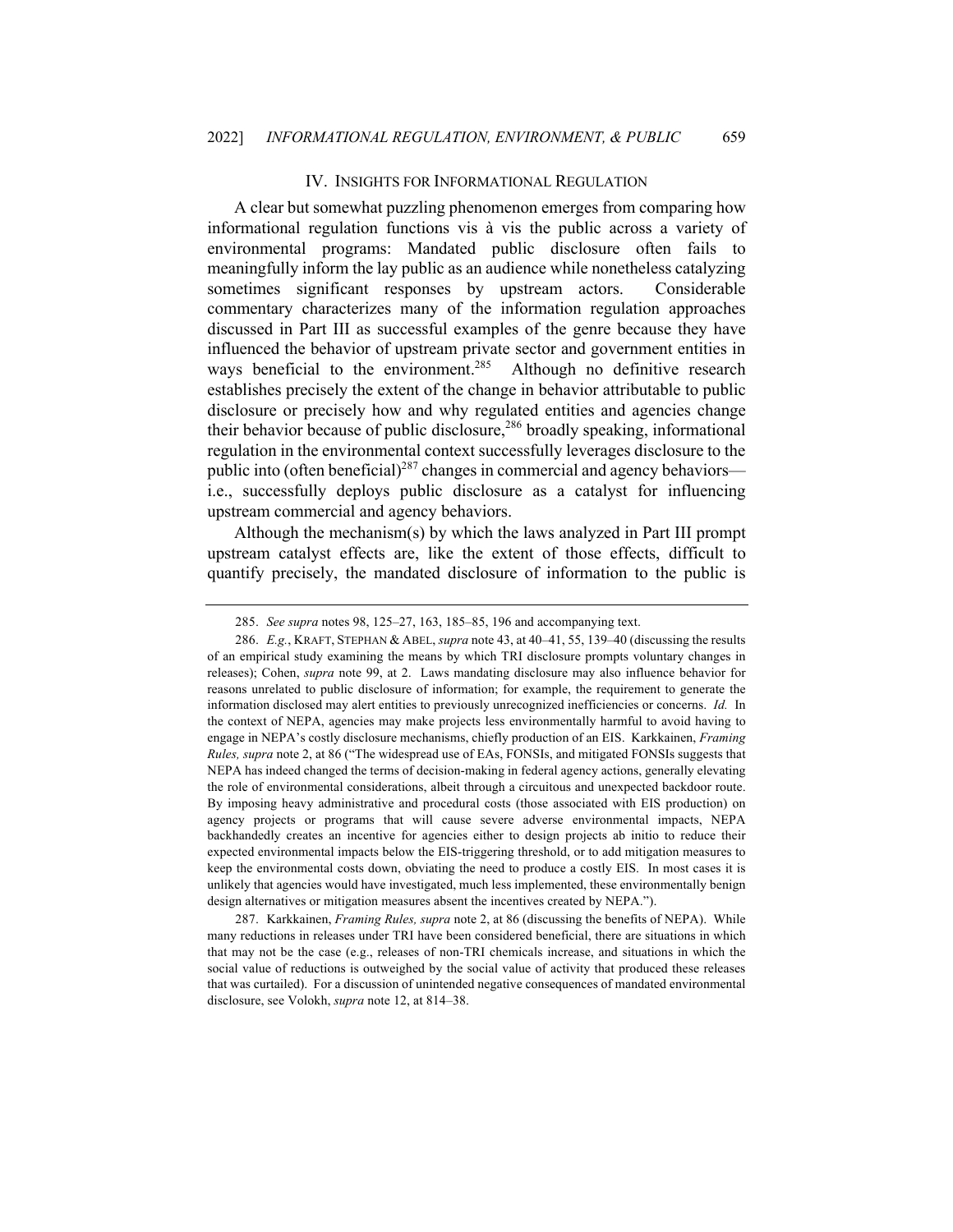generally seen as an important part of the efficacy of these laws in changing upstream entities' environmental behaviors. Disclosure may shape behavior as regulated entities and agencies respond substantively to public input (whether through NEPA comments, consumer decisions, or in the form of public or political pressure).288 Regulated entities and agencies may also change behavior preemptively because they *anticipate* that the disclosure of environmental information will harm their reputation, generate civic opposition, give rise to legislative or regulatory obstacles or tort suits, or occasion bad market effects as individuals (or investors) shun their services or products.289 Interestingly, public disclosure appears to exert a powerful influence *despite the fact that individuals typically remain largely unaware of or fail to understand the information subject to disclosure*. These laws generate public disclosure without widespread public comprehension—although they all purport to engage or educate the public in some fashion, they all largely fail to do so in a meaningful way.290 Yet, disclosure nonetheless prompts significant upstream catalyst effects.

The role of intermediary groups in reacting to disclosed information (community or interest groups, sophisticated investors), some prevalent tropes in lay risk perception and related cognitive biases, simple overestimation, and factors ancillary to disclosure mandates may all help explain the power of disclosure *sans* widespread public comprehension.<sup>291</sup> Organized interest or community groups can effectively use disclosed information and publicize (or threaten to publicize) the information to a broader public audience and use the

290. This failure of environmental disclosure statutes to function when the public is positioned as an audience appears consistent with Ben-Shahar and Schneider's critique of mandated disclosure (when its goal is to treat the public as an audience and inform public choice) across a variety of substantive subjects and statutes. BEN-SHAHAR & SCHNEIDER, *supra* note 26 ("[N]ot only does the empirical evidence show that mandated disclosure regularly fails, failure is inherent in it.").

291. See *supra* notes 94–97, 132–33 and accompanying text. In addition, TRI information has prompted company decision makers to act on their own accord because it signaled inefficiencies and opportunities to reduce waste. THOMAS GRAEDEL & JENNIFER HOWARD-GRENVILLE, GREENING THE INDUSTRIAL FACILITY: PERSPECTIVES, APPROACHES, AND TOOLS 31 Text Box 3.1 (2005) (describing Monsanto's response to TRI data about releases).

<sup>288.</sup> *See* Esty & Karpilow, *supra* note 1, at 631–36 (describing the internal and external mechanisms through which disclosure can shape behavior). *See also generally* JOHN F. MANNING & MATTHEW C. STEPHENSON, LEGISLATION AND REGULATION 542–44 (2d ed. 2013) (discussing the benefits of notice and comment rulemaking).

<sup>289.</sup> Esty & Karpilow, *supra* note 1, at 631–36; Kleindorfer & Orts, *supra* note 6, at 155, 159 (1998) ("Dissemination of information about environmental performance can influence public opinion, which can affect a business's social franchise as well as its economic franchise. In an approach emphasizing IR, rewards and punishments for environmental performance are given to businesses not just by government, but by economic markets and the public opinions of society-at-large . . . ."); Russell, Krarup & Clark, *supra* note 11, at 7; Rechtschaffen, *supra* note 12, at 341–54.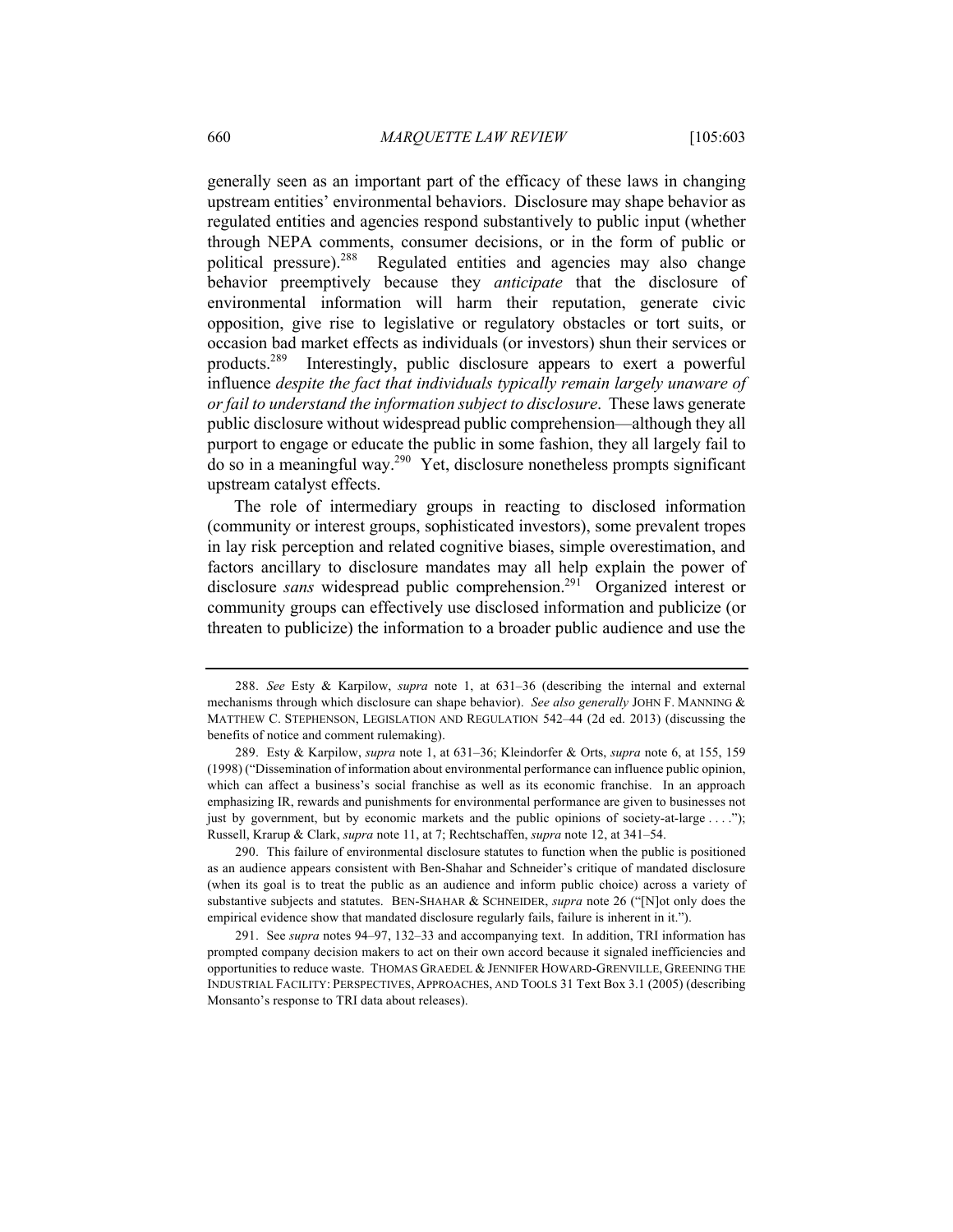resulting public concern (or threat of the same) as currency to pressure commercial entities or agencies.<sup>292</sup> In some cases, the failure of the public to accurately comprehend the information disclosed may work to enhance the effect of disclosure.<sup>293</sup> Various psychological factors may lead individuals to overestimate the level of risk indicated by the disclosure and, accordingly, magnify upstream incentives to avoid public backlash;<sup>294</sup> public misunderstanding of the meaning of the Organic Seal may broaden its appeal.<sup>295</sup> Finally, entities subject to disclosure requirements may simply overestimate the extent of public awareness of and sensitivity to disclosed information. Some scholars refer to this as "the telltale heart effect":

> Why are providers changing their products in response to disclosures that their customers are largely ignoring? . . . We suspect that sellers may well have an inflated sense of the public salience of disclosures, in a phenomenon related to the spotlight effect, by which people exaggerate how much other people are looking at them.<sup>296</sup>

This scenario is analogous to Edgar Allen Poe's 1843 short story "The Telltale Heart" in which the murderous protagonist . . . "imagines that the police can hear the heartbeat of the man he has killed and buried beneath the floorboards of his apartment."<sup>297</sup> Factors ancillary to disclosure mandates may also prompt upstream effects.298 Entities potentially subject to disclosure requirements may change course to avoid triggering disclosure mandates because the disclosure

<sup>292.</sup> Rechtschaffen, *supra* note 12, at 318 ("[O]nly a small number of motivated persons—e.g., attentive, information-seeking consumers, unions, or environmental organizations—actually needs to use information to accomplish some of the desired benefits of information disclosure laws. A small group's energetic attention to warnings or other information can force product reformulation, safer workplace conditions, or reductions in community exposures that benefit large numbers of consumers, workers, or other individuals.").

<sup>293.</sup> *Id.*

<sup>294.</sup> Viscusi, *supra* note 13, at 288 ("[W]hen individuals are informed of small risks there will be a tendency for them to over-react to the information and to treat the risk as being greater than it actually is. It will be very difficult to convey information to people in a meaningful fashion about very low probability risks. Perhaps the major danger from any risk-communication effort is that instead of informing people these programs will serve to unduly alarm them.").

<sup>295.</sup> *See supra* note 226 and accompanying text.

<sup>296.</sup> Loewenstein, Sunstein & Golman, *supra* note 208, at 404.

<sup>297.</sup> *Id.* at 403.

<sup>298</sup>. Khan M. R. Taufique, Kristian S. Nielsen, Thomas Dietz, Rachael Shwom, Paul C. Stern & Michael P. Vandenbergh, *Revisiting the Promise of Carbon Labelling*, 12 NATURE CLIMATE CHANGE 132–40 (2022) (reporting that carbon labels seem to produce clear upstream catalyst effects on companies despite limited evidence of significate uptake by consumers and positing that "even absent major shifts in consumer behavior, the process of gathering and analyzing the data for labeling and the prospect of publicly disclosing product emissions can create corporate incentives for emissions reductions.").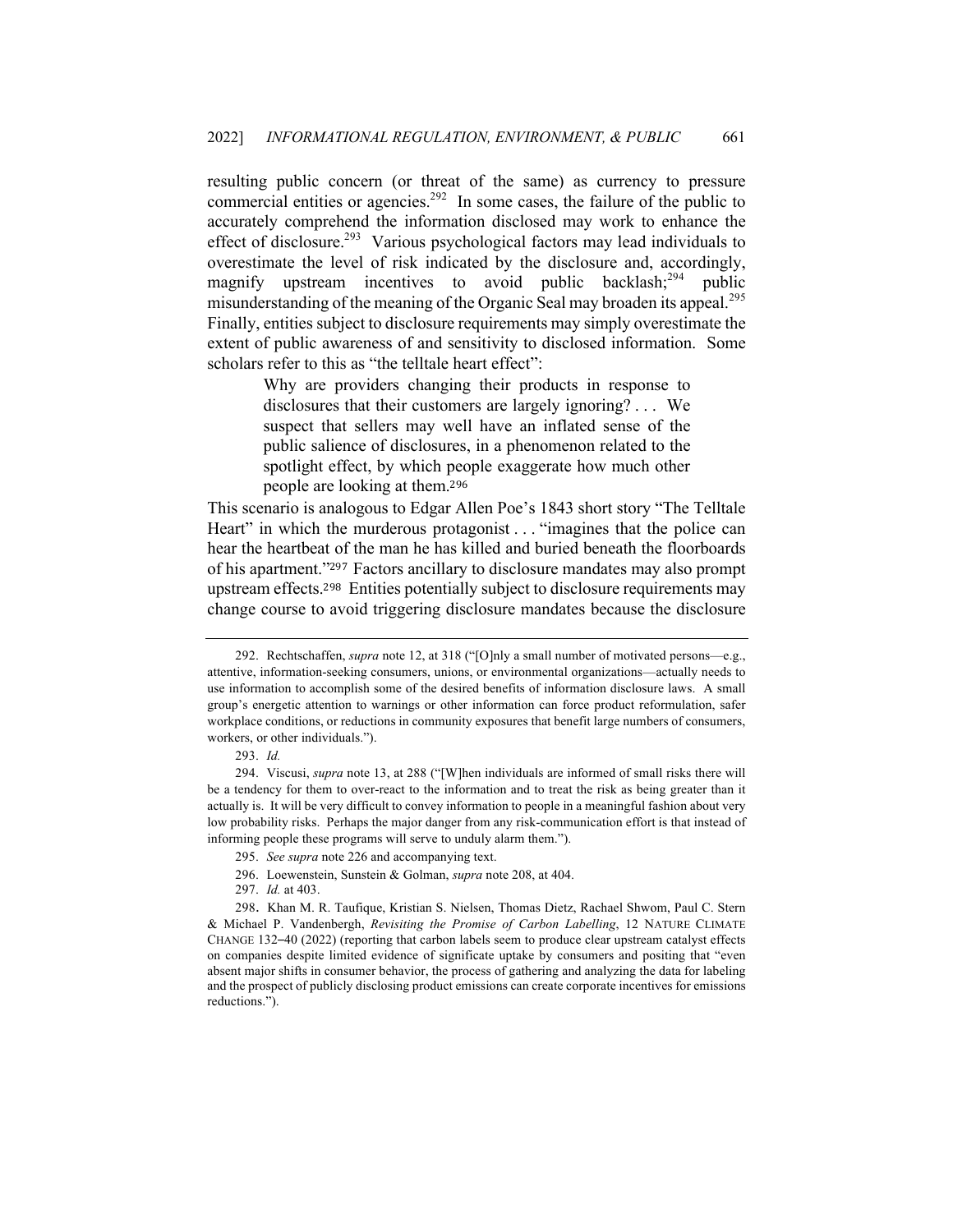process itself (for example, preparation of an EIS) is burdensome.<sup>299</sup> Engaging in disclosure may reveal new information to disclosing entities, prompting changes in behavior unrelated to any external pressures.<sup>300</sup> The possibility that disclosing information about chemical exposures will lead to litigation (in the form of common law toxic tort or nuisance suits) could provide one such external pressure that prompts a voluntary reduction of releases in response to disclosure mandates. Regardless of the mechanism, it seems that these laws employ informational regulation to influence upstream commercial and government behavior without needing to or succeeding at consistently and meaningfully advancing broader public understanding of the information that they require to be disclosed.

The failure of environmental informational regulation to educate the public as an audience while nonetheless supporting upstream catalyst effects suggests some important insights. First and most plainly, disclosure is not functioning well to directly inform or engage the lay public.<sup>301</sup> The comparative analysis underscores that this occurs across different statutes and policies that employ informational regulation in the environmental context. None of the laws or policies studied appears particularly effective in engaging the public as an audience.<sup>302</sup> Yet TRI, Proposition 65, NEPA and the USDA Organic Seal all aspire to position the public as an audience for environmental information to inform choice about exposure to risk or enrich civic perspective; public disclosure in these contexts is often justified or characterized as autonomy or democracy enhancing.<sup>303</sup> One contribution of the typology offered herein is to separate out the audience and catalyst functions of disclosure, thereby preventing the efficacy of disclosure at catalyzing upstream effects from obscuring its struggle to inform the public.<sup>304</sup>

<sup>299.</sup> Karkkainen, *Framing Rules, supra* note 2, at 86 (explaining why agencies may reduce the environmental impacts of proposals to avoid the need to prepare an EIS).

<sup>300.</sup> Esty & Karpilow, *supra* note 1, at 631 (Explaining how disclosure mandates can generate internal pressure to change behavior: "First, the data may reveal production inefficiencies that were previously unknown to corporate management. Such insights may stem from the firm's analysis of its own data. Or they may come when a firm uses the data to compare its environmental performance to those of its competitors.") (citations omitted).

<sup>301.</sup> *See supra* Part III.

<sup>302.</sup> *See id*.

<sup>303.</sup> *See id*.

<sup>304.</sup> *See generally* Joshua Dunsby, *Measuring Environmental Health Risks: The Negotiation of a Public Right-to-Know Law*, 29 SCI., TECH., & HUM. VALUES 269, 280–84 (2004) (revealing through a close examination of implementation of California's Air Toxics "Hot Spots" Information and Assessment Act that success at disclosure of prompting catalyst changes in releases blunted demands to orient disclosure toward public understanding, thereby illustrating the "potential conflict of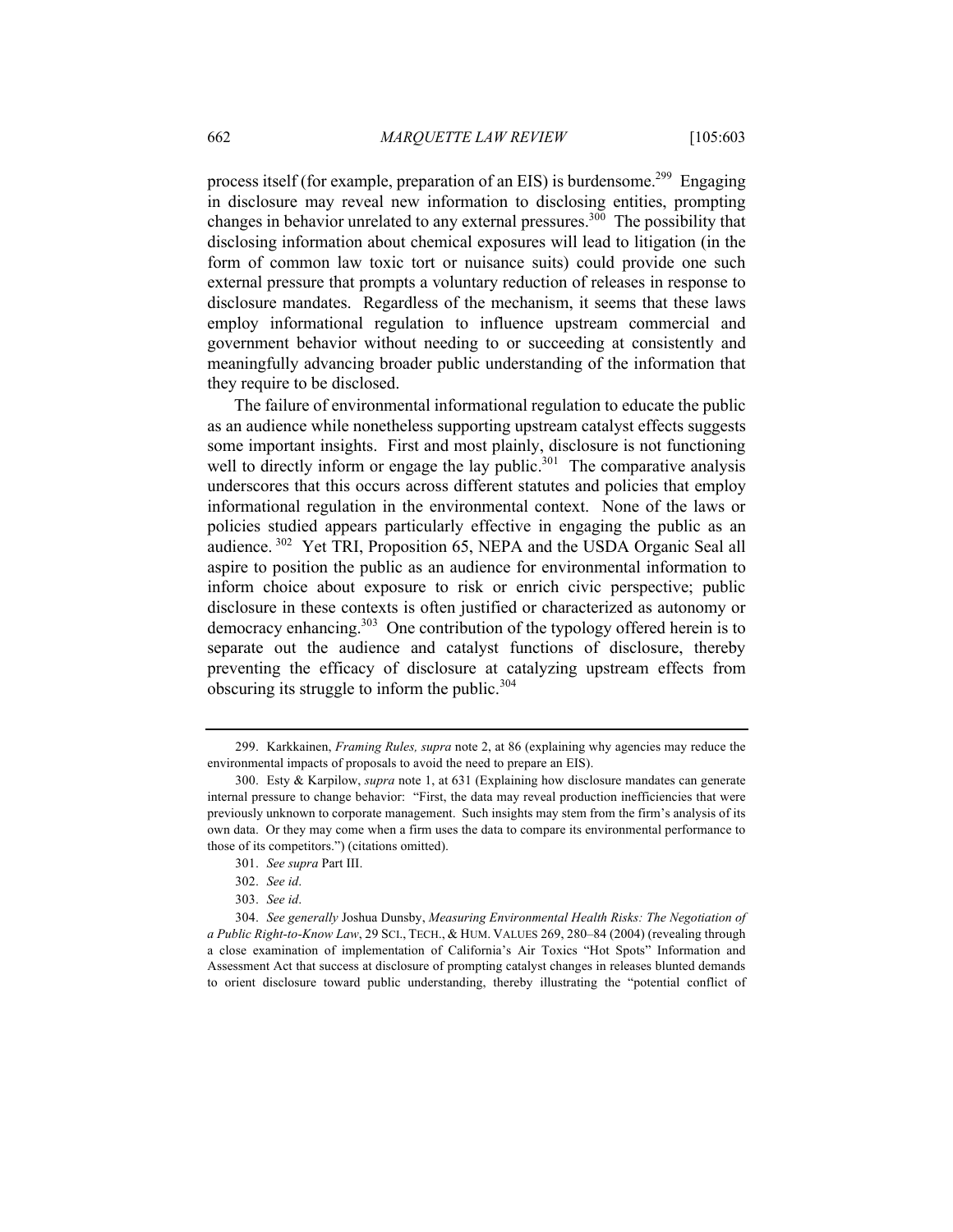Going forward, it will be important to clarify whether these broad audience goals are, in fact, important. It may be that the audience justifications for, characterizations and goals of these measures are largely hortatory or at least secondary to achieving the desired upstream catalyst effects. It may also be that the audience goal is important, but more limited in the sense that what we value is protecting the right of every member of the lay public to know (should they so choose), which makes it less troubling that the public largely chooses not to exercise the right to know, leaving as the true audience for disclosed information sophisticated actors such as intermediary groups and researchers. If so, then perhaps the judgment should be simply to accept the limitations of these disclosure measures in terms of communicating with the public. And also, perhaps, to sharpen focus on how to improve the efficacy of disclosure for creating desirable upstream catalyst effects.<sup>305</sup>

If, however, broad audience goals (meaning real public elucidation) are deemed important (and, of note, in some contexts audience goals may be central, for example with respect to the satisfaction of rights to information to support environmental democracy as expressed in Principle 10 of the 1992 Rio Conference on Environment and Development, the Aarhus Convention, and the Escazú Agreement),<sup>306</sup> then ensuring not just the technical availability of information but real opportunity for understanding is imperative.<sup>307</sup> The next questions would be where and how communication strategies could be improved<sup>308</sup> while recognizing that there may be contexts (for example, with

regulatory goals . . . that is, the democratic dissemination of knowledge and the reduction of air toxins."). Of note, recent scholarship argues that the upstream catalyst effects of Proposition 65 are more varied and powerful than previously recognized. Polsky & Schwarzman, *supra* note 130, at 827.

<sup>305.</sup> Taufique, Nielsen, Dietz, Shwom, Stern & Vandenbergh, *supra* note 297, at 137 (explaining that while carbon labels have limited effect on consumers they appear to exert more notable influence on companies and emphasizing "the need to prioritize corporate responsiveness in future work" because "more needs to be known about corporations' responses to labeling and about the types of labels that may induce corporations to change the products offered to retail consumers even if consumer responsiveness is limited.").

<sup>306.</sup> David Takacs, *Environmental Democracy and Forest Carbon (Redd+)*, 44 ENV'T L. 71, 79–86 (2014).

<sup>307.</sup> *Id.*

<sup>308.</sup> *See generally* Adena R. Rissman, Jessica Owley, Andrew W'Roe, Amy Wilson Morris & Chloe B. Wardropper, *Public Access to Spatial Data on Private-land Conservation,* 22 ECOLOGY & SOC'Y (June 2017), https://www.jstor.org/stable/pdf/26270141.pdf [https://perma.cc/64P8-846D] (advocating for better public disclosure and availability of data about conservation lands including in part by integrating data geospatial data into information networks because "[s]imple disclosure may not necessarily increase accountability because large datasets can be difficult to comprehend and require technical skills," and "[i]nformation is useful for organizations and citizens when it increases learning, including social learning through informal networks and formal learning forums."); Amy Wilson Morris & Adena R. Rissman, *Public Access to Information on Private Land Conservation:*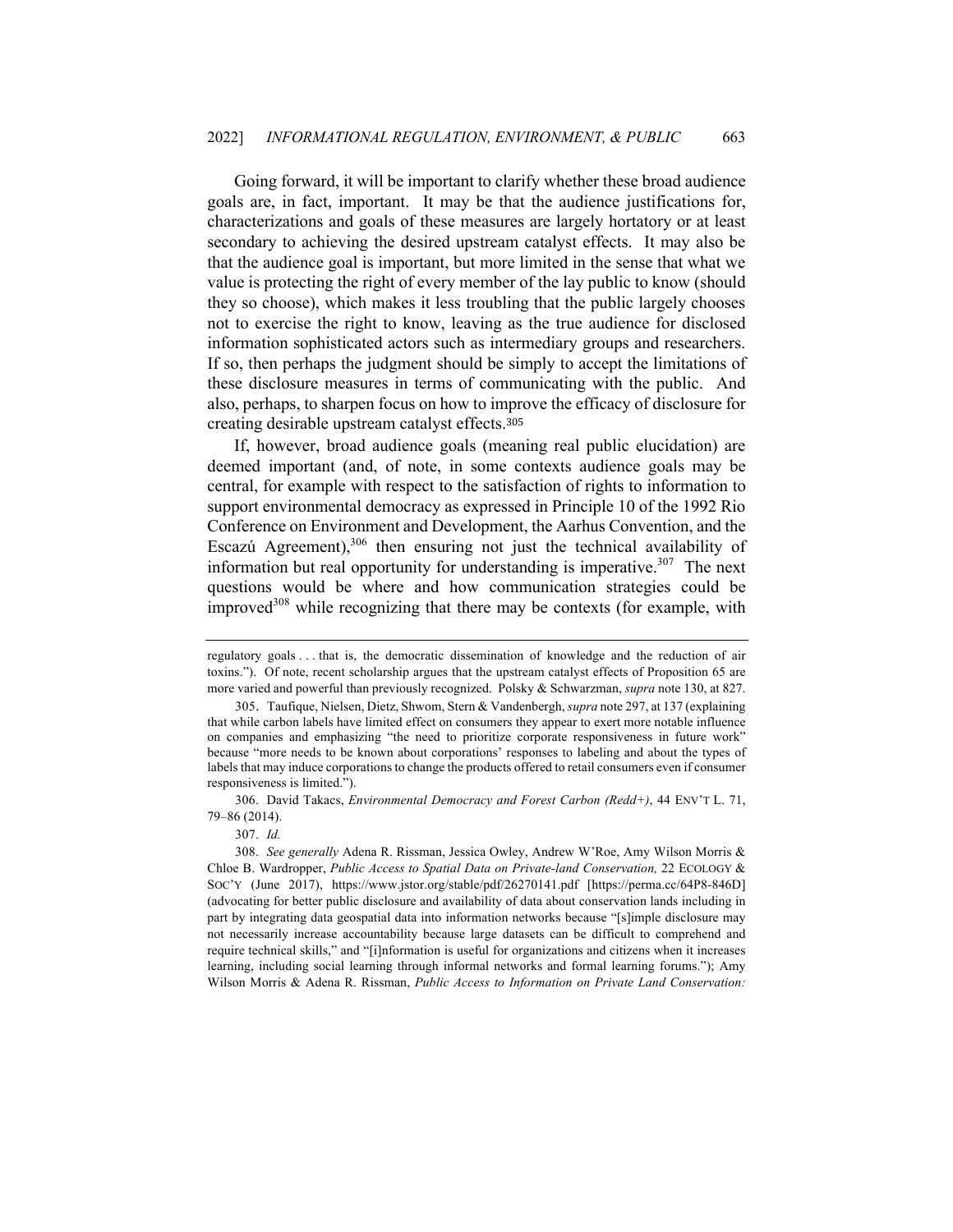respect to the communication of chemical risk) in which audience goals are too difficult to achieve. Going forward, care should be taken not to assume that the public disclosure of information necessarily advances individual autonomy or enriches civic perspective.<sup>309</sup> And policymakers should approach proposals to employ disclosure to engage the lay public as an audience for environmental information with caution, cognizant of the challenges of doing so effectively.

A second insight of this Article's typology is that upstream catalyst effects from disclosure do not appear to be a direct response to informed public will. This phenomenon—the use of disclosure to achieve changes in upstream behavior without meaningfully advancing understanding by individuals should caution us against presuming that behavior change achieved through disclosure necessarily aligns with individual or public preference. Put another way, while informational regulation pours information into the public domain, that public disclosure is often somewhat narrow in its function—it often serves as a mechanism for influencing upstream behaviors without permeating the public consciousness or changing the public's behaviors.<sup>310</sup> This finding raises questions about the normative underpinnings of informational regulation strategies and should encourage deeper analysis of how and why public disclosure causes or contributes to upstream effects as well as of the normative value of the upstream effects it produces. If public disclosure is not effectively engaging the public as an audience, then it is questionable whether it should be justified as enhancing individual autonomy or enriching individual civic perspective. Moreover, that the upstream effects prompted by disclosure are not a response to expressions of public preference (at least as unmediated by intermediary groups) suggests that those effects should not be presumed to reflect public preferences. Policymakers should carefully analyze the upstream catalyst effects achieved through disclosure to understand whether they are, in fact, normatively desirable.

This may be particularly important because of the outsized role of intermediary groups in utilizing disclosed information.<sup>311</sup> While individuals

311. For an explanation and critique of the role of intermediary groups in statutory participation mechanisms, see Fiorino, *supra* note 82, at 531 ("Citizen participation came to be equated with interest

*Tracking Conservation Easements*, 2009 WIS. REV. 1237, 1280 (2009) (explaining the effort and expense involved to make information about conservation easements accessible to the lay public in a meaningful way and concluding that "[t]he amount of public money that should be invested in making the data user friendly is, in the end, a public-policy decision that has to be made based on budget priorities and the level of public interest in accessing data.").

<sup>309.</sup> Morris & Rissman, *supra* note 308, at 1280.

<sup>310.</sup> Nordenstam & DiMento, *supra* note 13, at 345 (critiquing the implementation of right-toknow laws and observing that "[t]he formal act of conveying risk information has taken precedence over the information's actual impact in reducing health risks.").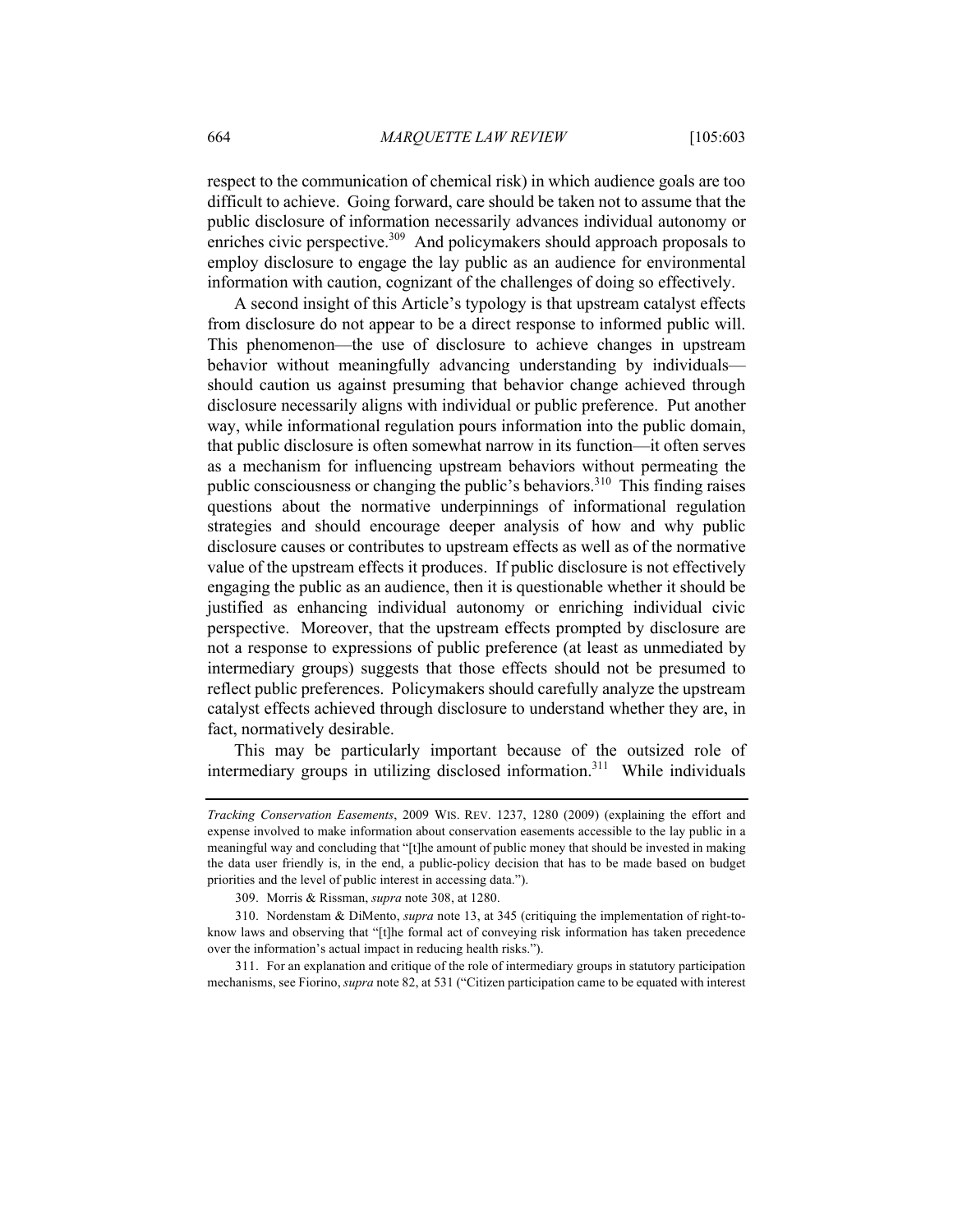may not be directly edified or engaged by information disclosure approaches, organizations and organized groups often are.<sup>312</sup> One scholar suggests that "[c]urrent environmental information disclosure programs are generally designed to provide information to environmentally knowledgeable people rather than to the average citizen attempting to learn about the environment."<sup>313</sup> A third insight from application of the typology to the informational regulation schemes discussed in Part III is to highlight the important role of intermediary groups in informational regulation schemes that rely on information disclosure. Intermediary groups actively seek out and utilize disclosed information and, in many contexts, appear to play an important role in shaping upstream catalyst effects.<sup>314</sup> These groups can repackage and disseminate disclosed information to strategically chosen segments of the lay public, thereby exerting significant control over who in the public receives the information as well as the content of that information. In thinking about the design and efficacy of environmental information regulation, greater attention should be paid to the role of these intermediary groups in deploying and shaping the response to publicly disclosed environmental information.

It may be that we are comfortable with having disclosure measures function in a pluralist manner with disclosed information largely mediated through intermediary groups because we understand the goals of these groups to roughly align with overall social utility or the public interest, or at least outcomes as a result of their involvement roughly align with the same.<sup>315</sup> Beyond traditional pluralist accounts of the role of interest groups, quasi- and non-governmental groups and actors can contribute to the development and implementation of environmental law and policy in beneficial ways such that empowering these

313. Cohen, *supra* note 99, at 10427.

group participation . . . . Citizens did not participate—they joined or otherwise supported interest groups that participated on their behalf.").

<sup>312.</sup> *Id.* at 529 ("Effective participation requires organization, resources, and professional representation. Participation at the national level typically is indirect, because it is mediated through voluntary associations organized to assert related interests . . . . The process concedes a marginal role to the individual citizen.").

<sup>314.</sup> For example, environmental groups have played in an active role in enforcement under the Clean Water Act through the filing of citizen suits using information contained in discharge monitoring reports. David L. Markell & Robert L. Glicksman, *A Holistic Look at Agency Enforcement*, 93 N.C. REV. 1, 24 (2014) (explaining that private enforcement has the potential to undermine national consistency in addressing compliance challenges). *See generally* Seema Kakade & Matt Haber, *Detecting Corporate Environmental Cheating*, 47 ECOLOGY L.Q. 771, 804 (2020) (proposing a greater role for corporate self-monitoring and reporting to support enforcement and commenting on the value of public disclosure and enforcement mechanisms under the Clean Water Act and acid rain provisions of the Clean Air Act).

<sup>315.</sup> For a defense of deliberative democracy and a critique of NEPA as advancing pluralist and synoptic discussion, see Poisner, *supra* note 12.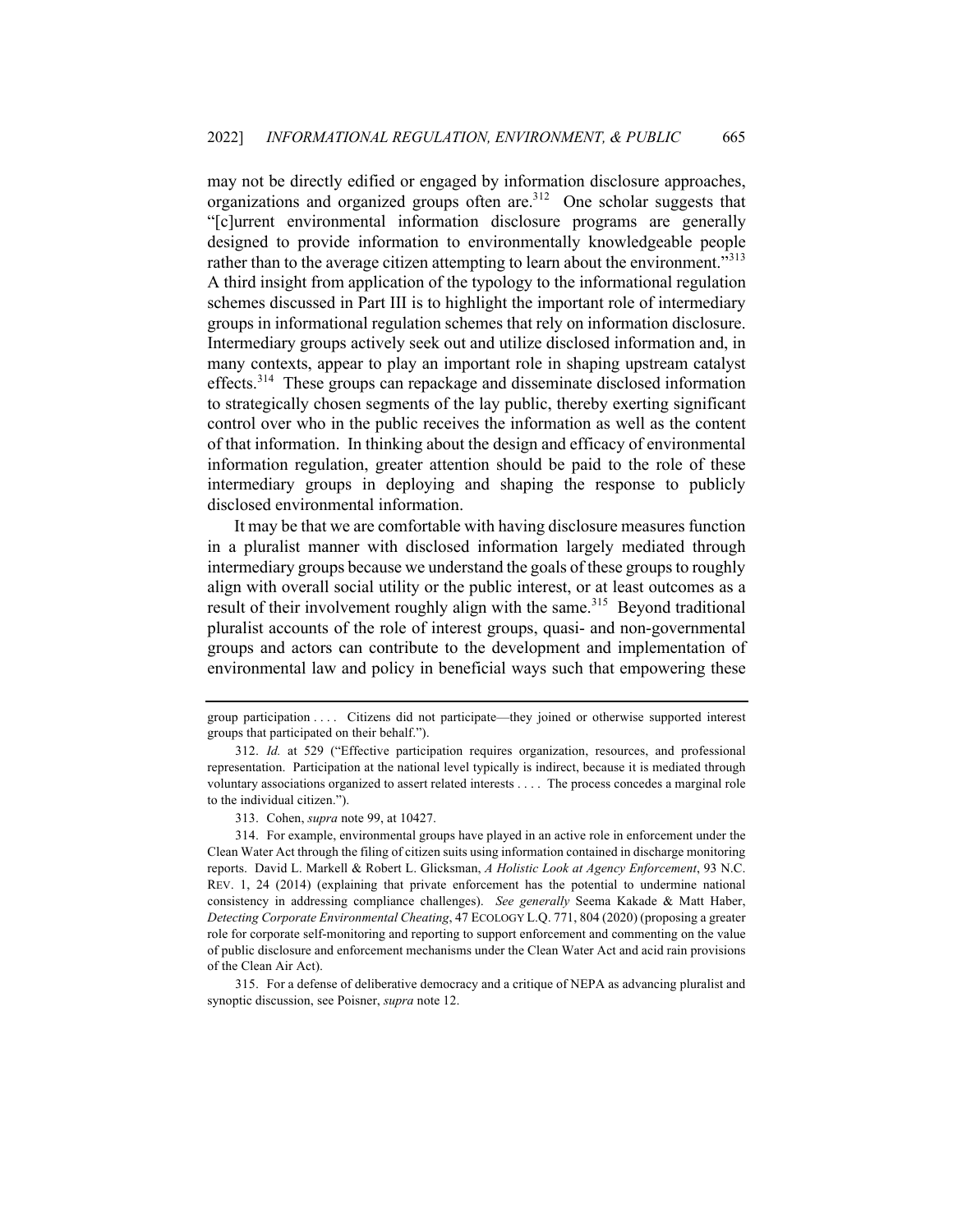groups and individuals with information is normatively desirable. Interesting work evaluates the role of "boundary organizations," less formal "knowledge networks,"<sup>316</sup> and consultants<sup>317</sup> in the environmental context. But some cleareyed analysis and clarity in this regard seems prudent.

## V. CONCLUSION

As compared to other regulatory tools, informational regulation is generally understood to impose low implementation costs.<sup>318</sup> It is also understood to offer little assurance of achieving specific environmental goals because disclosing entities ultimately decide whether or how to change behaviors and, as explained above, the nature and cause of upstream effects from mandated disclosure are difficult to predict and quantify.<sup>319</sup> In part for this reason, informational regulation is typically conceded to function best as a supplement to other, more traditional forms of regulation that afford greater government control over environmental outcomes. $320$  However, the relatively low cost of informational regulation (in terms of political ease of adoption, government administration, and regulated entity compliance) and its observed (if not well understood) benefits make it an attractive policy approach.

<sup>316.</sup> Sonya Ziaja, *Role of Knowledge Networks and Boundary Organizations in Coproduction: A Short History of a Decision Support Tool and Model for Adapting Multiuse Reservoir and Water-Energy Governance to Climate Change in California*, 11 WEATHER, CLIMATE, AND SOC'Y 823, 842 (2019) (presenting a case study illustrating the value of knowledge networks and boundary groups in the context of adapting water-energy governance to climate change). *See also* Scott E. Kalafatis, Maria Carmen Lemos, Yun-Jia Lo & Kenneth A. Frank, *Increasing Information Usability for Climate Adaptation: The Role of Knowledge Networks and Communities of Practice,* 32 GLOB. ENV'T CHANGE 30 (2015) (explaining the role of knowledge networks in the dissemination, understanding, and use of information about climate change in the Great Lakes Community); Margaret Chon*, Recasting Intellectual Property in Light of the U.N. Sustainable Development Goals: Toward Global Knowledge Governance,* 34 AM. U. INT'L L. REV. 763, 771 (2019) (evaluating the role of boundary organizations in the development of intellectual property governance from the perspective of advancing the Sustainable Development Goals).

<sup>317.</sup> Dave Owen, *Consultants, the Environment, and the Law*, 61 ARIZ. REV. 823, 868 (2019) (evaluating the role of environmental consultants in the implementation of environmental law and policy and observing that "public-choice theory predicts that the consulting sector will be particularly well-positioned to influence administrative policy.").

<sup>318.</sup> *E.g.*, OFFICE OF TECH. ASSESSMENT, ENVIRONMENTAL POLICY TOOLS: A USER'S GUIDE 199 Table 4–9 (1995).

<sup>319</sup>*. Id.* at 152 ("Most of these [information reporting] programs have no mechanism for forcing less pollution from sources and thus cannot assure the public that goals will be met if they are implemented.").

<sup>320.</sup> Esty & Karpilow, *supra* note 1, at 635 ("[W]hile information regulation can play an important role in furthering environmental goals, most scholars and policymakers see it as enhancing, rather than displacing, more traditional forms of environmental regulation.").